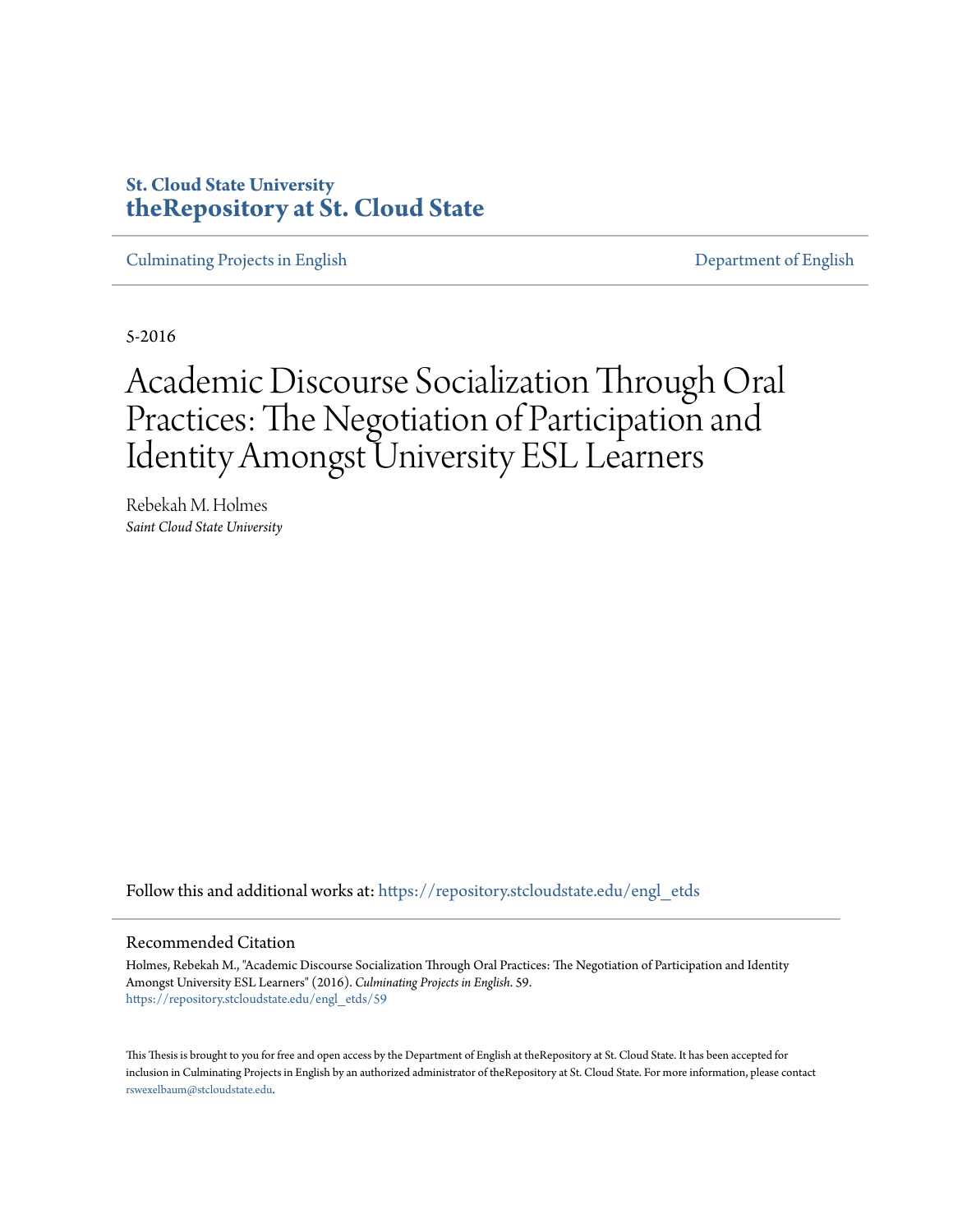## **Academic Discourse Socialization Through Oral Practices:**

## **The Negotiation of Participation and Identity Amongst University ESL Learners**

by

Rebekah M. Holmes

## A Thesis

Submitted to the Graduate Faculty of

Saint Cloud State University

in Partial Fulfillment of the Requirements

for the Degree of

Master of Arts

In Teaching English as a Second Language

May, 2016

Thesis Committee

Isolde Mueller, Chairperson

Choonkyong Kim

Semya Hakim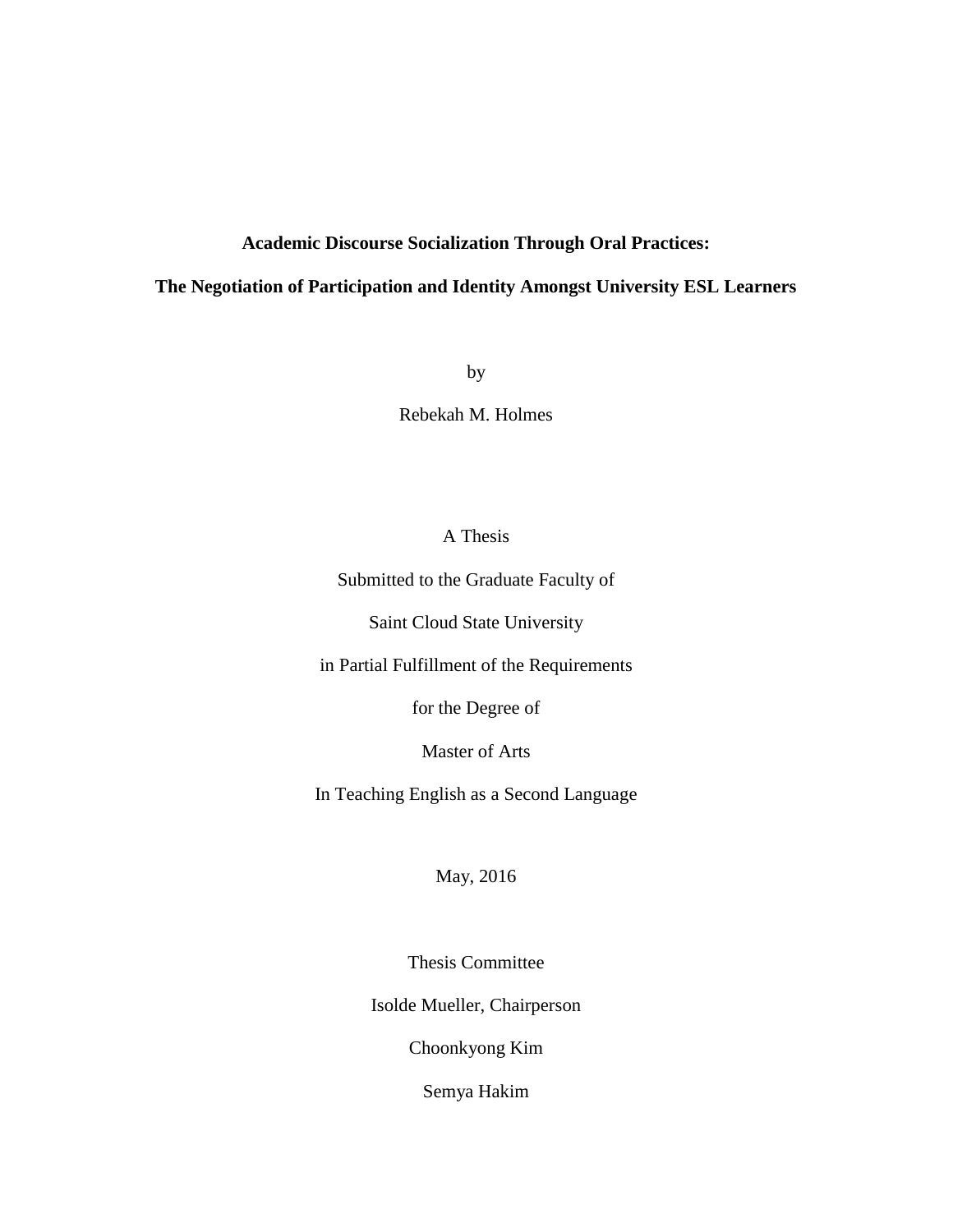#### **Abstract**

As an instructor in an English for Academic Purposes program, students' patterns of participation were puzzling to me. I wondered why some international students did not speak in class and what I could do to help them. This research attempted to discover participants' perspectives regarding academic discourse socialization in small group activities, how students relate participation to their identities, and to discover the changes in identity and participation which occurred throughout the semester. In this research, 12 international university-level ESL students were involved in a dialogue journal which included a pre- and post-semester questionnaire, video-recorded small group discussions, and an audio-recorded stimulated recall task.

Through a statistical analysis and an emergent theme approach, it was found that although students' frequency counts for oral turns taken and number and type of academic strategies used did not significantly increase, changes did occur in relation to students' perceptions and attitudes as identified in the stimulated recall, discussion journal, and questionnaire methods. Students experienced increased confidence after expressing initial anxiety about fears of being misunderstood or making mistakes. The confidence arose after their negotiation of academic discourse and negotiation of identity throughout the semester. They also reported improvements in their oral speaking abilities. Students gained knowledge of their own academic backgrounds and of academic strategies including the importance of listening, critical thinking, and developing their pronunciation and vocabulary. Students also expressed a preference for small group discussion despite having minimal experience in their home countries.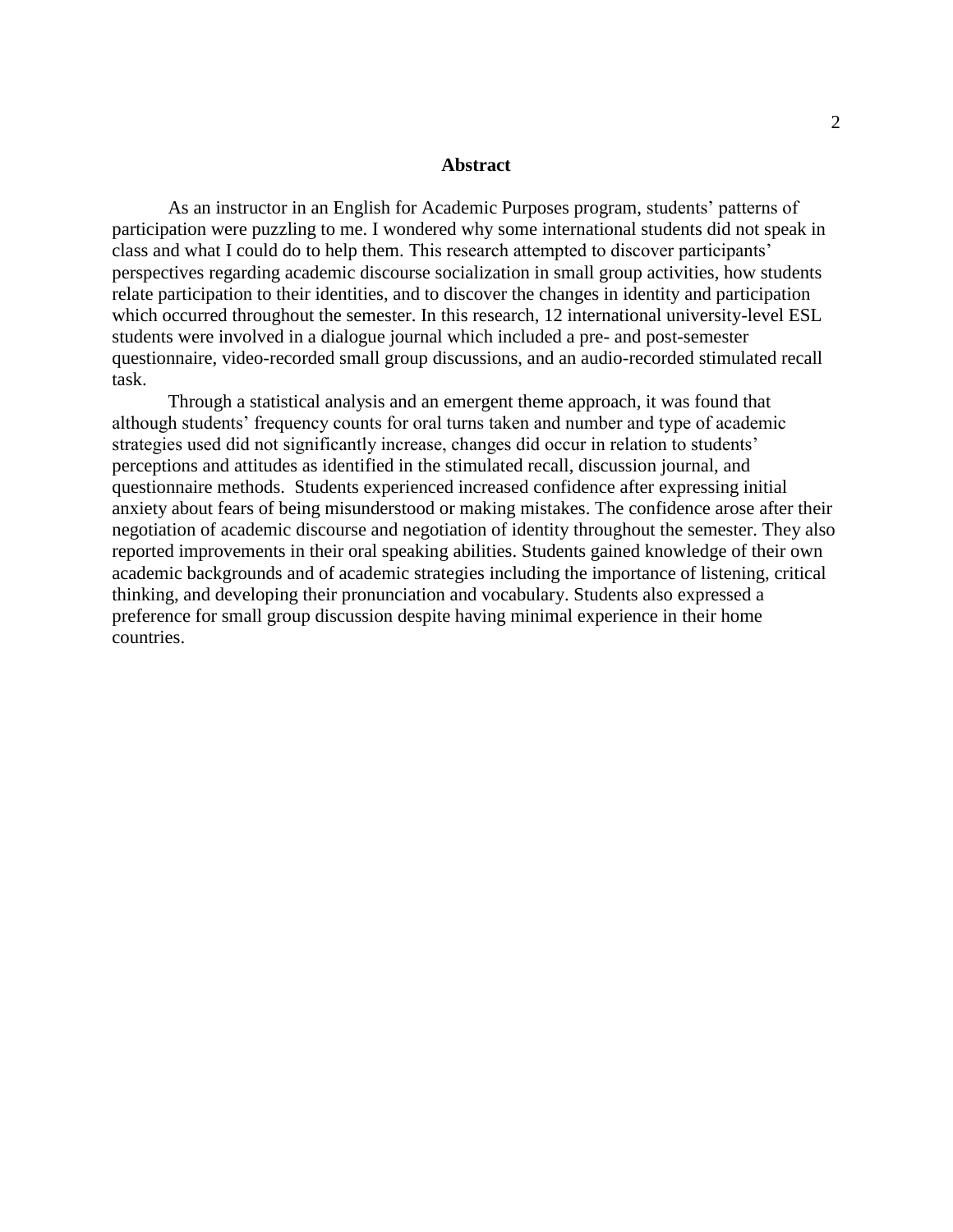#### **Acknowledgements**

First and foremost, I would like to express my deepest gratitude to my committee members: Isolde Mueller, Choonkyong Kim, and Semya Hakim whose guidance, patience, and feedback aided my research immensely. I would like to thank each member individually: Dr. Mueller for guiding me towards an appreciation for narratives and stories in research, Dr. Kim for initial topic selection guidance and permission and ideas for implementing this project in my EAP Listening and Speaking course, and Dr. Hakim for challenging me to think deeply about notions of power in relation to education.

My sincere appreciation goes to the students who participated in this research. Your optimism and hard work are inspiring. May you all experience tremendous success during your time in an American university and beyond!

Finally, I'd like to thank my partner, Thomas, Rotchadl, for supporting me through many long days of reading articles on our travels, writing and editing this paper in coffee shops, and for tolerating having papers strewn about the house for years.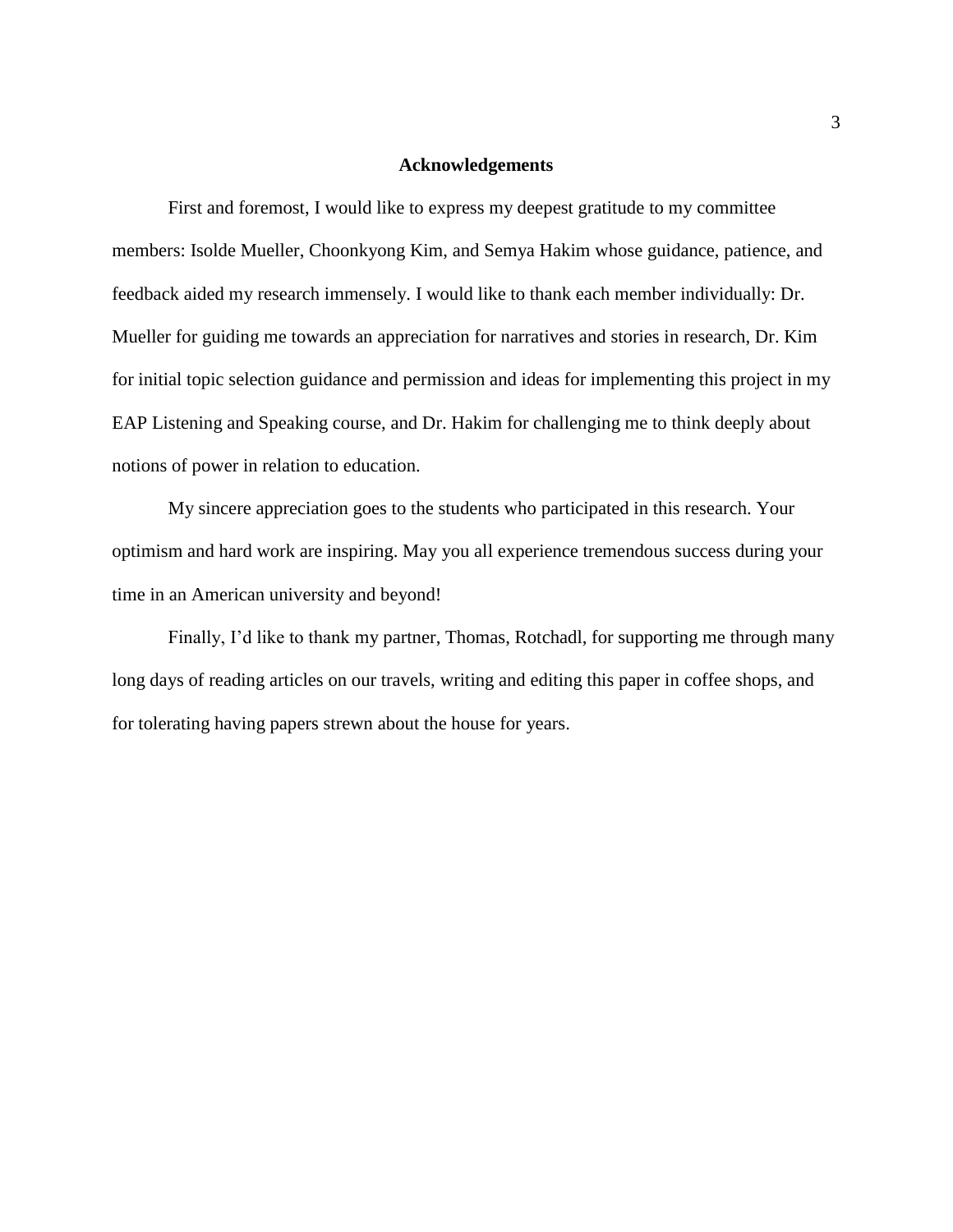"As an aspect of social practice, learning involves the whole person; it implies not only a relation to specific activities, but a relation to social communities - it implies becoming a full participant, a member, a kind of person" (Lave & Wenger, 1991, p. 53).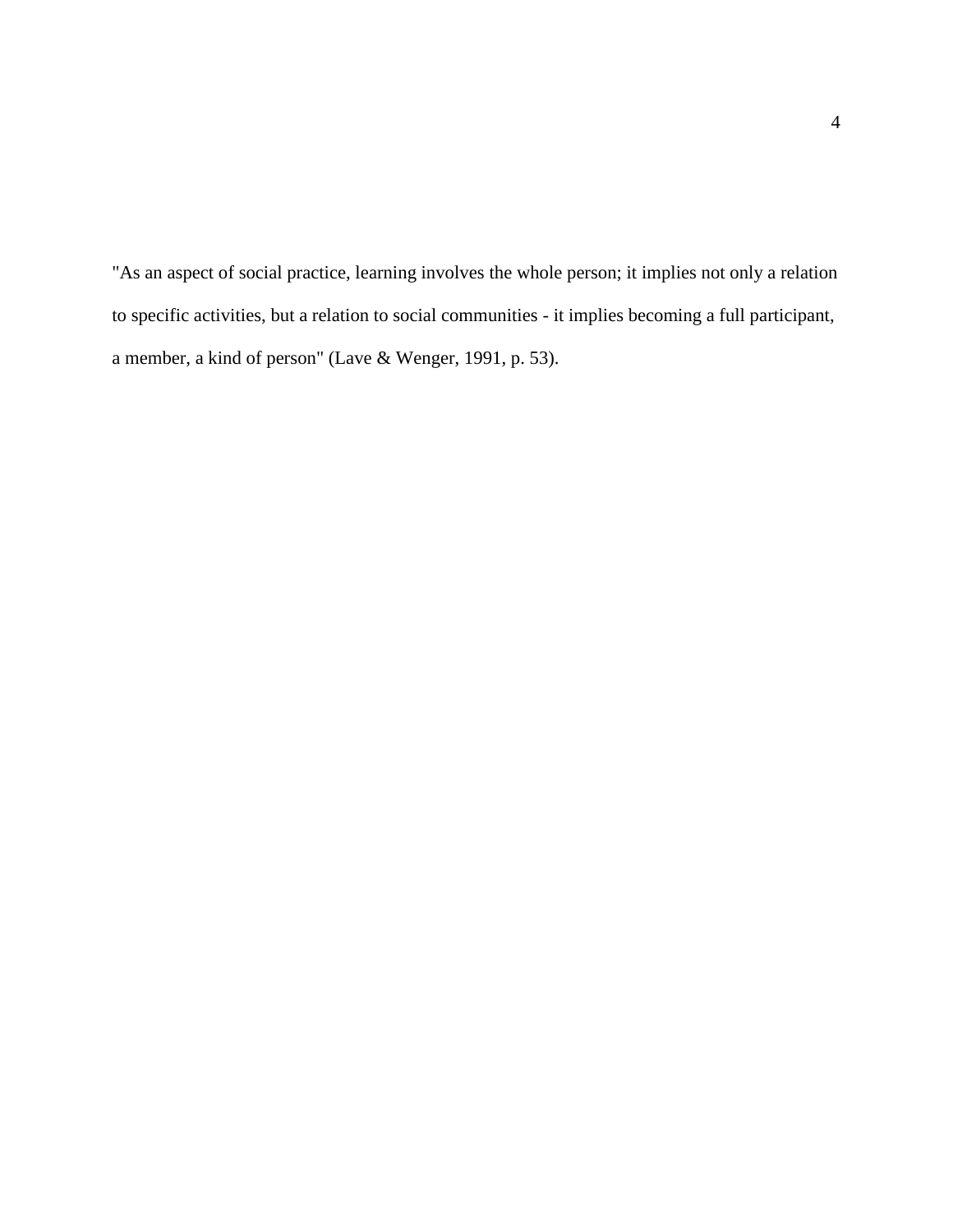# **Table of Contents**

|         |                   | Page |
|---------|-------------------|------|
|         |                   | 6    |
| Chapter |                   |      |
| 1.      |                   | 7    |
| 2.      |                   | 9    |
| 3.      |                   | 20   |
| 4.      |                   | 25   |
| 5.      |                   | 39   |
| 6.      |                   | 46   |
|         |                   | 51   |
|         | <b>APPENDICES</b> |      |
|         |                   | 56   |
|         |                   | 59   |
|         |                   | 62   |
|         |                   | 64   |
|         |                   | 66   |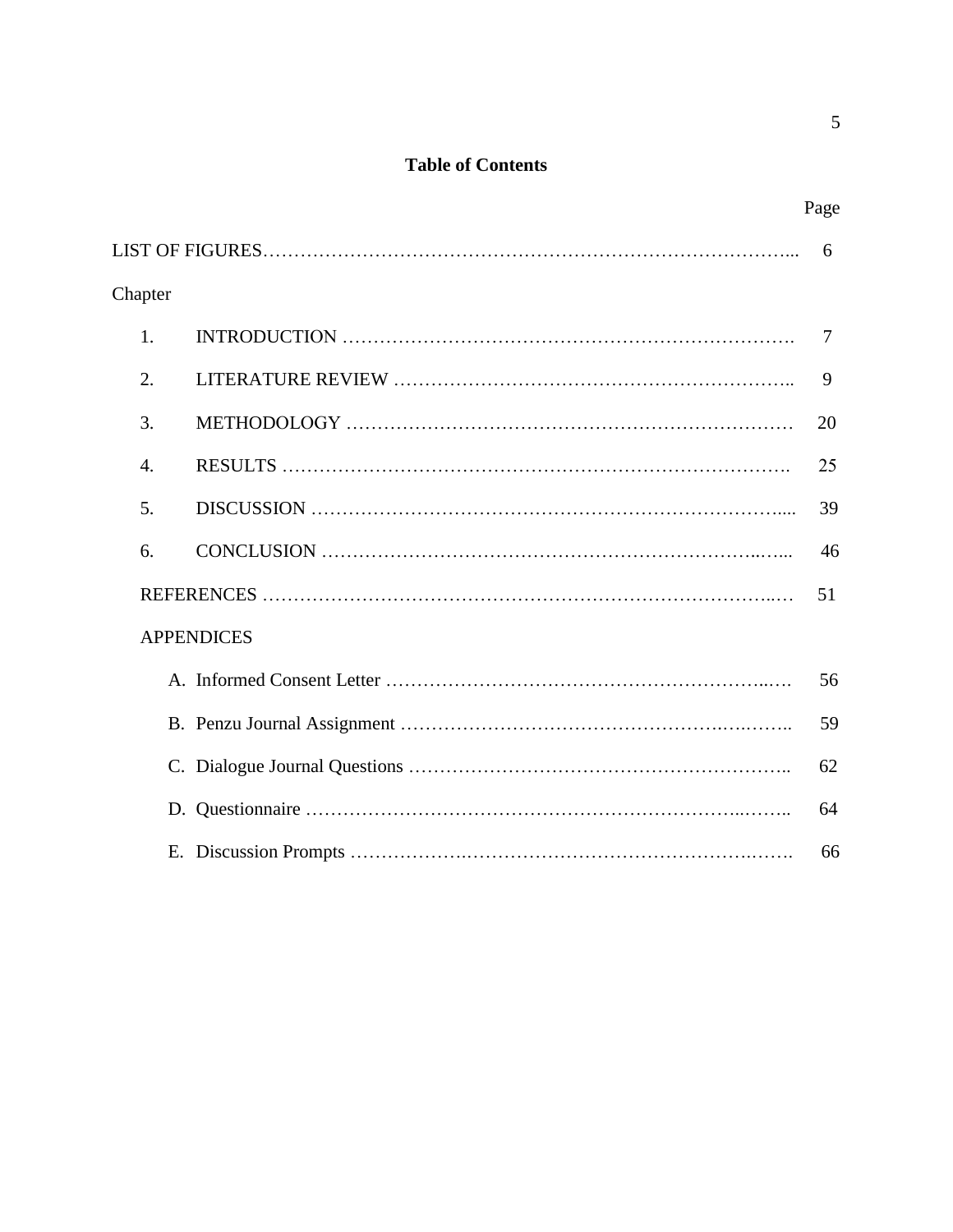# **List of Figures**

|     | Figure | Page |
|-----|--------|------|
| 3.1 |        |      |
|     |        |      |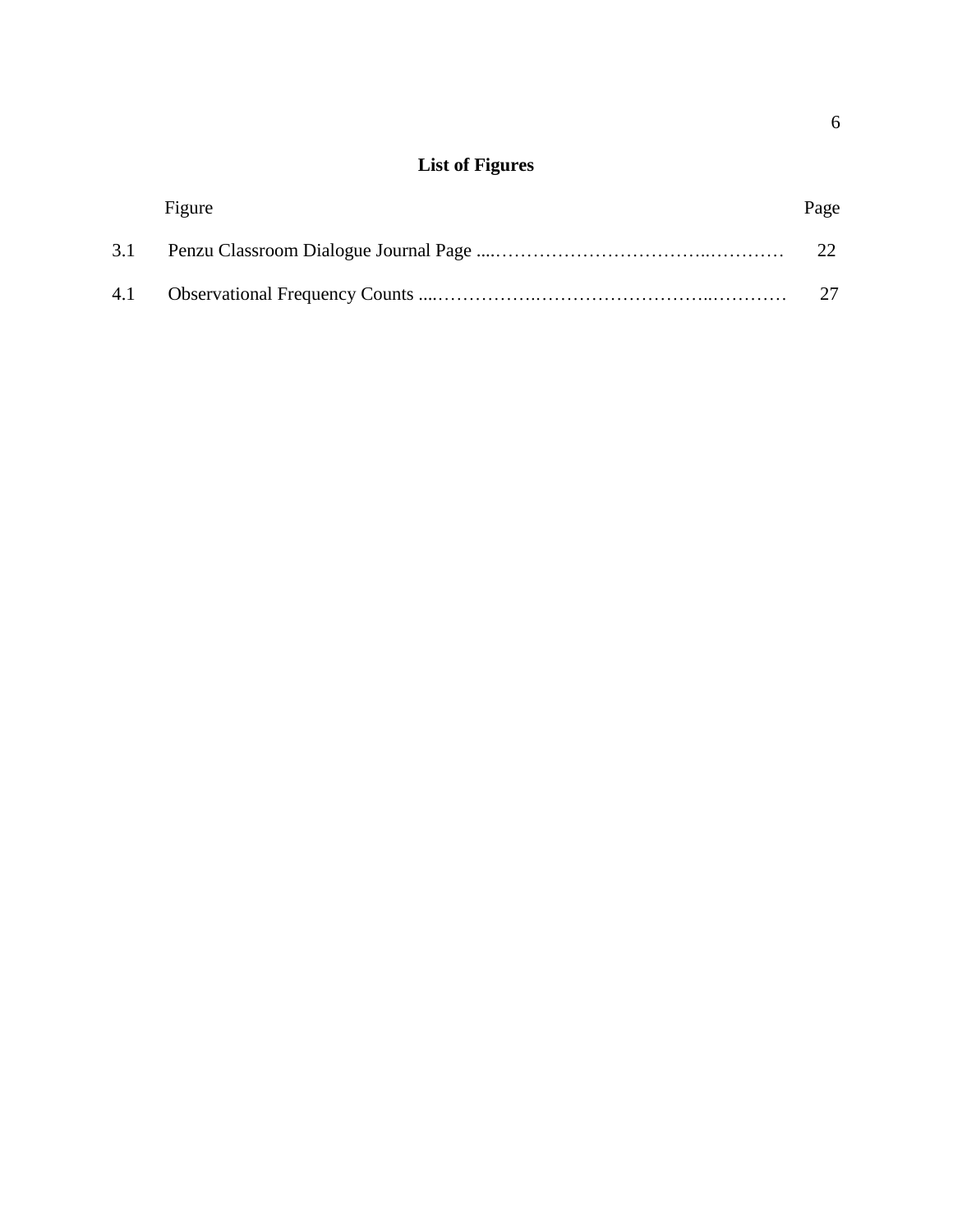#### **Chapter 1: INTRODUCTION**

Upon entrance into American academic classrooms, ESL students engage in complex negotiations of personal and environmental factors from identity to classroom culture. These factors work together to influence students' classroom participation. The purpose of this study is to better understand ESL undergraduate students' negotiation of identity and participation during the process of academic discourse socialization. This study is the result of conversations with colleagues and the researcher's own classroom observations. General questions kept coming up on this topic: What drives students to participate in different ways? What prevents students from fully participating orally in an academic setting? How can the instructor aid students' oral participation in class? All of these guided this study and the research questions presented below:

- 1. What are the perspectives of university-level ESL learners regarding academic discourse socialization in small-group oral activities?
- 2. How do students relate their participation in small-group activities to their identities?
- 3. What are the changes that occur throughout the semester in relation to students' identities and academic discourse socialization?

Research which triangulates qualitative data on the negotiation of international students' identities and participation during academic discourse socialization is needed in the field. Many studies call for additional, in-depth qualitative research studies which examine the interrelationships of the various aspects of academic discourse socialization. Lee (2009) specifically addresses this topic, "To reduce the misunderstanding between communicators and to help international students more successfully function in US graduate classrooms, universities must specifically address classroom discourse skills as well as the dynamics of participation" (p.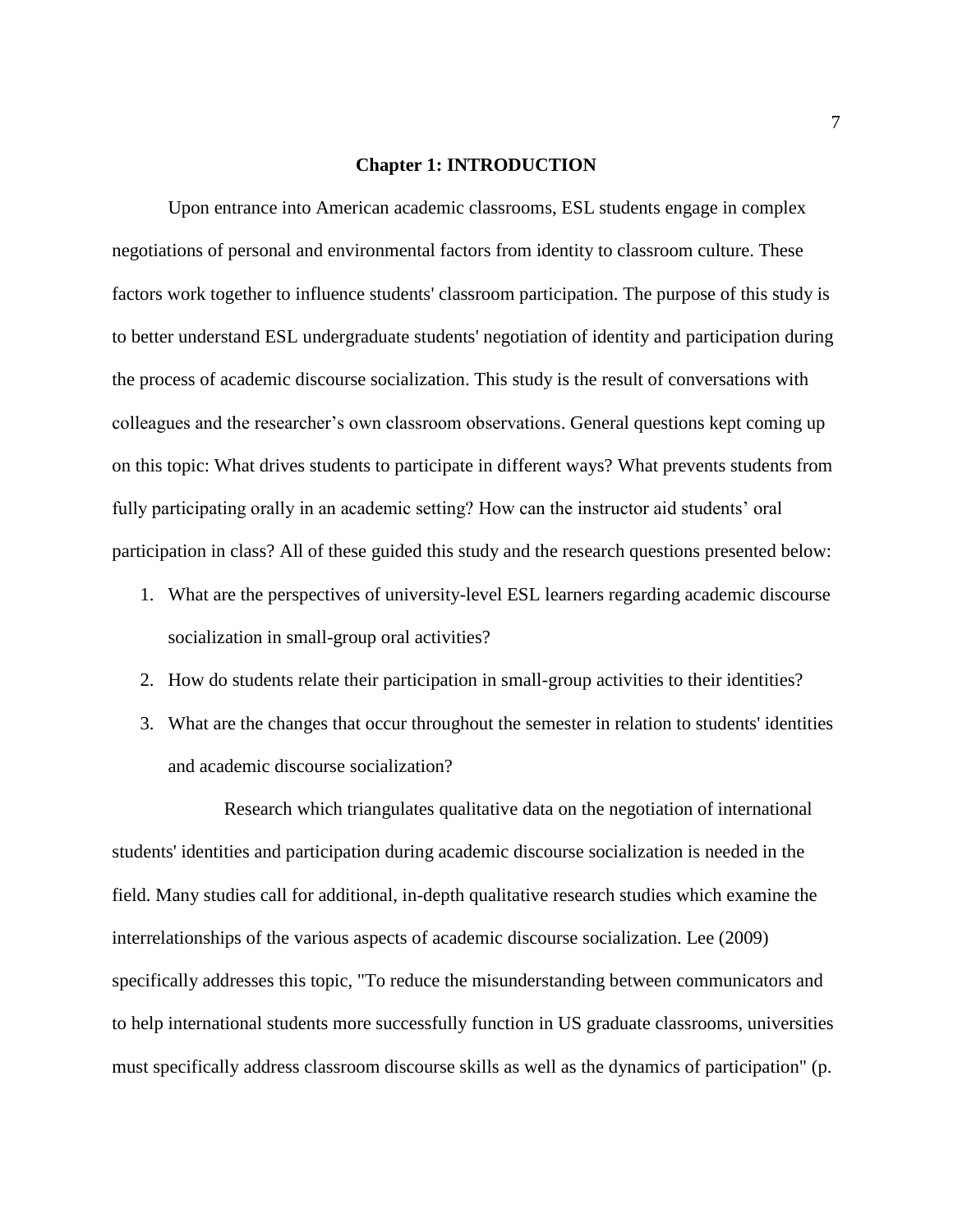155). And to further add to the purpose of this study, Morita (2000) points out that few studies have explored academic discourse socialization through oral language and calls for more extensive investigation in this area, particularly calling for a variety of oral activities to be studied, specifically stating group discussions and the development of oral performance over time, both of which this study examines. Morita examined the academic discourse socialization of graduate students during oral academic presentations (OAP) given in class. Due to the complexity of the task, Morita argues that academic discourse socialization should not be viewed as a, "predictable and unidirectional process of enculturation" (p. 279). Her participants reported linguistic, sociocultural, and psychological difficulties with the OAP, including limited English skills, cultural differences in classroom norms and critical thinking skills, and lack of confidence or a feeling of inferiority.

While some studies have looked at identity and L2 academic socialization, this research will contribute to a better understanding of the academic socialization of international ESL students in the university context. This research examines quantitative frequency counts of turns taken and number and types of academic strategies used by 12 international students during oral production in small-group discussions. The research took place over the course of one academic semester in a Listening and Speaking course in a College English for Academic Purposes (EAP) program. This data was triangulated with dialogue journals which included a pre- and postsemester questionnaire, and a stimulated recall task. These were analyzed through a qualitative emergent theme approach.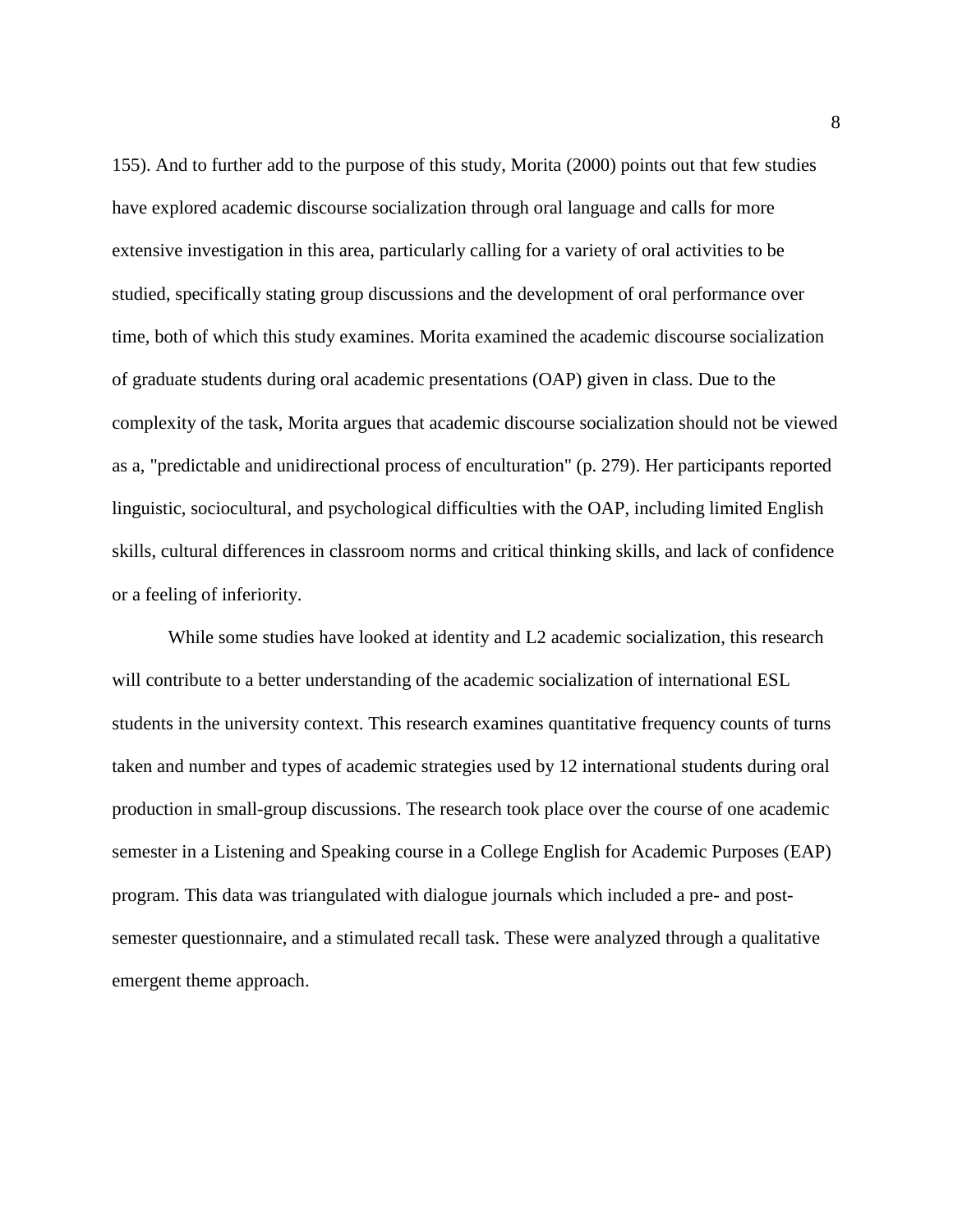#### **Chapter 2: LITERATURE REVIEW**

This study aims to explore and understand students' perceptions and experiences regarding academic discourse socialization through oral practices. There has been a considerable amount of research regarding the complex topic of students' identities and classroom participation and how students, in turn, become more aware of academic discourse as a part of new communities in US classrooms. In this literature review, salient themes, constructs, and definitions are placed in the context of background information and research relevant to students' identities and perceptions of classroom participation and academic discourse socialization.

The theoretical basis of this study draws primarily from sociocultural theory, language socialization, critical theory, and community of practice. Psychologist Lev Vygotsky's (1978) research, though focusing on L1s, incorporated sociocultural aspects into research on language. Sociocultural theory relates an individual's language skills to the individual's culture and use of language in various cultural contexts. The importance of sociocultural theory to this research is evidenced in research by Lee (2009), who found that,

"In order for students to participate in class discussions, they needed not only academic language but also knowledge of and experience with discourse norms in US classrooms. The students had to constantly negotiate between their prior sociocultural knowledge and the current classroom rules by which they had to operate" (p. 153).

Critical theory is also seen as important to this research. Kincholoe, McLaren, and Steinberg in *The Sage Handbook for Qualitative Research* (2011) define a criticalist as, "a researcher, teacher, or theorist who attempts to use her or his work as a form of cultural criticism and who accepts certain basic assumptions: All thought is fundamentally mediated by power relations that are socially and historically constituted" (p. 164). Furthermore, Giroux (2010) describes critical pedagogy as,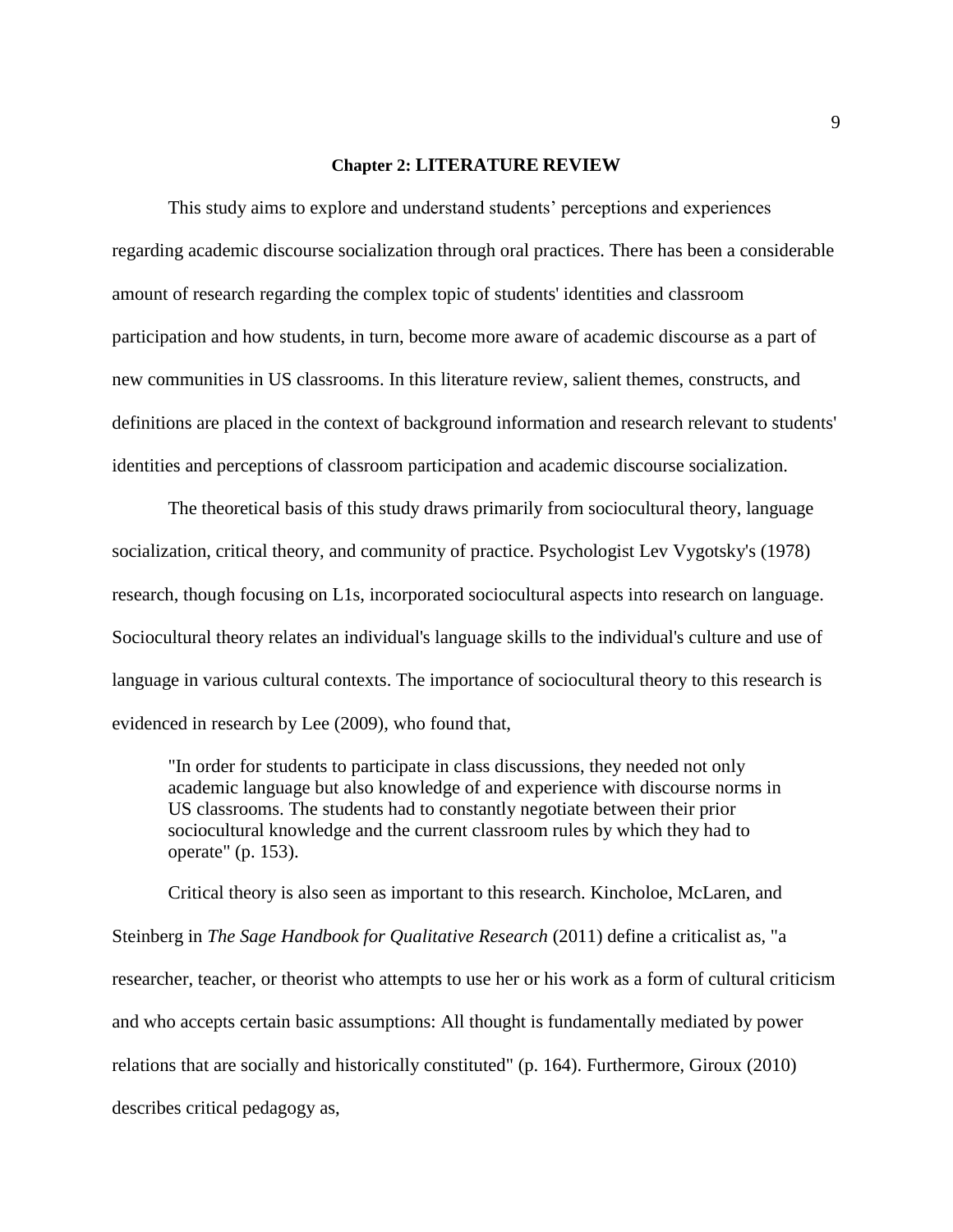"…shifting the emphasis from the teachers to students and making visible the relationships among knowledge, authority, and power. Giving students the opportunity to be problem posers and engage in a culture of questioning puts in the foreground the crucial issues of who has control over the conditions of learning and how specific modes of knowledge, identity, and authority are constructed within particular classroom relations" (p. 2).

Therefore, the active involvement of students in the research process is implemented in this research. In this study, students are given the opportunity to think critically about their own participation and identity during a semester in an American English for Academic Purposes program. Through the dialogue journal, they can communicate directly and ask questions about the topics, and through stimulated recall they can see themselves on video as a participant in a small group discussion and analyze the interaction.

Ochs' (1988) defines discourse as, "a set of norms, preferences, and expectations relating linguistic structures to context, which speaker-hearers draw on and modify in producing and interpreting language in context" (p. 8). In addition, Bourdieu (1977) discusses, "Language is not only an instrument of communication, but also an instrument of power...discourse must establish the laws which determine who (*de facto* and *de jure*) may speak, to whom, and how..." (p. 648).

Academic discourse socialization, then, is defined by Duff (2010) as the process in which students who are new to an academic community become more competent in regards to both oral and written discourse. Another explanation comes from Morita (2009) who states that academic discourse socialization is a complex and dynamic process in which students must navigate identity, membership, power, and more. Barnawi's (2009) work is quite similar to the research being carried out in this study. Through a case study of two Saudi students' construction of identity in an L2 academic classroom setting at a university, he argues that, "the newcomers' (i.e. international students) socialization in a certain academic discourse community is a conflictual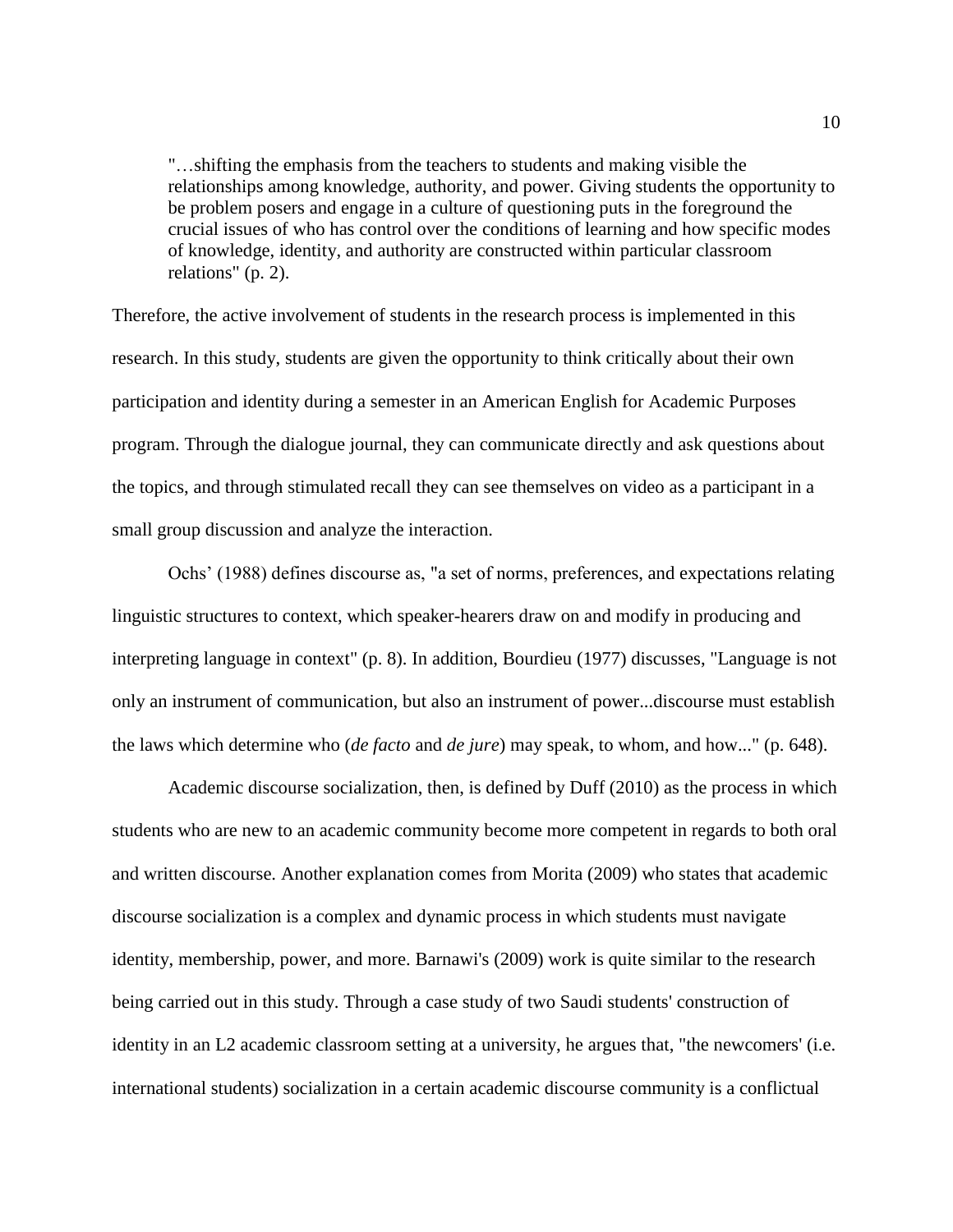and complex process, which involves struggle, negotiation and construction and deconstruction of identities" (p. 62). Even with a case study of two students with similar backgrounds, Barnawi acknowledges potential differences between participants including, "unique learning experiences (i.e., cultural, religion, and identities) in America-oriented classrooms regarding their classroom participation" (p. 70).

This research attempts to incorporate language socialization theory into inquiry regarding academic discourse socialization. Duff (2007) defines language socialization as, "the process by which novices or newcomers in a community or culture gain communicative competence, membership, and legitimacy in the group" (p. 310). She goes on to describe the importance of the mediation in this process for the end goal of gaining mastery of linguistic conventions, adopting appropriate identities, and other behaviors related to the target group. Duff lays out the common approaches to Second Language Socialization (SLS) which include, "(1) a focus on indexicality in language learning, and (2) a community of practice orientation to SLS, which also embraces sociocultural theory" (p. 309). She continues to explain that it is a new way of thinking about language learning as a, "means of foregrounding social, cultural, and linguistic knowledge and how it is gained, across a variety of language learning situations at various ages and stages of life" (p. 310).

For the purposes of this study, oral participation was examined through videos in small group discussions. The complexity of the factors which influence participation has been noted by scholars throughout research. Pierre Bourdieu (1977) sets the foundation for research into linguistic communication and the importance of the social context, including group dynamics.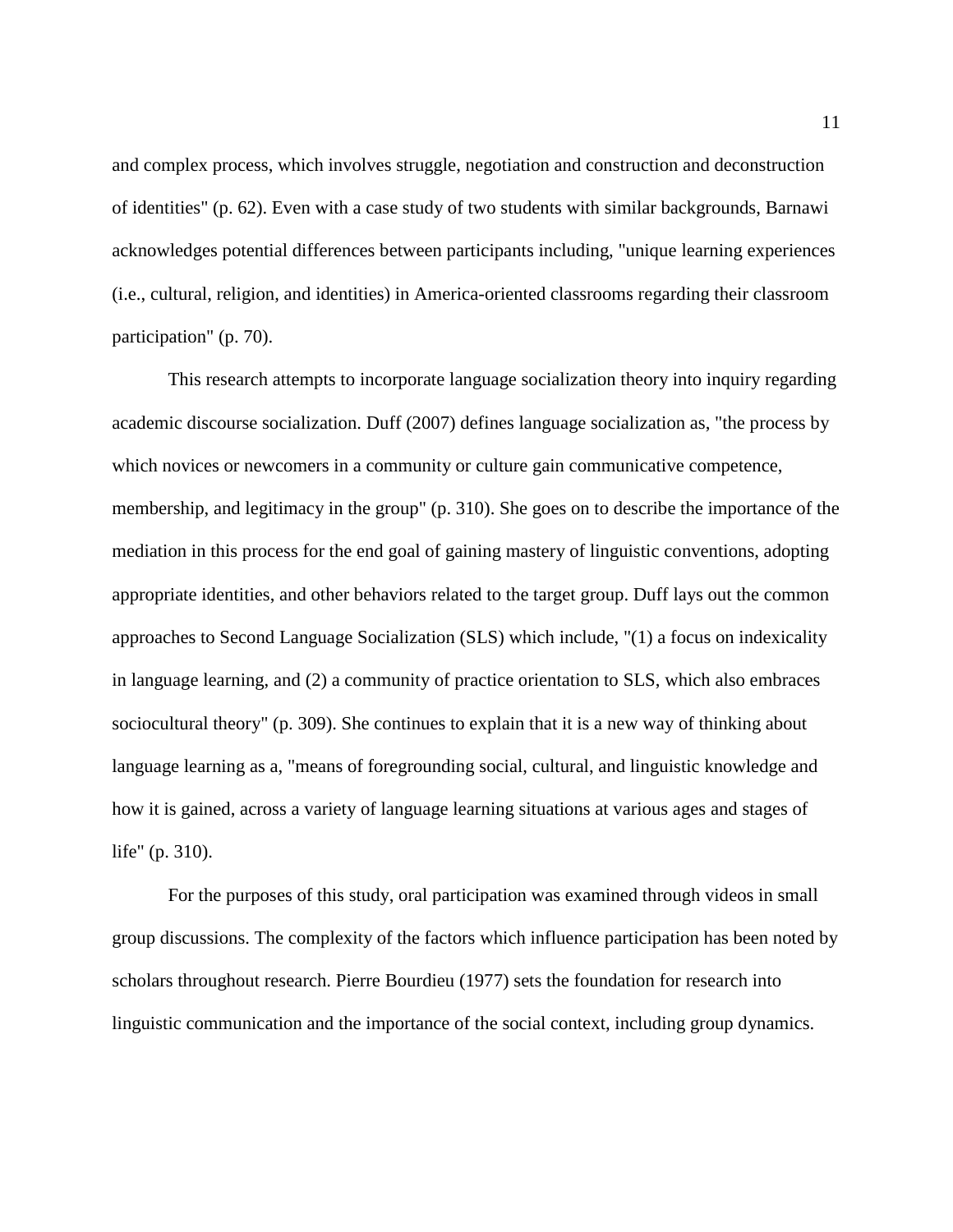He takes notice of symbolic power relations and the hidden conditions for participation. Bourdieu states,

"What is said is a compromise (like dreams) between what would like to be said and what can be said, a compromise which obviously depends on what the speaker has to say, his capacity to produce language, assess the situation, and euphemize his expression, and on his position in the field in which he expresses himself" (p. 663).

Research into group work is surprisingly thin in some key areas. Chen & Hird (2006) studied 36 female students at a university in China. They made four groups of eight and one group of four students. These students held discussions with topics derived from the students' textbook, such as collaboratively designing a robot and discussing the ideal family. They stress the individuality of experience that happens in group work and work to highlight these differences in their research.

Scholars have debated the cultural importance of the definition of participation. Duff (2008) explains, "*overt* participation cannot be the only measure of language and culture learning because competent people may opt *not* to participate like their peers or mentors, or may be unable to for a variety of reasons" (p. 122). Participation is not always manifested through speaking and can take a variety of forms. Zheng's (2010) methodology focused on a case-study of multiple Chinese students' negotiation of academic socialization in which interviews and video-recorded observations were transcribed for later analysis. For example, it was noted that students did not produce many verbal responses in class, but participated in other ways, as in listening attentively, following directions, taking notes, etc. and indicated that silence does not indicate passivity (p. 455). In another study, Lave & Wenger (1991) discuss *peripheral participation*, and describe it as, "an opening, a way of gaining access to sources for understanding through growing involvement" (p. 37). To further describe legitimate peripheral participation, the authors explain, "...newcomers' legitimate peripherality provides them with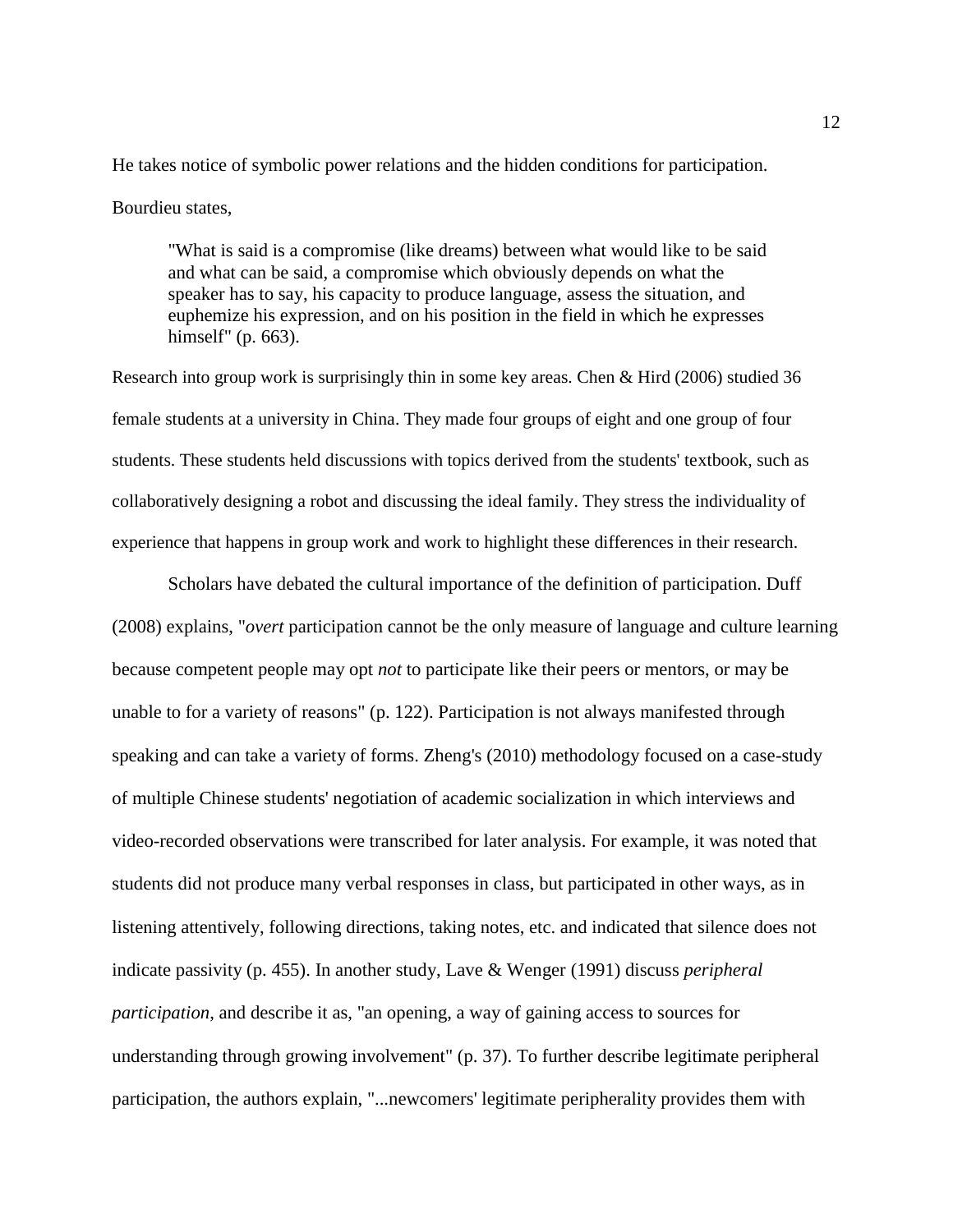more than an 'observational' lookout post: It crucially involves participation as a way of learning - of both absorbing and being absorbed in - 'the culture of practice'" (p. 95).

Vishwanathan's (2014) research on group discussions further illustrates the dynamics of participation: "...The non-participation of some learners in a group discussion may be attributed to socio-cultural factors that need to be examined to understand the reasons for non-participation and find ways to invite better participation from the silent learners without making them feel ashamed or alienated in any way." The study conducted informal interviews with 40 students, and data analysis revealed that almost all learners' reticence to participate was due to cultural or acquired traits including a lack of confidence, assumption of unequal contest, low self-esteem which led to preference of silence over participation, respect for elders, and an expression of unity and solidarity.

Similarly, Lee (2009) identified major categories that influenced the participation of Korean graduate students: English language ability, sociocultural differences, individual differences, and classroom environment. Students felt that their English ability was not adequate for participation, they had different cultural backgrounds regarding respectful classroom participation, and their background with classroom norms influenced their participation in US classrooms. In addition, Ho (2011) found that, "small-group discussions provided a context in which students were gradually socialized into the discipline specific discourse and the practices of an ESL/EFL professional" (p. 437). Morita (2004) suggests that quantitative analysis of participation, "yields limited knowledge about L2 learners' perspectives, especially those learners who may have little verbal behavior in the classroom" (p. 575). In order to account for various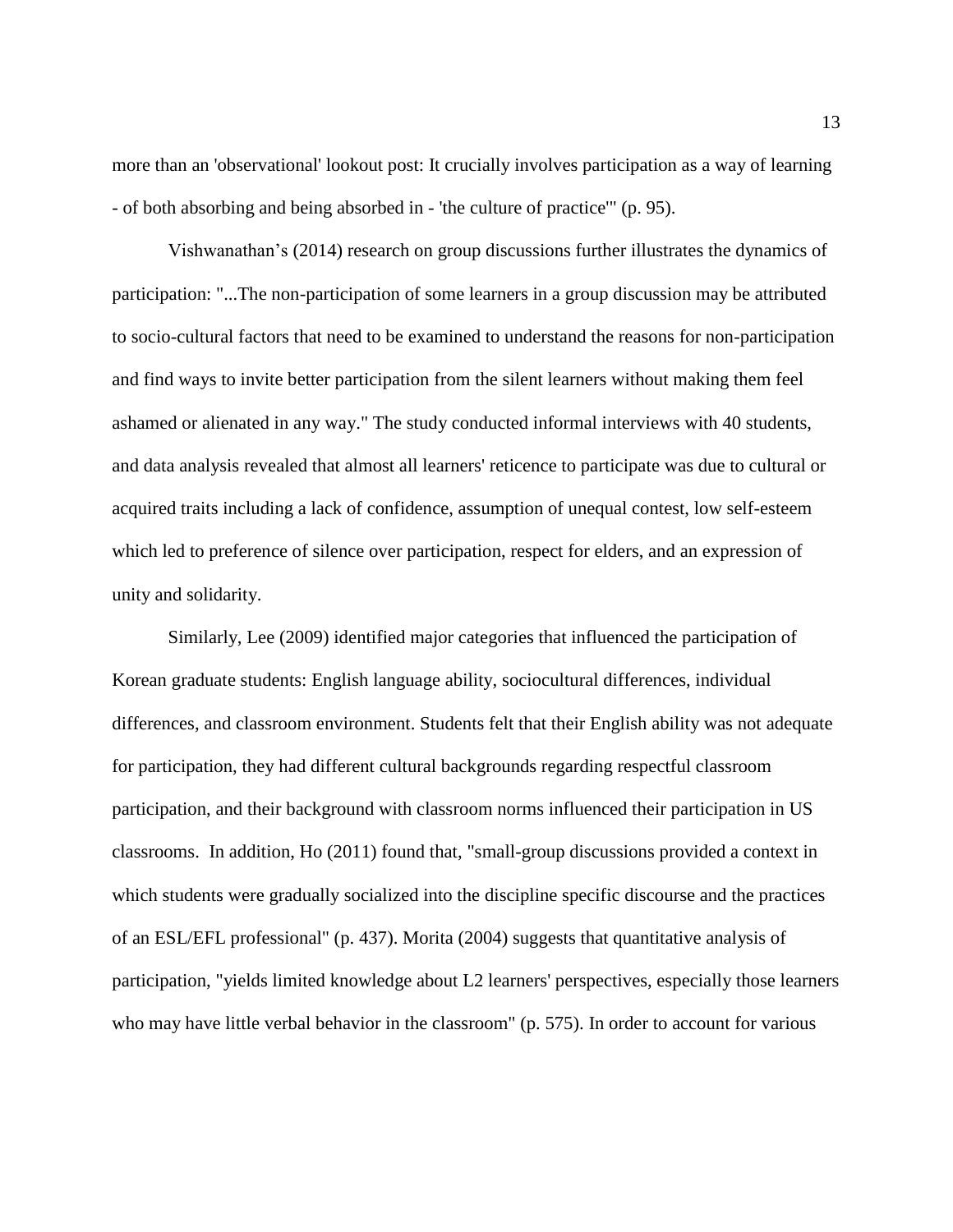forms of participation, video-recorded small group discussions were utilized in this research to observe nonverbal forms of participation.

The formation and negotiation of identity in academic contexts is complex and has been examined in research by Cervatiuc (2009). The researcher studied how adult immigrants in Canada form their linguistic and cultural identities through interviews. Cervatiuc identified three emergent strategies:

"generation of a self-motivating inner dialogue as a counter-discourse to the social marginalization paradigm expected by the NS community, finding ways to gain access into the social networks of native speakers in order to improve communicative competence and secure meaningful employment, and symbolic membership in an 'imagined community' of successful multilingual and bilingual adult immigrants" (p. 254).

Despite the wealth of research that has been conducted into identity, participation, and

academic discourse socialization, the complexity of defining the concept of identity is apparent.

Bourdieu's (1977) statement highlights the social and personal aspects of linguistic competence:

"...competence is not reducible to the specifically linguistic capacity to generate a certain type of

discourse but involves all the properties constituting the speaker's *social personality*" (p 655). In

addition, Hansen & Liu (1997) state:

"Social identity is individual, and developing a hypothesis of social identity that categorizes an individual's behavior into groups, and the groups into determined categories, denies the individual and dynamic nature of social identity" (p. 571- 572).

Furthermore, in the tradition of Bourdieu, Bonny Norton Pierce (1995) uses classroom-

based social research (diaries, questionnaires, interviews, and home visits) to, "engage the social identities of students in ways that will improve their language learning outside the classroom and help them claim the right to speak" (p. 26). She argues for, "social identity as multiple, a site of struggle, and subject to change" (p. 9). In her 2000 research, Norton states, "I use the term identity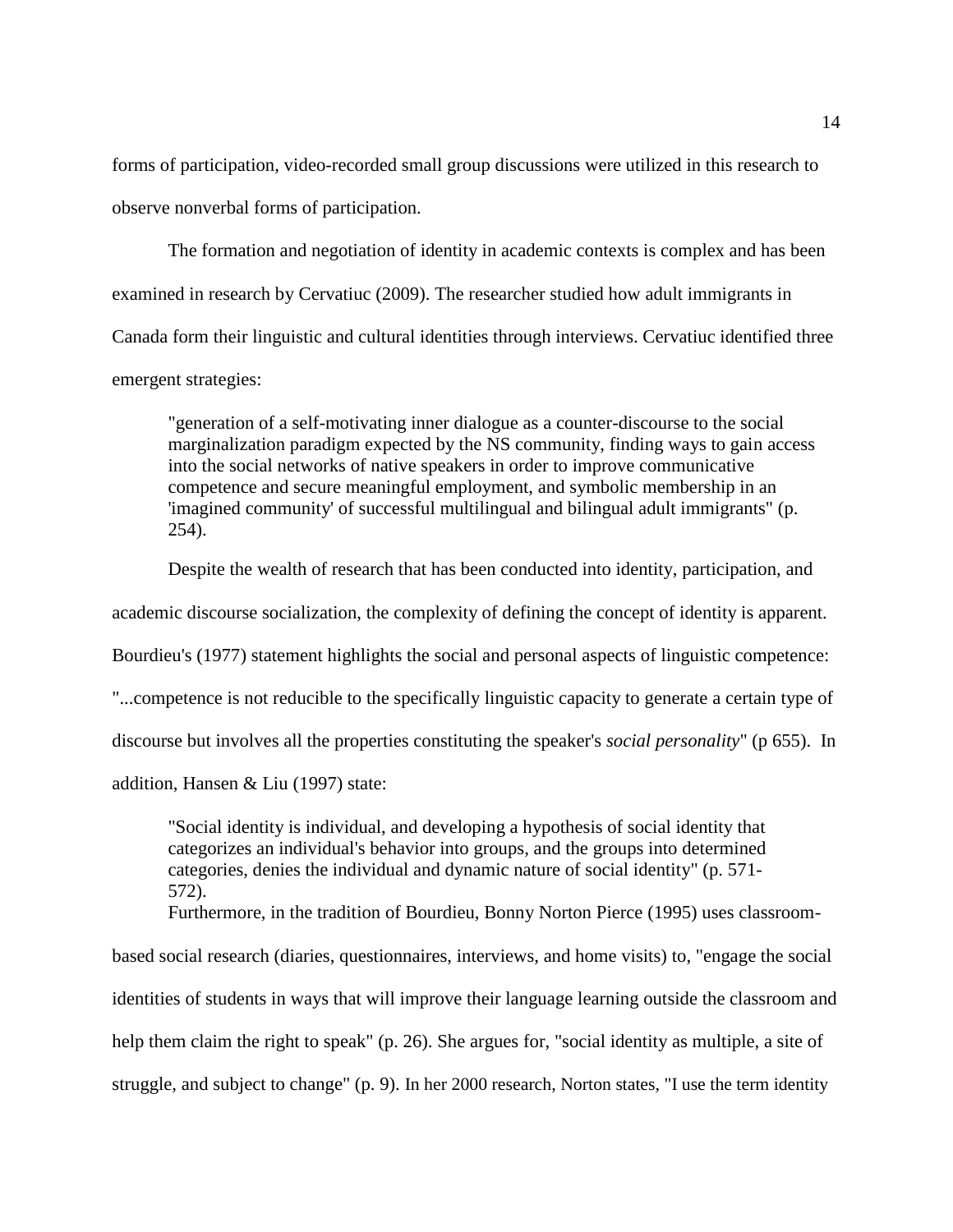to reference how a person understands his or her relationship to the world, how that relationship is constructed across time and space, and how the person understands possibilities for the future" (p. 5). In her research, Norton also seeks to investigate, "how the learners made sense of their experiences" (p. 22), which is much like their perception. Norton states,

"SLA theorists have not adequately explored how inequitable relations of power limit the opportunities that L2 learners have to practice the target language outside of the classroom. In addition, many have assumed that learners can be defined unproblematically as motivated or unmotivated, introverted or extroverted, inhibited or uninhibited, without considering that such affective factors are frequently socially constructed in inequitable relations of power, changing over time and space, and possibly coexisting in contradictory ways in a single individual" (p. 12).

Additional identity research has been conducted in the classroom with findings which have pedagogical implications. Miller (1999) examined the relationship between language use and identity in the ESL classroom setting. She discusses the integration of language use, institutional context, and identity for migrant high school students (p. 149). Furthermore, Haugh's (2008) findings indicate that identity data is interactional and jointly constructed through researcher and the researched. Haugh argues that, "More attention needs to be paid to the ways in which identities are discursively negotiated through interaction" (p. 207). Another researcher who appears frequently is Patricia Duff. Duff (2008) argues that, "Children, adolescents, and adults, have histories, desires, fears, identities, and (some) choices with respect to the discourses they negotiate, the affective stances they perform, and the power structures they encounter, appropriate, or defy" (p. 110). Finally, Morita (2009) conducted a case study of one international student's academic discourse socialization to compare the impact of differences in language, culture, and gender, the recurrent themes, within the academic community. She also examined the impact on this student's participation. She concluded that students' identities are co-constructed by the student and contexts in the community. Based on the above research, it is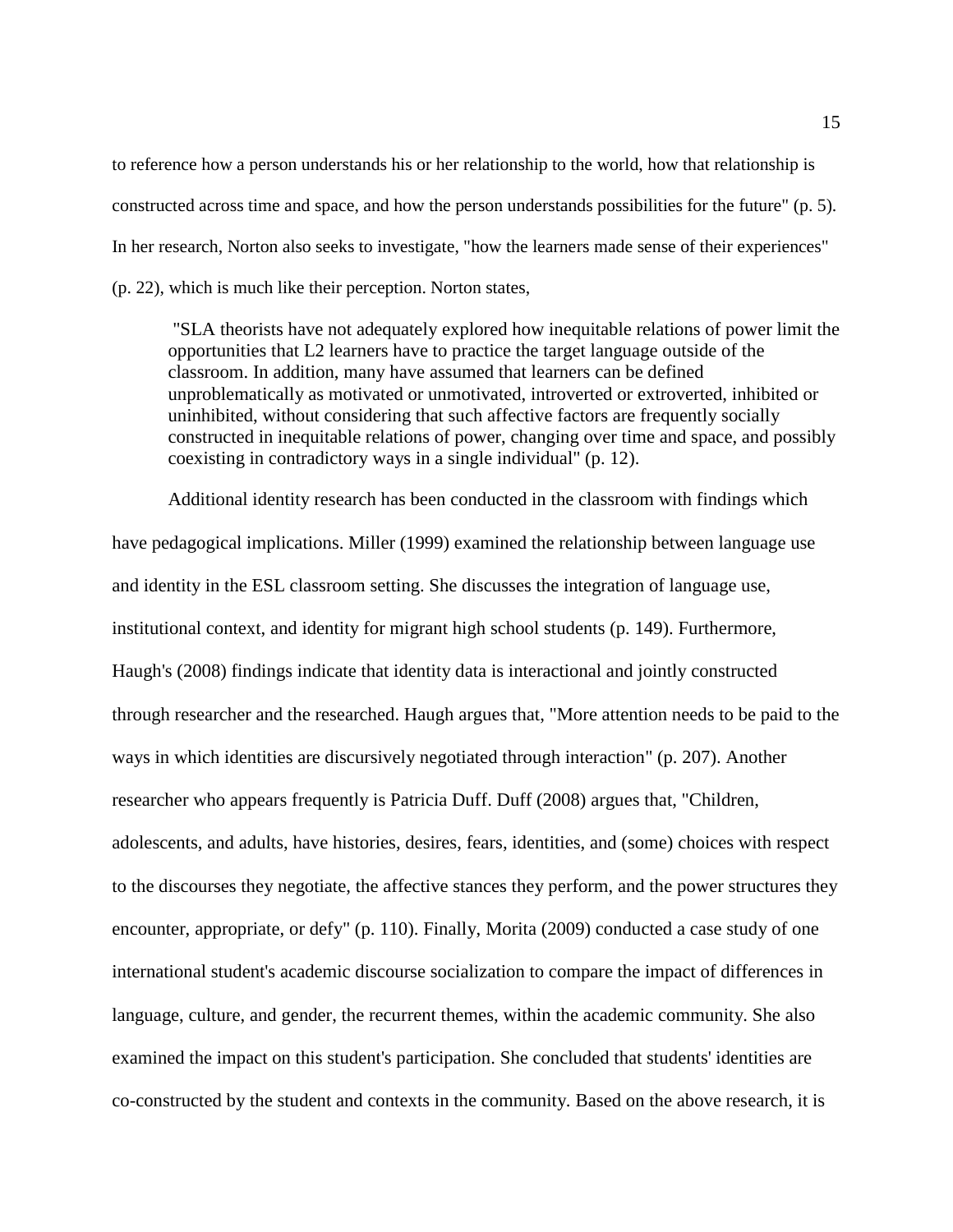crucial that this study grow from a primary focus on students' stated beliefs rather than any assumptions about students or their backgrounds.

Students' cultural backgrounds have been known to play a role in their classroom participation in a variety of research. Equally as difficult to define, Elinor Ochs' (1988) provides a definition of culture as, "a loose set of guidelines and premises, shared to varying extents by members of a society" (p. 6). Another definition is given by Collier's (2005) research which includes broader time frames, histories, and structural factors such as social institutions, norms, dominant ideologies, status, privilege, hierarchy, and agency. Her working definition of culture is, "a communicative location, a shared and contested alignment created by individuals, groups, organizations, or institutions" (p. 242). Kim et al. (2007) defines culture as, "A set of beliefs or attitudes that an individual learns in a given culture affects communication behaviors, such as people's motivational tendencies to avoid or approach verbal communication" (p. 304). In previous research, Kim et al. (2001) examined the varying cultural norms and values regarding verbal participation in high- and low-context cultures and independent and group cultural orientations. This research also warns that cultural norms cannot be generalized in studies of communication, yet, also contradictorily, states that culture does indeed affect individuals' behavior. They continue, to say that, "Understanding the cultural underpinnings behind verbal communication motivation will foster maximum effectiveness in pluralistic societies" (p. 384). They propose an integrated model of verbal communication predispositions which include, "(a) the impact of culture on individual values (the cognitive equivalents of individualism and collectivism), and (b) the impact of individual values on predispositions toward verbal communication" (p. 393). Additionally, Morita (2009) documented a student's interactions with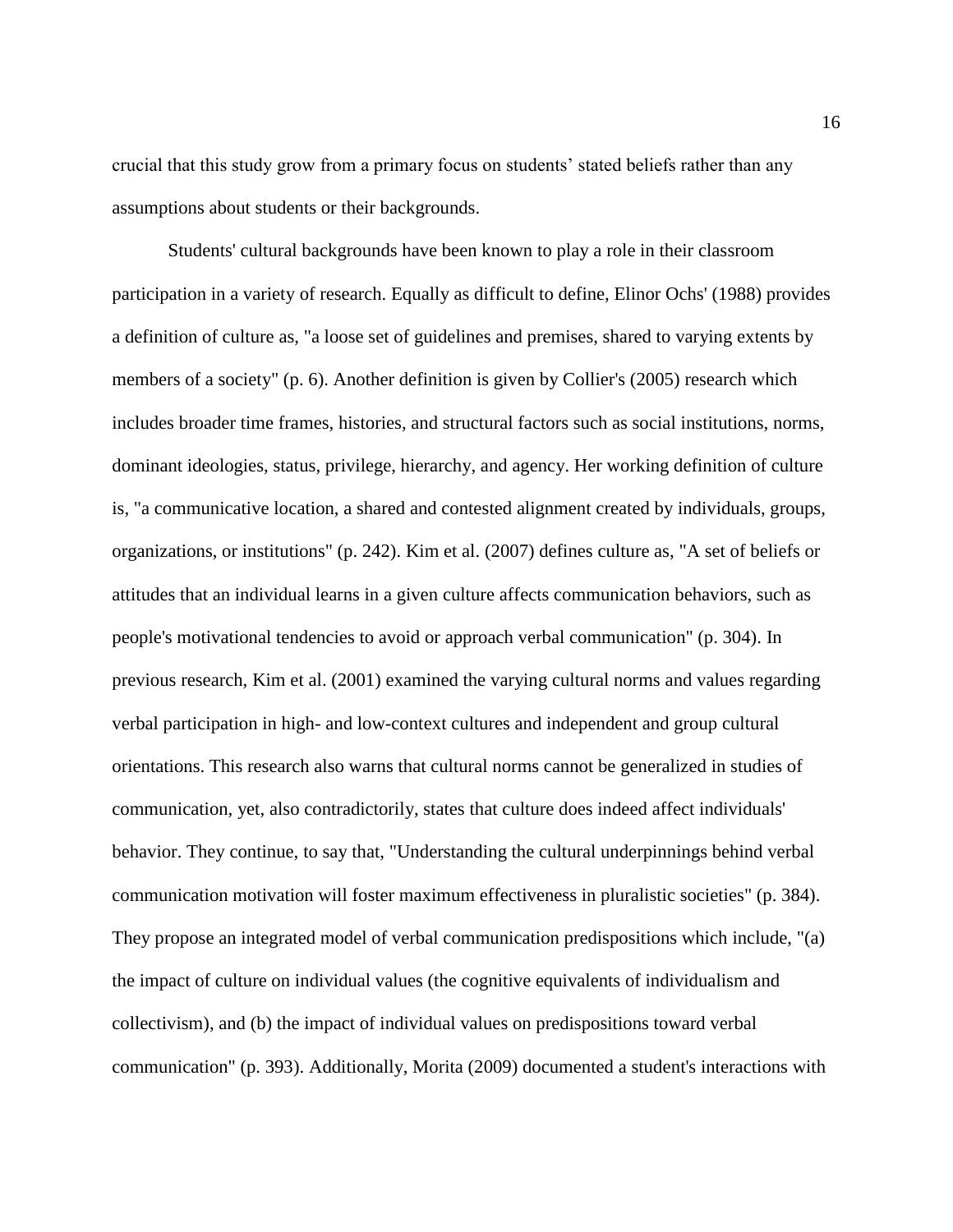the various levels of culture: "the general educational culture of Canadian graduate school, the local disciplinary culture of his department, and the classroom culture of various courses he was taking across the curriculum" (p. 450). The contribution of culture to identity will be one theme that is considered in this study.

This research employs a primarily qualitative, triangulated design. Duff (2008) states that "Methodological and theoretical pluralism should be welcomed in 'LS research' because it allows us to view common phenomena from distinct but complementary perspectives, and not just according to the perspectives of first-generation American linguistic anthropology" (p. 113). In addition, Hansen and Liu (1999) indicate that methodological choices should allow for dynamism: "We believe that because social identity is a dynamic phenomenon, it should be studied with a methodology that is dynamic both in philosophy and practice" (p. 573). They also indicate that data triangulation is another way to accommodate the complexity of this research topic. Still, data from the group discussion observations will briefly be discussed from a quantitative angle.

For these reasons, dialogue journals, which include a pre- and post-semester questionnaire, group discussion frequency counts, and stimulated recall were utilized in this research. Duff (2008) states that, "Observation alone may not reveal participants' reasons for their behaviors or transformation, which is why triangulated and emic perspectives become crucial" (p. 113). Norton Pierce (1995) uses diaries and journals to encourage learners to reflect and practice metacognition with their language learning. Bell (2002) also explains how, "Narratives allow researchers to present experience holistically in all its complexity and richness…Narrative lets researchers get at information that people do not consciously know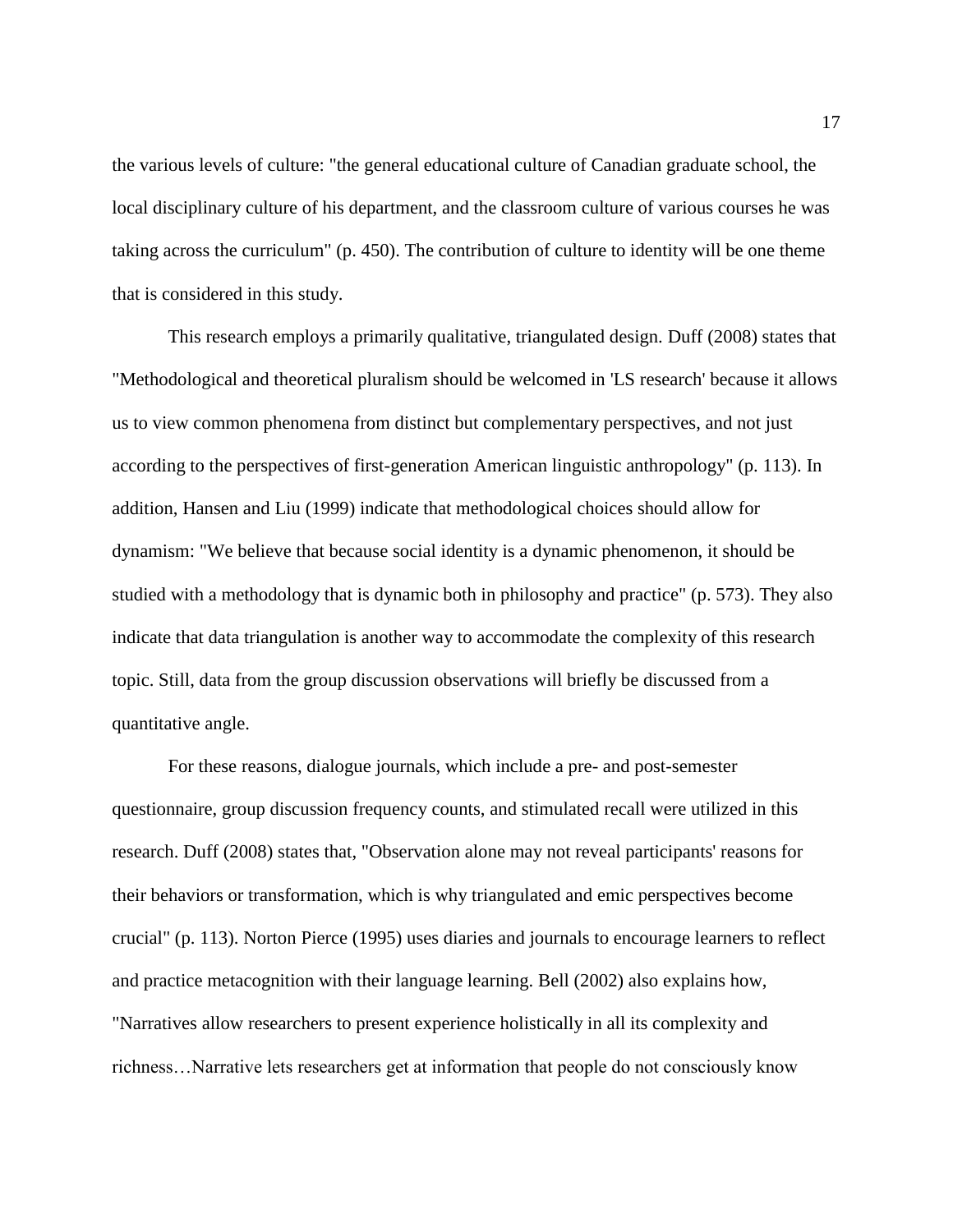themselves. Analysis of people's stories allows deeply hidden assumptions to surface... " (p.

209). Similarly, Peyton & Staton (1991) state,

"Dialogue journals are essentially written conversations between a student and teacher, kept in a bound notebook or on a computer disk or file. Both partners write back and forth, frequently, and over a period of time, about whatever interests them. Their goal is to communicate in writing, to exchange ideas and information free of the concern for form and correctness so often imposed on developing writers" (p. 3).

The authors continue on to explain the benefits of dialogue journals including, "development in language proficiency, writing and reading ability, improved overall communication, and by involving students' language and cultural backgrounds, students can explore the foundation of their abilities in the context of ongoing learning" (p. 101). Canagarajah (1996) elaborates,

"...narratives are gaining prominence in research publications because they represent holistically the local knowledge of the communities studied. In opposition to grand theories and global knowledge structures, narratives represent knowledge from the bottom up; in opposition to explicit forms of theorization, they embody implicit forms of reasoning and logic; in opposition to positivistic scholarly discourses which are elitist in their specialized and abstract nature, narratives represent concrete forms of knowledge that are open to further interpretation. Narratives, then, represent the research process in all its concreteness and complexity, remaining open-ended for creative theorization" (p. 327).

Stimulatedr recall is another method used in this research. Gass & Mackey (2000) explain that stimulated recall methodology is used to explore learners' thought processes (or strategies) at the time of an activity or task. This is achieved by asking learners to report those thoughts after they have completed a task or activity (p. xi). The authors discuss different types of stimulated recall, consecutive recall being the most closely applicable to this study. The stimulus for recall, as described by Gass & Mackey (2000), is to, "reactivate or refresh recollection of cognitive processes so that they can be accurately recalled and verbalized" (p. 53). The dialogue journals, questionnaires, and stimulated recall all incorporate introspective data into the methodology in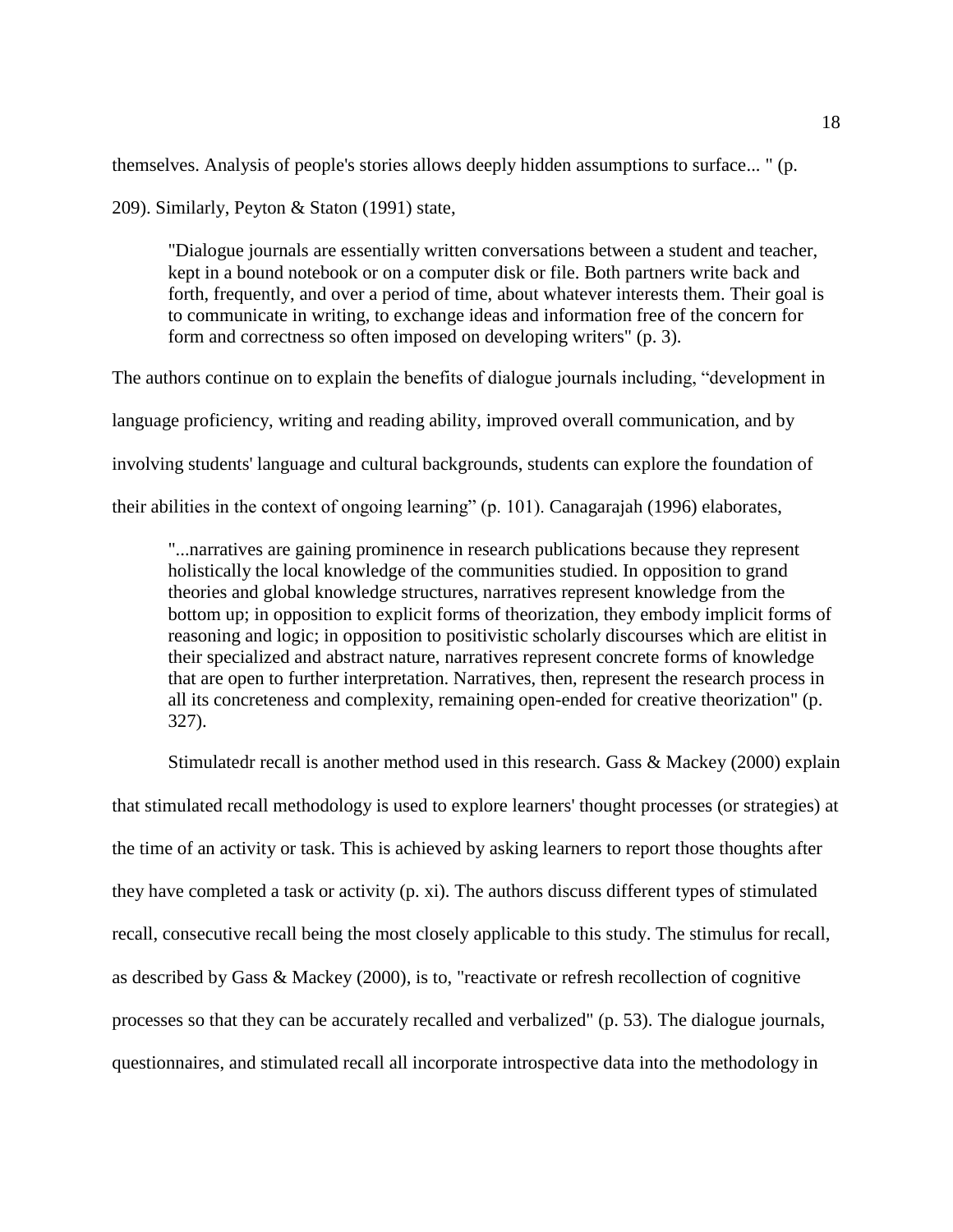order to gain insight into learners' perceptions about participation and the relationship to their identities. The next chapter discusses the methodology in greater depth.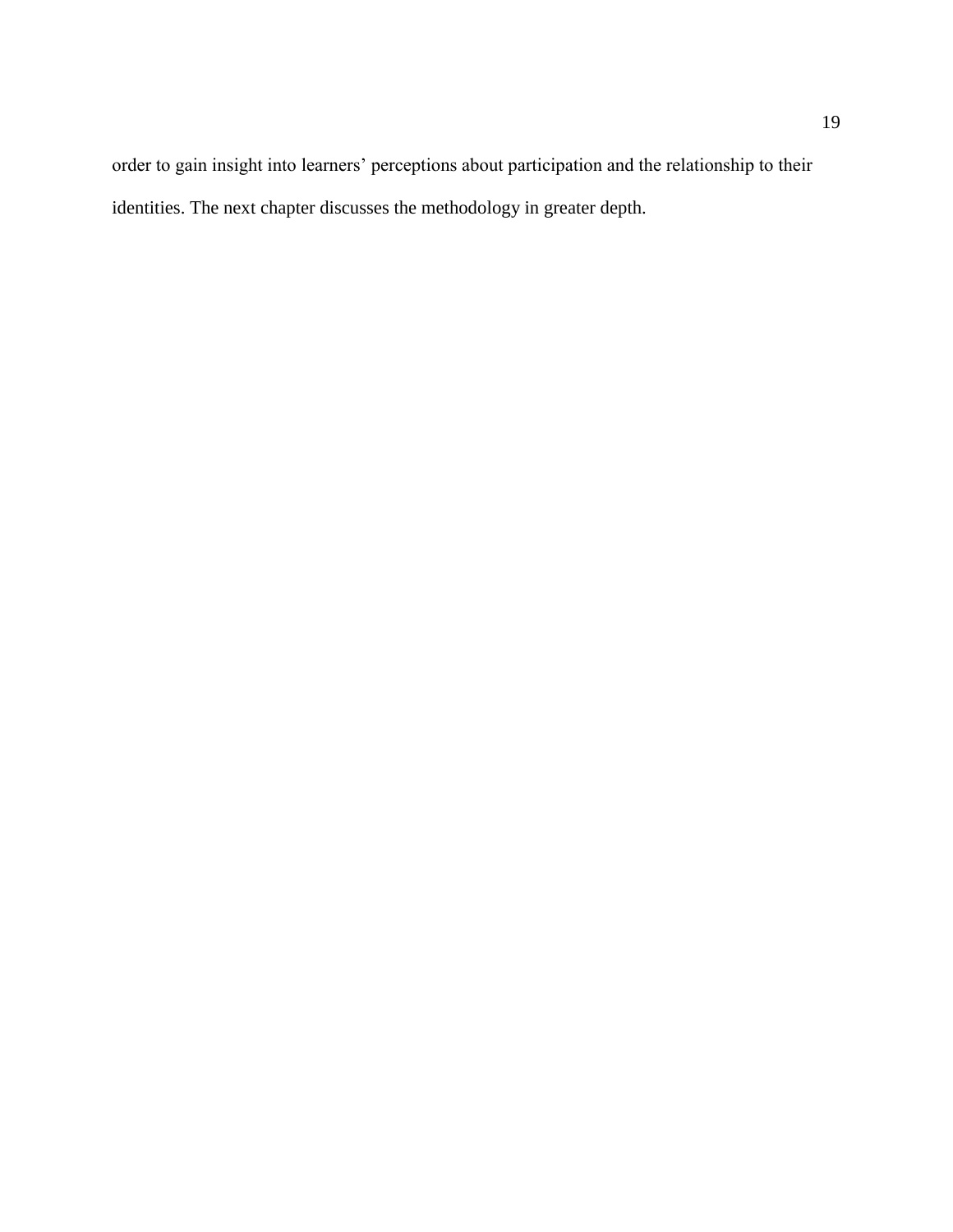#### **Chapter 3: METHODOLOGY**

The following chapter presents research questions and designs including the research participants, research instruments and procedures. The intention of this study is to explore the relationship between identity and participation amongst university-level ESL students. Students arrive in the United States with a variety of background experiences and cultures, and a variety of perspectives regarding the classroom culture in the United States. This study was undertaken to investigate students' attitudes about participation and their perceptions about identity and classroom discourse. The research questions to be addressed in the following study are as follows:

- 1. What are the perspectives of university-level ESL learners regarding academic discourse socialization in small-group oral activities?
- 2. How do students relate their participation in small-group activities to their identities?
- 3. What are the changes that occur throughout the semester in relation to students' identities and academic discourse socialization?

The participants in this study were 12 international undergraduate students (9 male, 3 female) enrolled in a Listening and Speaking course in the English for Academic Purposes (EAP) program at a large, public, Midwestern university. The students range in age, background, and English ability. Students came from a wide variety of countries including Burundi, Japan, Myanmar, Nepal, Saudi Arabia and South Korea. Students had been studying English from a range of less than one year to 16 years, but all had similar listening comprehension scores which placed them in this course and varying speaking abilities. Participants resided in the United States anywhere from having just arrived shortly before the start of the semester to having lived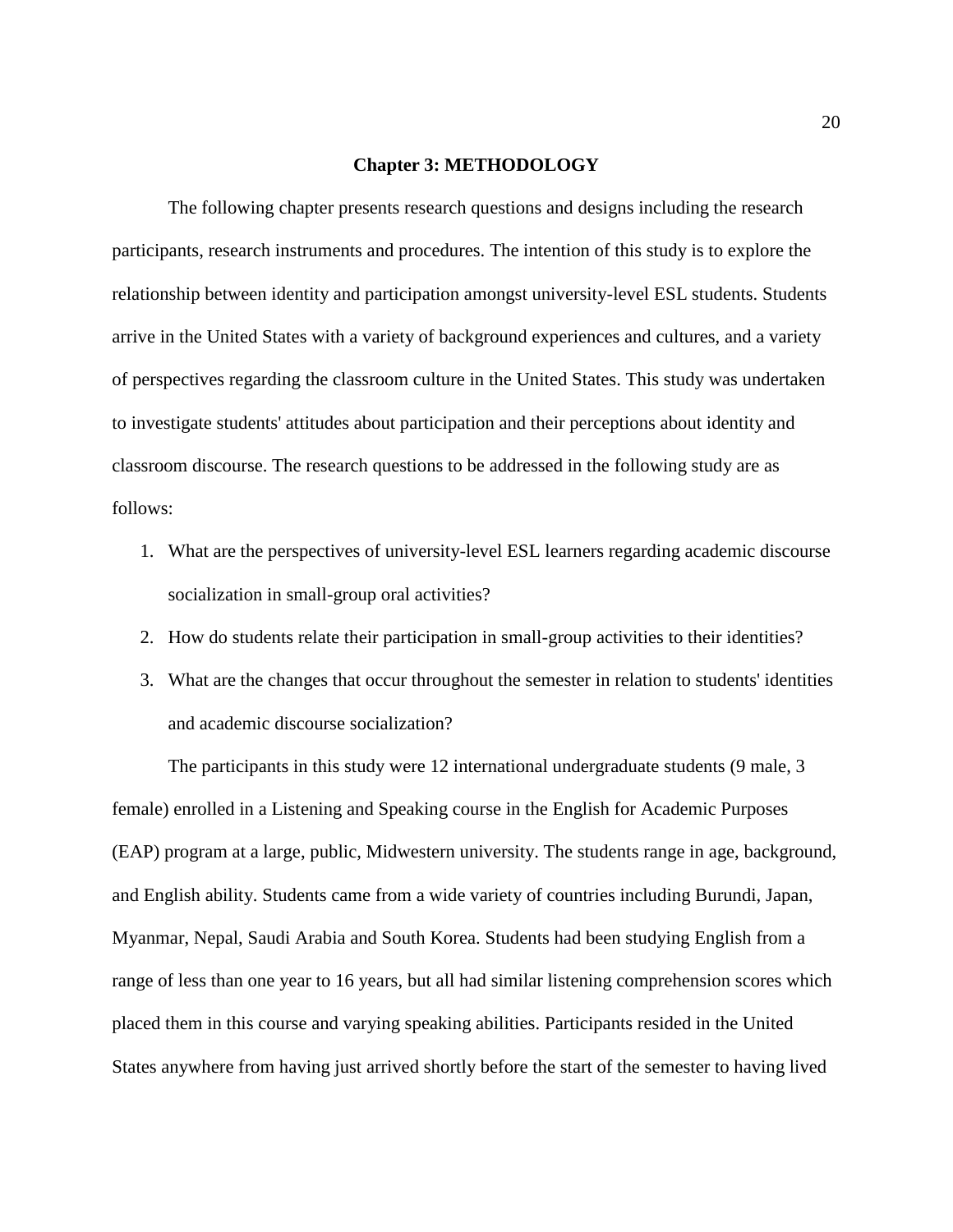here for 2 years. Students were majoring in Economics, English Education, Information Systems, Management, Radiology and four types of Engineering: Chemical, Computer, Electrical, and Mechanical. For the purposes of confidentiality, student's names have changed to self-chosen gender and culturally consistent pseudonyms to maintain anonymity. Permission from students for use of all data was employed.

In order to thoroughly explore the research questions and triangulate data, three primary methods of data collection have been used: (1) online dialogue journaling which includes a preand post-semester questionnaire, (2) observations in small group discussion-based activities, and (3) stimulated recall. These are described in detail below.

Participants kept online journals using the free website, Penzu. At the beginning of the semester, students received training to use the technological component of this website and were guided through the sign-up process in a computer lab. They also received a handout with due dates and sign-up instructions (see Appendix B). Students joined a course page and submitted weekly journals based on topics chosen by the instructor, who then commented on the online journal. In addition, the initial and final journal were not used in the data, but served as a training and calibration exercise and as the pre- and post- semester questionnaire. The course page appeared as follows: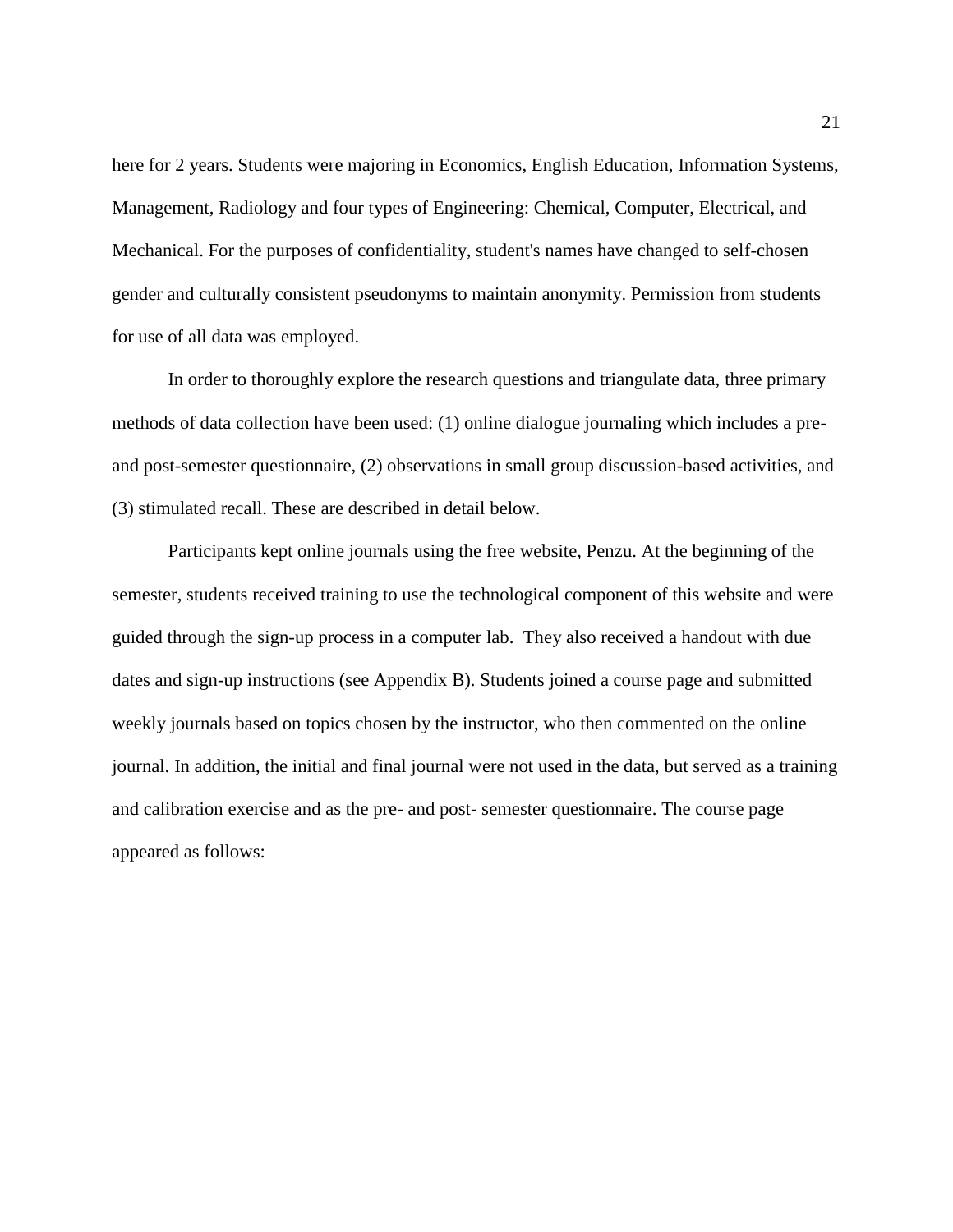



Penzu Classroom Dialogue Journal Page

The journals were conducted using a list of weekly questions designed to generate students' introspective responses (see Appendix C). Students practiced metacognition in reviewing their experiences, strategies, and difficulties in small-group participation and the classroom environment in general. The topics aimed to encourage student reflection in order to answer the research questions. Students chose which question to answer each week, so that, depending on their experiences at a given time, they could choose the most salient topic.

In addition, a brief questionnaire was administered to each participant at the beginning and end of the semester using Penzu (see Appendix D). The questionnaire had two purposes. First, it was used to gather background information and demographics of participants. The second purpose is to compare students' perceptions and experiences regarding small-group oral participation and academic discourse at two points in time: before and after a semester of academic English preparation in an EAP program.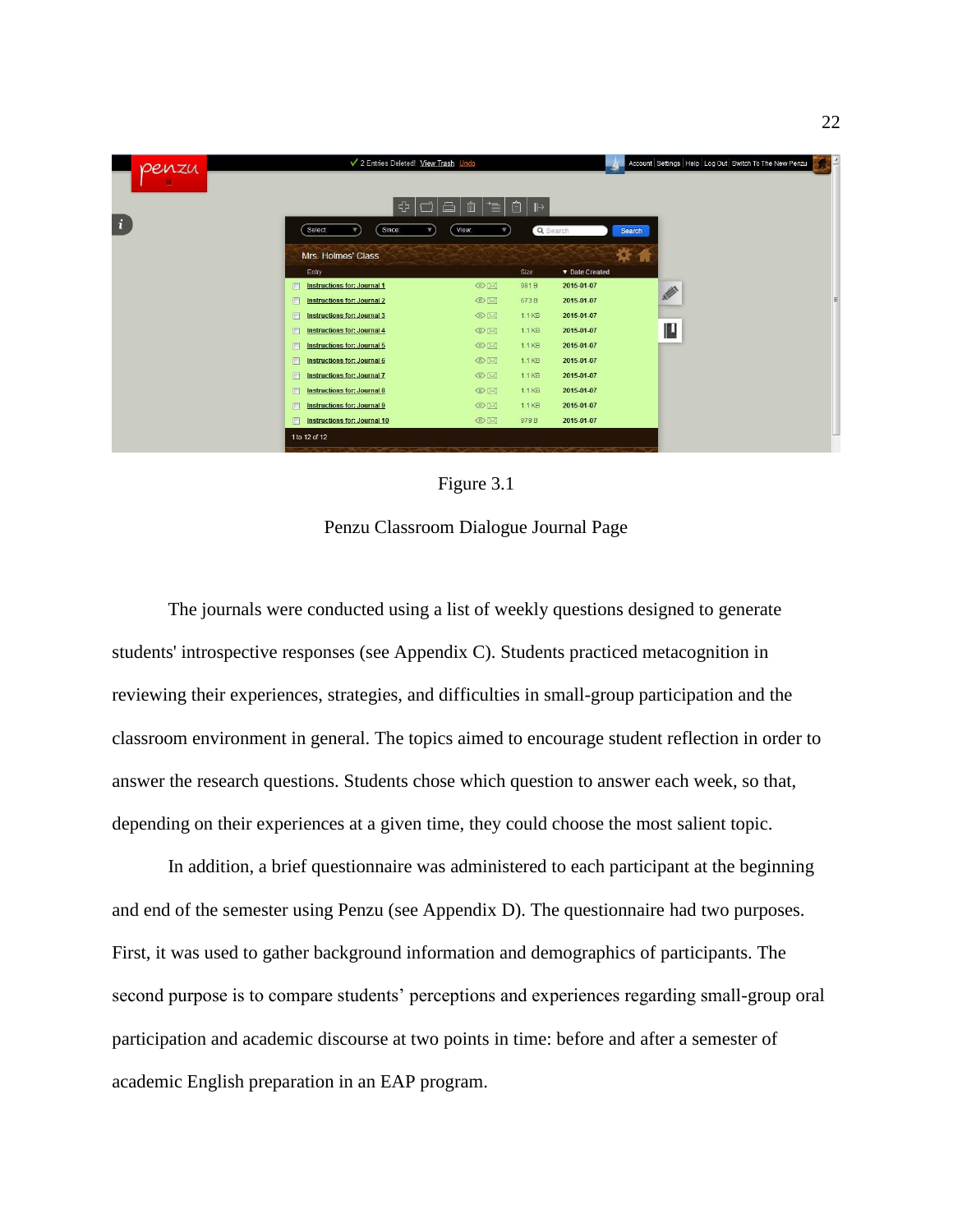Participants were divided into groups of 3 students. Each group met 10 times throughout the course of the semester for one hour. These groups also functioned as students' mandatory tutorial session which was required by the EAP program. Because these tutorials were a component of the EAP program, some work was predetermined; however, 10 minutes of the tutorials were used for small-group discussions. For logistical reasons and to minimize the scheduling difficulties for students, groups were formed primarily based on schedule availability of the participants. The backgrounds of participants did not factor into group formation, making the group formation as random as possible based on students' schedules.

The first session focused on training and allowing students to acclimate themselves to the environment and the video recordings. Students engaged in a metacognitive discussion about participating in small group discussions themselves. The group discussion prompts were based on textbook chapters associated with the College EAP course (see Appendix E). Groupdiscussions were video recorded for two reasons. First, they were collected to facilitate data analysis at a later time and to observe both verbal and nonverbal changes in participation throughout the semester. Secondly, videos were collected for stimulated-recall interviews with the participants after tutorials. The stimulated recall methodology is discussed in further detail below.

The final methodology is stimulated recall. In this technique, students met once individually with the researcher shortly after a discussion to view one video of their small-group discussion. The students were asked to comment on their participation in the small-group discussion following the prompt by Gass & Mackey (2000):

"What we're going to do now is watch the video. I am interested in what you were thinking at the time you were participating in the group discussion. I can hear what you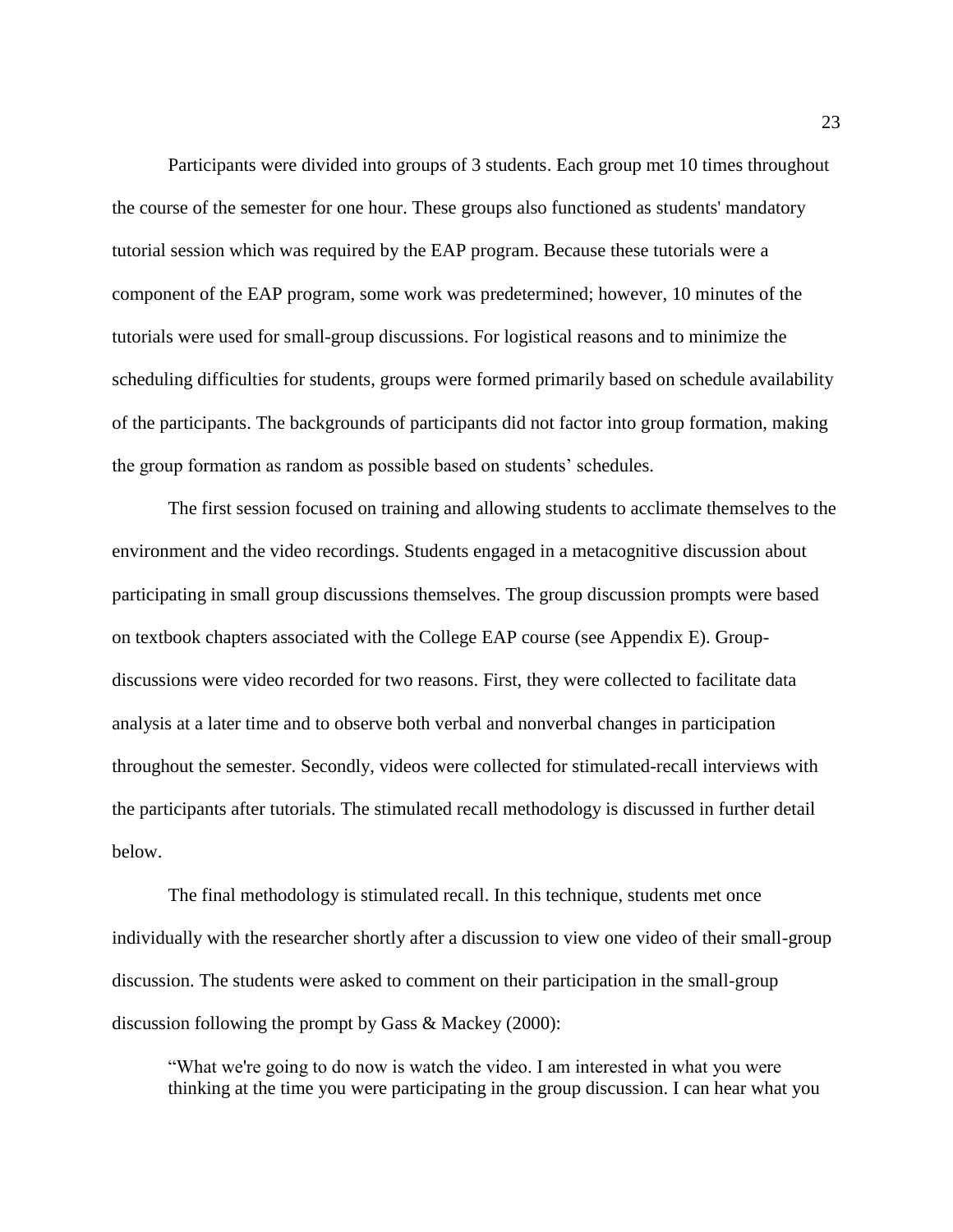are saying by looking at and listening to the video, but I don't know what you were thinking. So, what I'd like you to do is tell me what you were thinking" (p. 59).

Other general questions were asked to gain more insight into the students' thoughts about participation, such as, "What are you thinking at this point?" These interviews were audiorecorded for future transcription and analysis. According to Mackey & Gass (2005), "In this method, the observer makes an audiotape or videotape of a lesson for the stimulus, and then plays the tape to a participant, periodically stopping the tape to ask what the participant had been thinking at that particular point in time" (p. 203). This method allowed the researcher to gain additional introspective information about students' perceptions about their participation.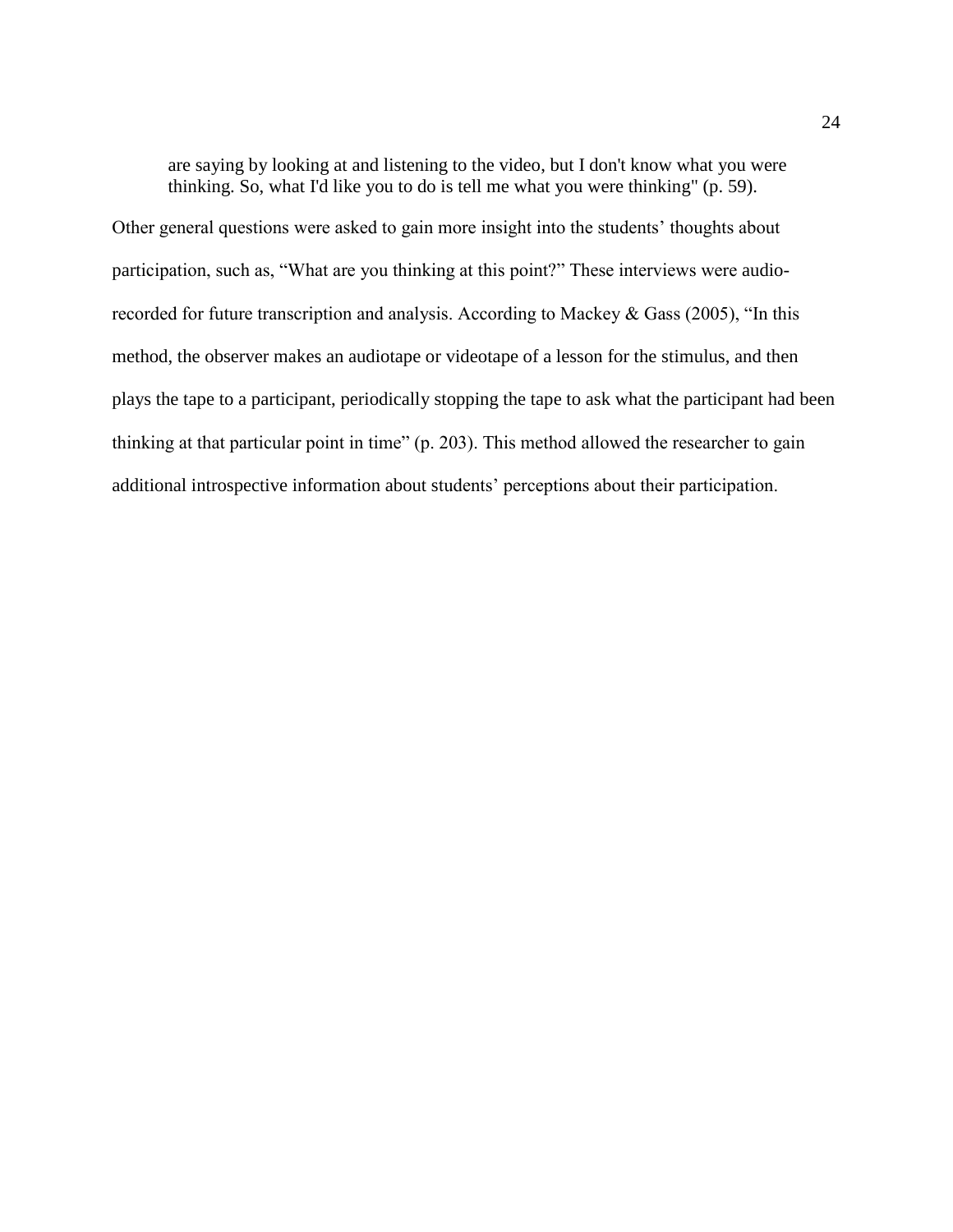#### **Chapter 4: RESULTS**

The data were primarily analyzed for emergent themes and patterns within and across methods in relationship to the research questions. Through all the methods, data was triangulated in order to provide an in-depth, holistic understanding of students' perceptions of participation, academic discourse socialization and their identities. The primary purpose of data analysis is to answer the research questions described in the methodology section.

Like the conversational analysis method described by Lazaraton (2002), this research attempts to discover patterns in small-group discussions in a process- rather than productoriented approach: "no feature or observation based on it is too small, too random, or too irrelevant or insignificant...there is no way to know beforehand which features of talk might be important in later analyses" (p. 2). The recording of video attempted to discover the changes that occurred in students' verbal and nonverbal participation.

First, while this thesis focuses in the qualitative components of the data, a preliminary quantitative analysis was performed on data from the video-recorded group discussions. Frequency counts were conducted on observational data. Because the discussion lengths varied, the number of turns taken by each student and the number and type of academic strategies used were tallied and then calculated per minute. The academic strategies counted were borrowed from Frazier & Lemming's (2013) *Lecture Ready 3*:

- *giving opinion*
- *nonverbal cue*
- *asking for clarification*
- *asking for elaboration*
- *ask for opinions*
- *expression of interest*
- *other follow-up question*
- *agree/disagree*
- *attempt to compromise*
- *summarize*
- *paraphrase*
- *expanding*
- *bring the discussion back on topic*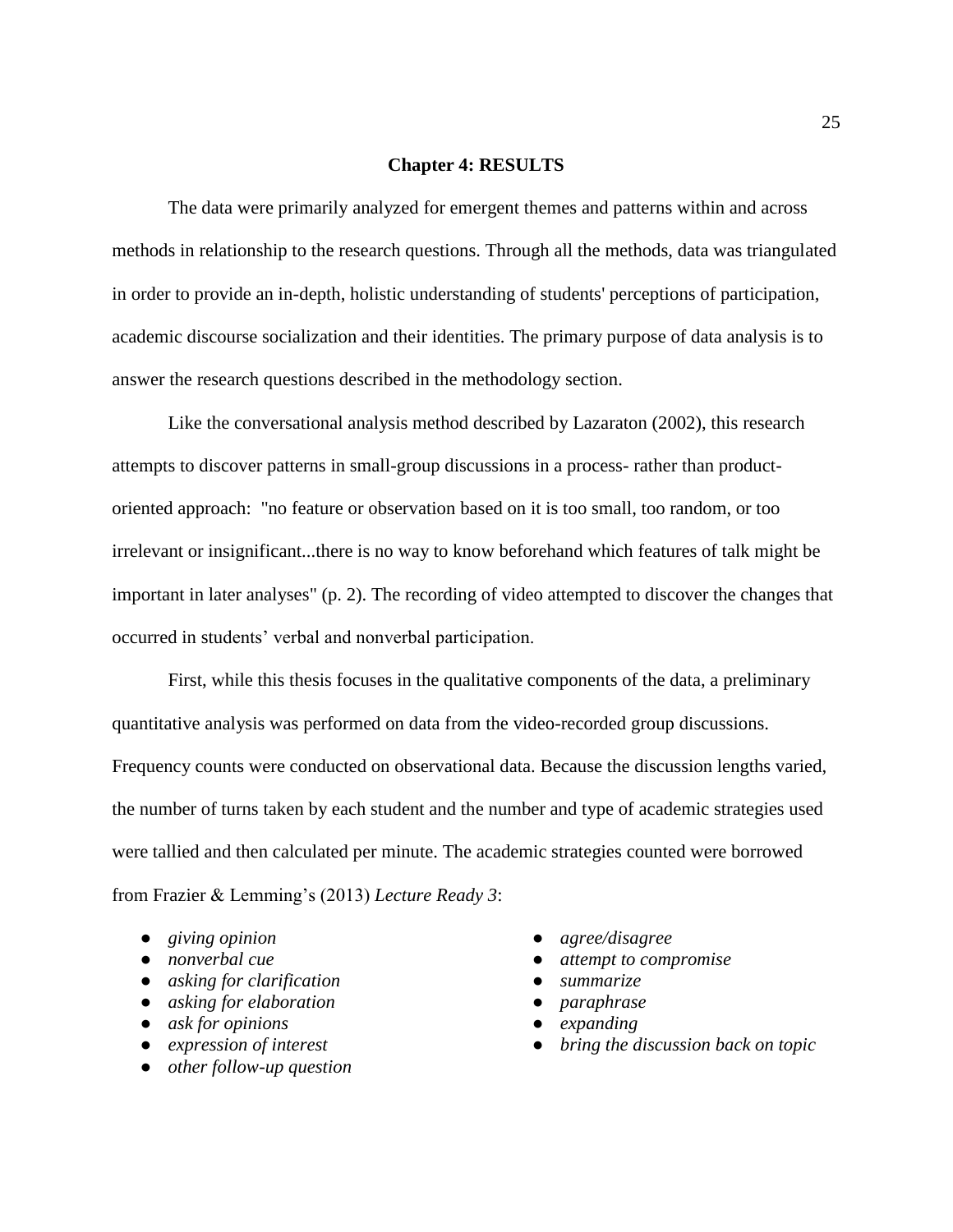Then, the data were statistically analyzed for changes from the beginning to the end of tutorials. The column "beginning of tutorial" represents a sample taken towards the beginning of the semester from one group discussion, which is compared with counts taken at the "end of tutorial" which falls close to the end of one semester. It states "tutorial" rather than "semester" because the tutorials began a few weeks into the semester and it would not be accurate to say "beginning of the semester." This figure provides a comparison of the changes that took place near the beginning and end of the semester. Below that, each group is represented separately, though the data showed no significant difference between the groups. The numbers on the table are the quotients of the raw number of turns and academic strategies used divided by the number of minutes of the whole discussion, giving a count per minute to provide a consistent comparison. For example, Ryo's .55 means that he took a turn approximately once every two minutes, with Hussain's measure 2.06 being about 2 turns per minute. To answer the research question, no significant changes took place between the beginning and end of the semester. A figure of the frequency counts is included next.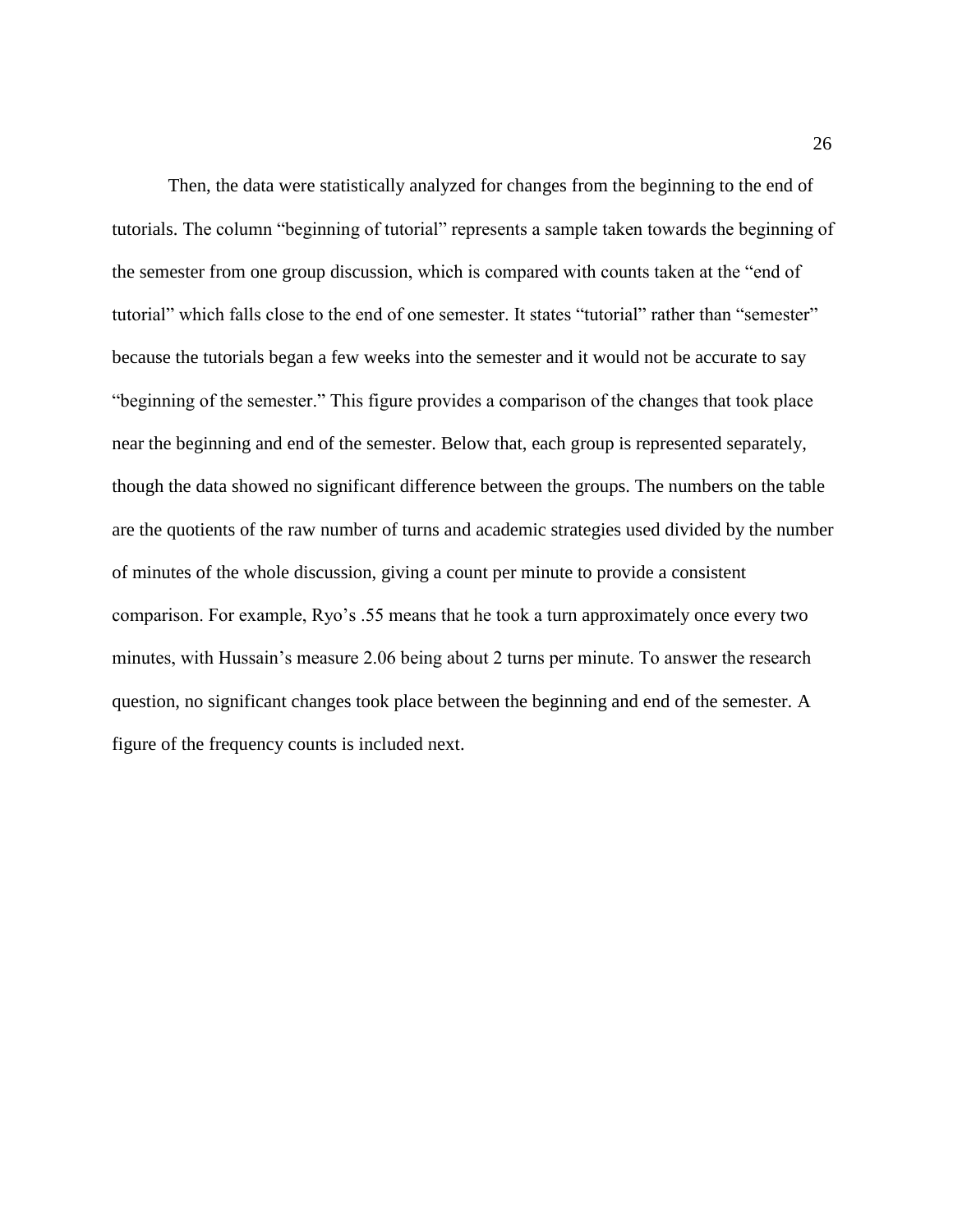|                | <b>Beginning of Tutorial (per minute)</b> |                            | <b>End of Tutorial (per minute)</b> |                            |  |
|----------------|-------------------------------------------|----------------------------|-------------------------------------|----------------------------|--|
|                | Turns Taken                               | <b>Academic Strategies</b> | <b>Turns Taken</b>                  | <b>Academic Strategies</b> |  |
| Group 1        |                                           |                            |                                     |                            |  |
| Ryo            | 0.55                                      | 0.92                       | 0.93                                | 1.40                       |  |
| <b>Alex</b>    | 1.48                                      | 2.03                       | 1.56                                | 2.95                       |  |
| <b>Wayne</b>   | 0.74                                      | 1.29                       | 1.40                                | 2.95                       |  |
| Group 2        |                                           |                            |                                     |                            |  |
| <b>Narisha</b> | 1.62                                      | 1.92                       | 0.44                                | 0.59                       |  |
| Paula          | 0.88                                      | 1.47                       | 1.18                                | 1.62                       |  |
| <b>Hussain</b> | 2.06                                      | 2.80                       | 0.74                                | 1.33                       |  |
| Group 3        |                                           |                            |                                     |                            |  |
| Mojo           | 0.81                                      | 1.63                       | 1.39                                | 1.89                       |  |
| <b>Hemant</b>  | 0.54                                      | 1.09                       | 1.29                                | 1.49                       |  |
| <b>Marie</b>   | 0.81                                      | 1.49                       | 1.69                                | 2.59                       |  |
| Group 4        |                                           |                            |                                     |                            |  |
| Jay            | 0.70                                      | 1.41                       | 0.76                                | 1.41                       |  |
| Jeongho        | 0.82                                      | 1.29                       | 1.52                                | 2.17                       |  |
| <b>Ujjwal</b>  | 0.70                                      | 0.94                       | 0.87                                | 1.30                       |  |

#### Figure 4.1

#### Observational Frequency Counts

Quantitative analysis was performed for number and type of academic strategies used and turns taken per minute at the beginning and end of the semester. The quantitative statistical analysis included t-tests, both paired and grouped, one-way analysis of variance, and correlation. Paired t-tests were run to compare pre- versus post-semester data using all cases and then broken down by group. Despite the many tests performed, the t-values and associated significant values indicated that there were no significant differences found. However, it was notable that the overall number and variety of academic strategies used was high, turns were generally well distributed amongst participants, and many students frequently used nonverbals such as nodding and gestures to participate.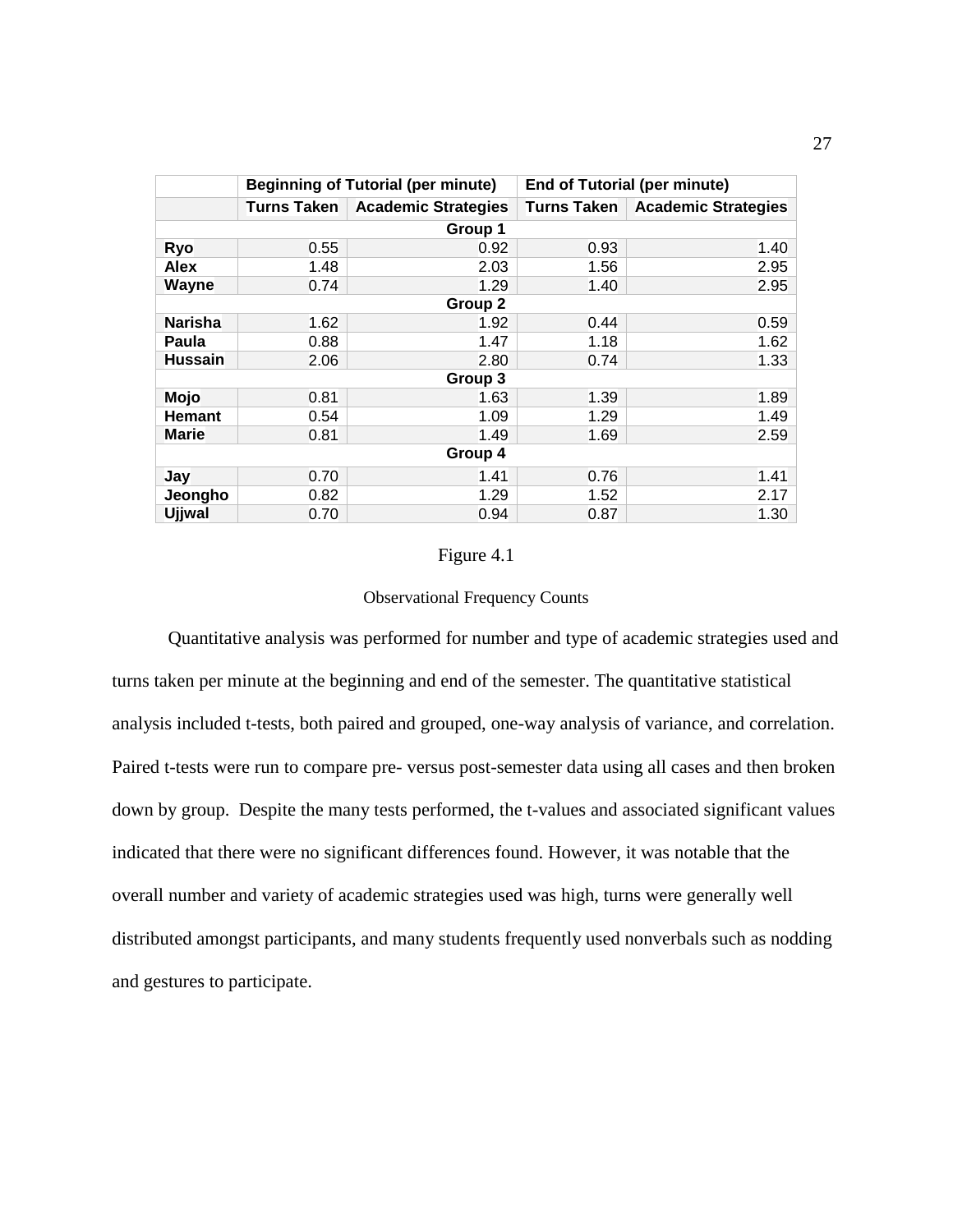Next, an inductive content analysis was performed on the qualitative data from the three methods described above using colored coding by hand. Inductive data analysis, as described by Creswell (2007), builds "categories, patterns, and themes from the 'bottom-up', by organizing the data into increasingly more abstract units of information…working back and forth between the themes and the database until they establish a comprehensive set of themes" (p. 39). In addition, this research involves an emergent design by developing main themes by focusing on the participants' voices and the patterns which emerge through their participation and dialogue journals. The method of analysis is illustrated in Morita's (2004) qualitative data analysis framework with four core activities: "(1) data coding by classifying the findings based on questions; (2) data display by reexamining the findings for data reduction and verification; (3) data reduction by screening out the findings relevant to the research questions, and (4) conclusion drawing by looking at the entire findings for idea generalizations" (p. 70). Below are the themes which emerged from each method of data collection, with three categories of themes emerging: affective, metacognitive, and linguistic. The sub-themes are further explained.

The first theme related to the affective aspect was negotiating identity and confidence. An item in the questionnaire asked participants, "How do you describe yourself?" to gain insight into students' changing identities. A theme that emerged was students' discussion of their identities in nuanced ways, and particularly in regards to their confidence in small group discussions. Jeongho explained at the beginning of the semester, "I am a funny guy." However, through experiencing difficulties communicating his sense of humor across language and cultures, at the end of the semester he said, "In my thinking, I want to be a funny person and I am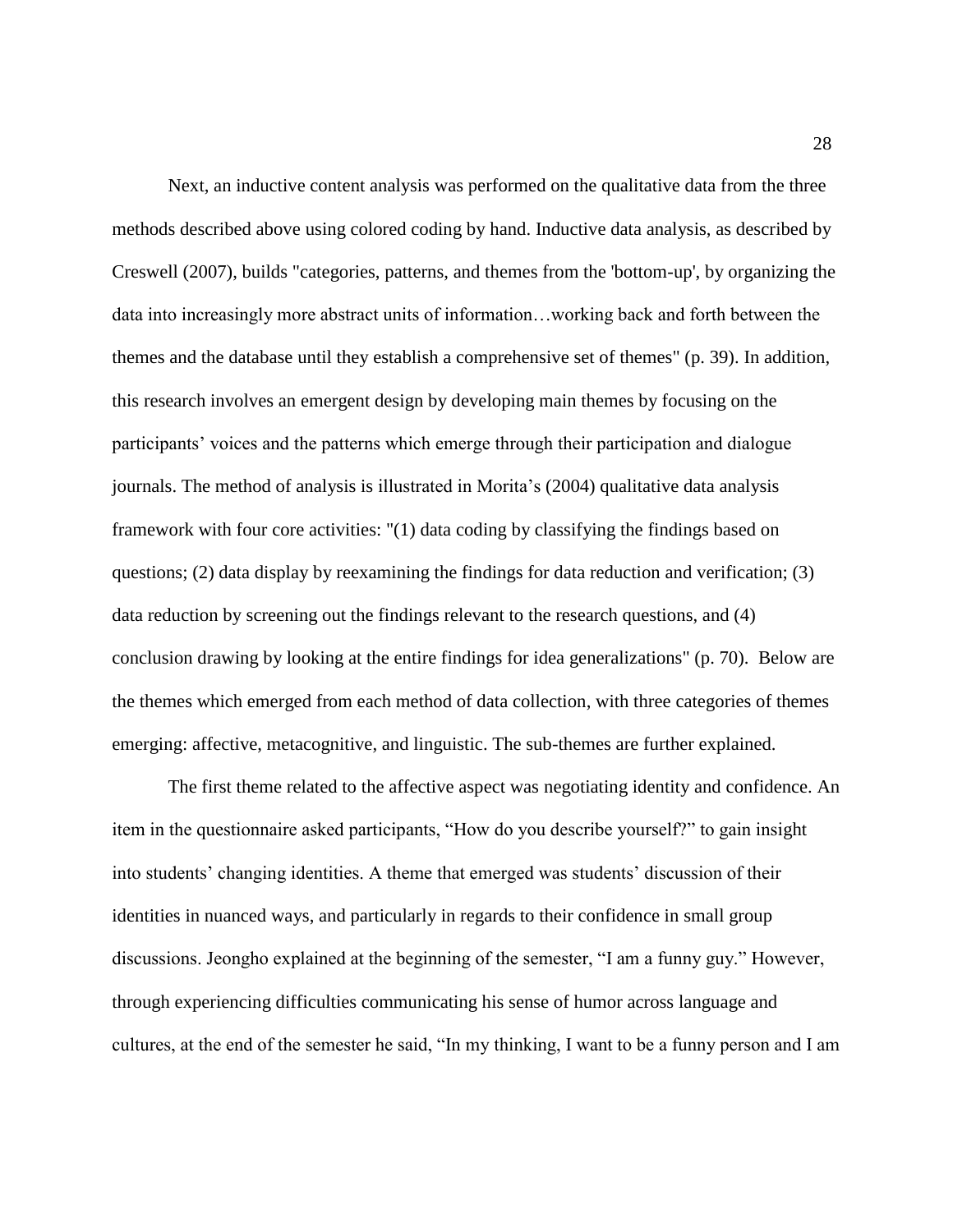a funny person too. But, when I use English, it is a little bit hard for me." Here, he is negotiating his identity between the person he believed himself to be and the person he wants to be.

Marie said at the beginning of the semester, "How I describe myself is that I am a kind of shy and quiet person but very smiling. I am always laughing. However, I like to socialize with new people." While Marie's identity statement did not experience much change, she did state at the end of the semester that, "Tutorials group discussions help me a lot to feel more comfortable and confident during class discussions." Similarly, at the beginning of the semester, students expressed their reticence to participate as in the following quote by Ujjwal in response to the question, "How do you feel when you talk in class?": "I think I feel a bit nervous, excited, and wonder all at the same time." However, at the end of the semester, the same student said, "Now I feel a bit confidence, happy, and interested to talk in class if I feel to do it."

Students discussed and negotiated their identities in the stimulated recall task. First, Marie, the only female in her group commented, "He asked me to go first because you are a girl, and I was like, 'No, what?' (laughs)." Perhaps her group member was trying to enlist the adage, *ladies first*, but this may have been unknown to Marie. Her response indicated that she did not expect this, and she didn't understand why she would be called out to begin the discussion because of her gender. Gender expectations were only one of the ways in which identity influenced the negotiation of participation.

The most illuminating comment during stimulated recall came from Wayne: "I was trying to give Ryo freedom to speak. I feel at that time that's Ryo's time because he didn't speak and he's a good speaker." From the stimulated recall interview, Ryo indicated a negotiation of identity in relation to his participation in the United States vs. his home country: "I am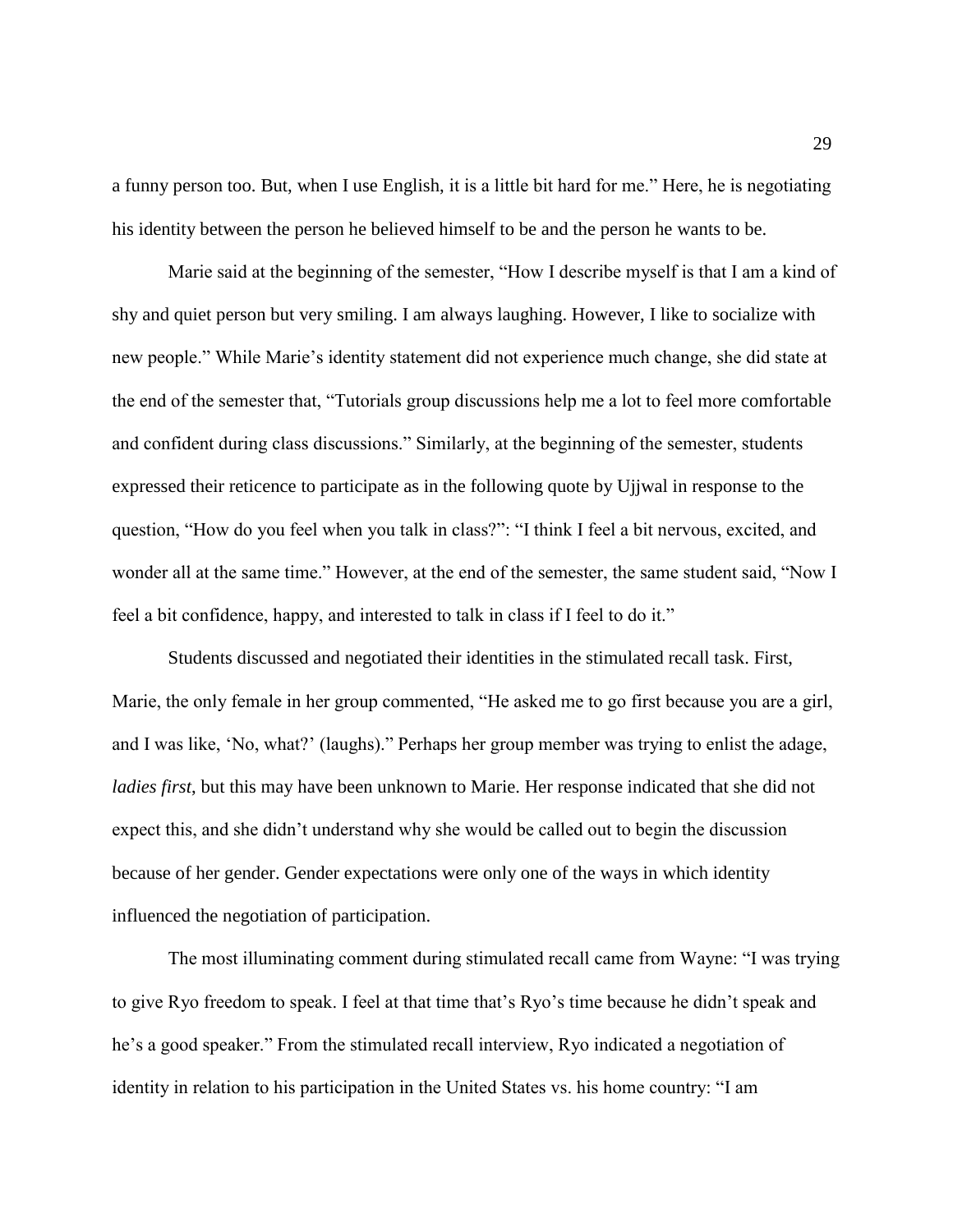wondering why I don't speak. But I think even in Japanese, I speak like this. I speak after I listen to what they say and thinking. I look for the timing to speak. Maybe I have to adapt English style conversation, but what I have to do, I don't know what I have to do."

The second affectuve theme was the fear of being incorrect or misunderstood. Students commented about a fear of being incorrect or misunderstood in the dialogue journal. While this is related to the issue of confidence, I believe that it stands alone as its own theme because it is related to a particular anxiety that appeared frequently in the journals. Marie wrote that she was worried if people would be able to understand what she was saying and said, "I also feel embarrassed to make mistakes." Hussain said, "Sometime I cannot participate because i feel afraid to do a mistake so I prefer to be silent." Some students attributed this perfectionism to their culture, as in Paula's comment:

"Many of Korean students feel very anxious and worried about the worng (sic) answer and others' gazes. This is because we have learned how to distinguish between correct and wrong answers. A focus of education is ability to select the best correct answer rather than think about why it is right or wrong. That makes students be afraid of their group participation being incorrect. It also makes them cannot express their opinions freely."

Ryo added that a fear of being incorrect is a facet of his home culture: "We just take notes and listen what teacher said in class in Japan, we often hesitate to speak our own opinion to the class. Because it's our culture that we feel ashamed to make mistake in front of many people." Yet he experienced increasing confidence: "I was embarrassed to make mistakes in front of people when I am speaking, so it made me nervous at first. Recently, I feel my listening and speaking ability are gradually improving, and I'm not afraid a lot of making mistakes so I could be speaking a lot more than before."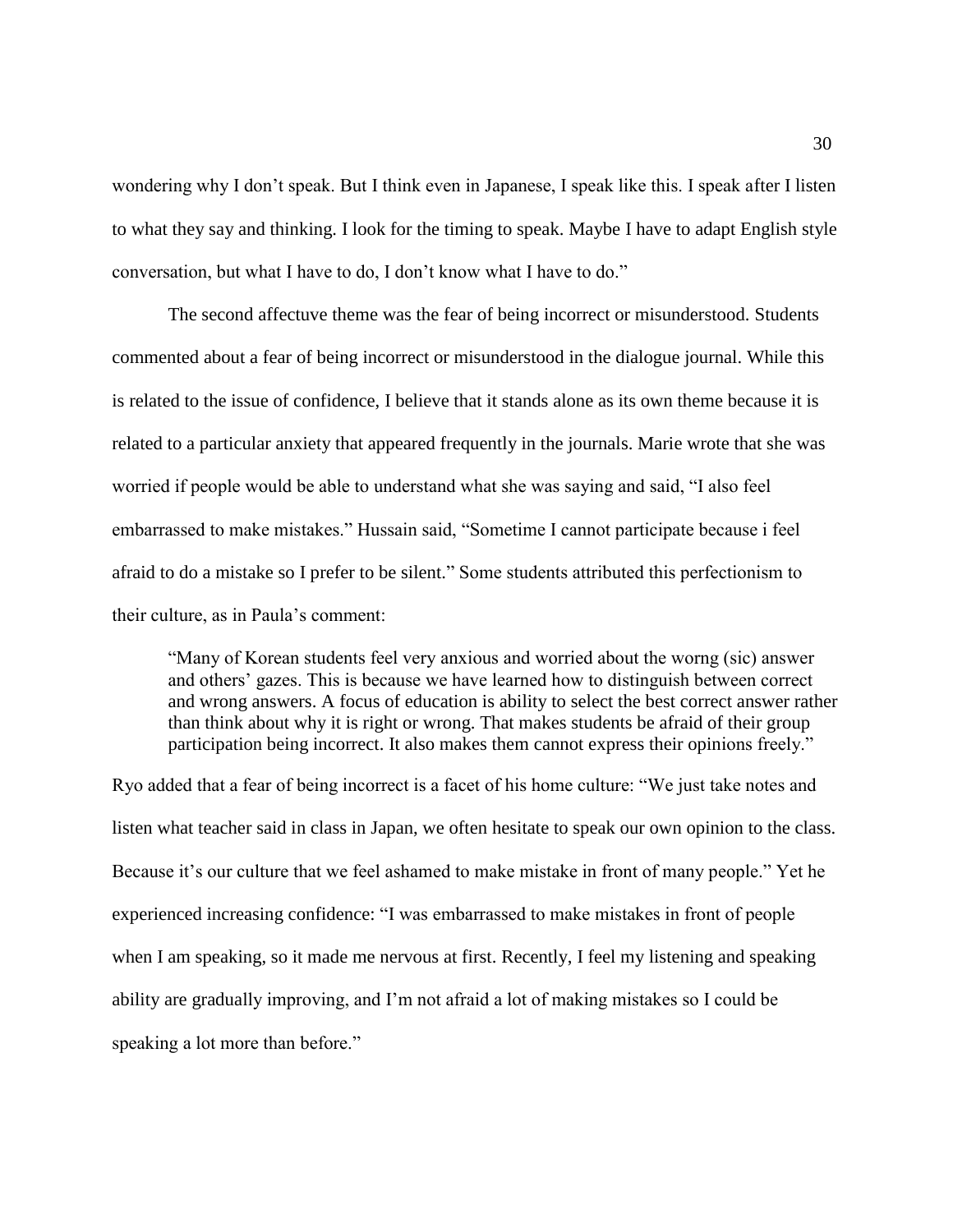On the other hand, Mojo wrote that this anxiety about perfectionism doesn't exist in his country, but instead is a facet of American academic culture: "In my country...one things is we do not really care about grammar mistake, pronunciation, and vocabulary...In US, when we are in group participation, we care about everything. For example, accent, AWL words, pronunciation, and others." Other students felt anxiety about whether or not they could be understood. Ujjwal said, "The reasons for me to become nervous were my hoarse voice, hasty behavior, and ability to make everyone understand my opinions." Similarly, Wayne explained, "What I do not like is sometimes in a group discussion people do not understand each other, which makes it so difficult to communicate."

The third affective theme was shyness, confidence, and identity. Students wrote about shyness and developing confidence through small group discussions. As Marie wrote, "If it is in English, it is more embarrassing," and Hemant plainly states, "...I get nervous while speaking English…" And the reason for this? Paula says, "It is probably because of the lack of confidence to my English ability. I never live in an environment to be exposed to listening and speaking English so speaking feels awkward for me." Jay also linked shyness to his identity and explained that nervousness was standing in the way of being the English speaker he wanted to become: "I want to be a leader who can socialize other and make people speak their opinion...for these mind, my body, and voice are tremble…"

There could also be a cultural component to these students' shyness. Marie was one participant who wrote about this topic in detail. Marie's cultural and gender identity influenced her verbal participation: "People in my country are very shy especially women. In my country women are very conservative and respectful. They don't talk loudly." In addition to those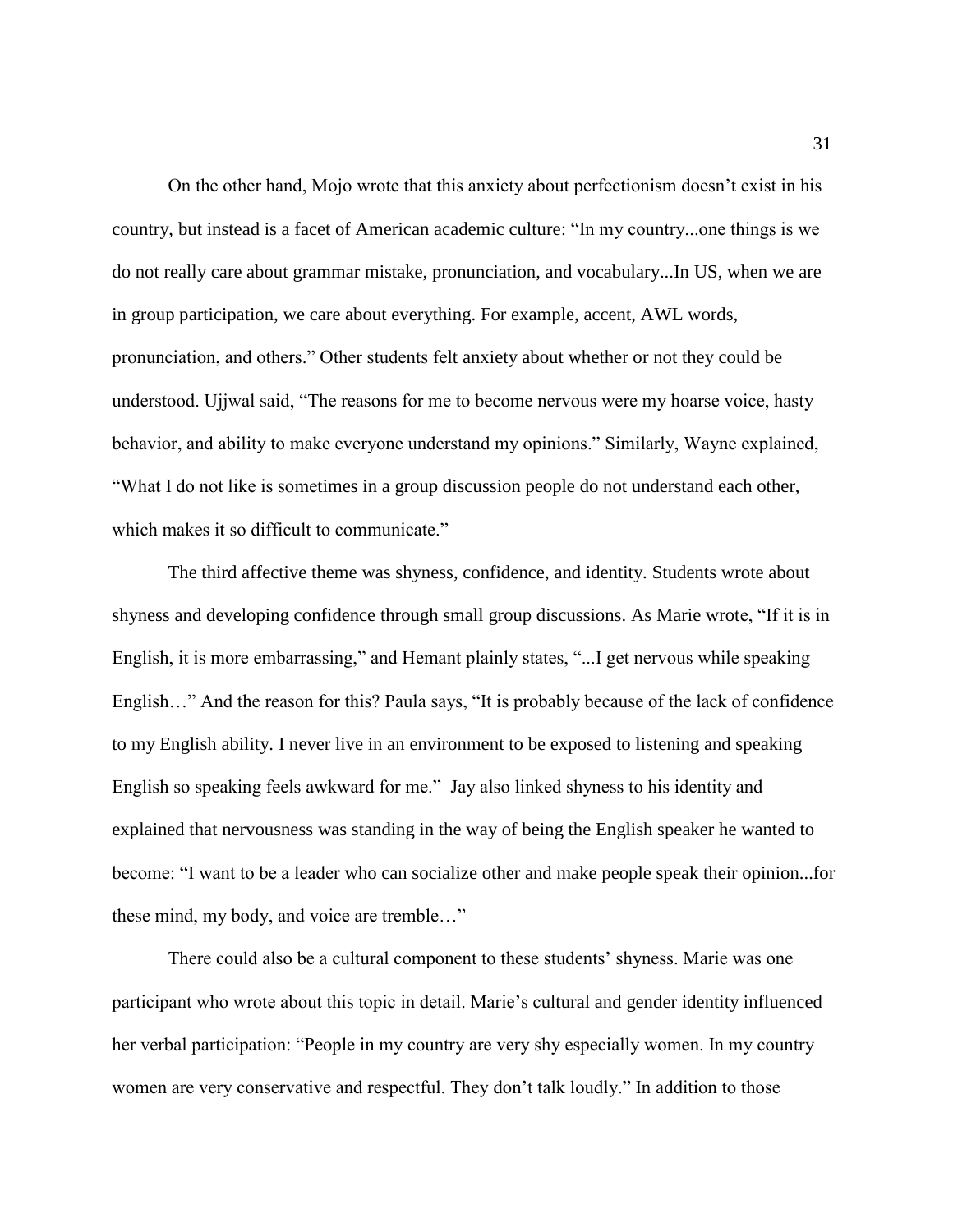factors, she also explained a predisposition towards shyness, "I am naturally a shy person and to speak a language which I don't speak well was difficult for me." She also writes, "Furthermore, I am fluent in my native language. I have power in this language. As a result, I can easily participate in a small-group discussion or in classrooms...I feel comfortable and confident."

Like Marie, Jeongho was an active participant in his home country, yet had difficulty participating verbally in American classrooms: "There are several difference about my participation in american classrooms. First, I become a shy student. Because it is hard to me to participate by using English...So, I feel very heavy. But in Korea, I was not a shy student, just active participatent (sic)." But Ujjwal expressed a growing confidence: "Likewise I am building some confidence gradually as compared between my home country and America through class participation."

Students expressed an increased confidence speaking and many attributed this to their experience in group discussions. For example, Hemant stated: "I do think that group discussion is one of the prominent factor of this class, it helps the students to become intellectual, confident, and gives extra knowledge to the student." Marie echoes his sentiment: "What I mostly like in tutorials is we are in a small group which makes the atmosphere less stressful, it is easy to express your view in front of few people...my fear about speaking has been decreased since the beginning of the semester." Through group discussions, students were able to develop an increased confidence.

The fourth affective theme was an optimistic outlook. Despite some of the themes above that express difficulties during small group discussions due to accent, pronunciation, shyness, etc., students expressed a lot of optimism at the prospect of their language improving in the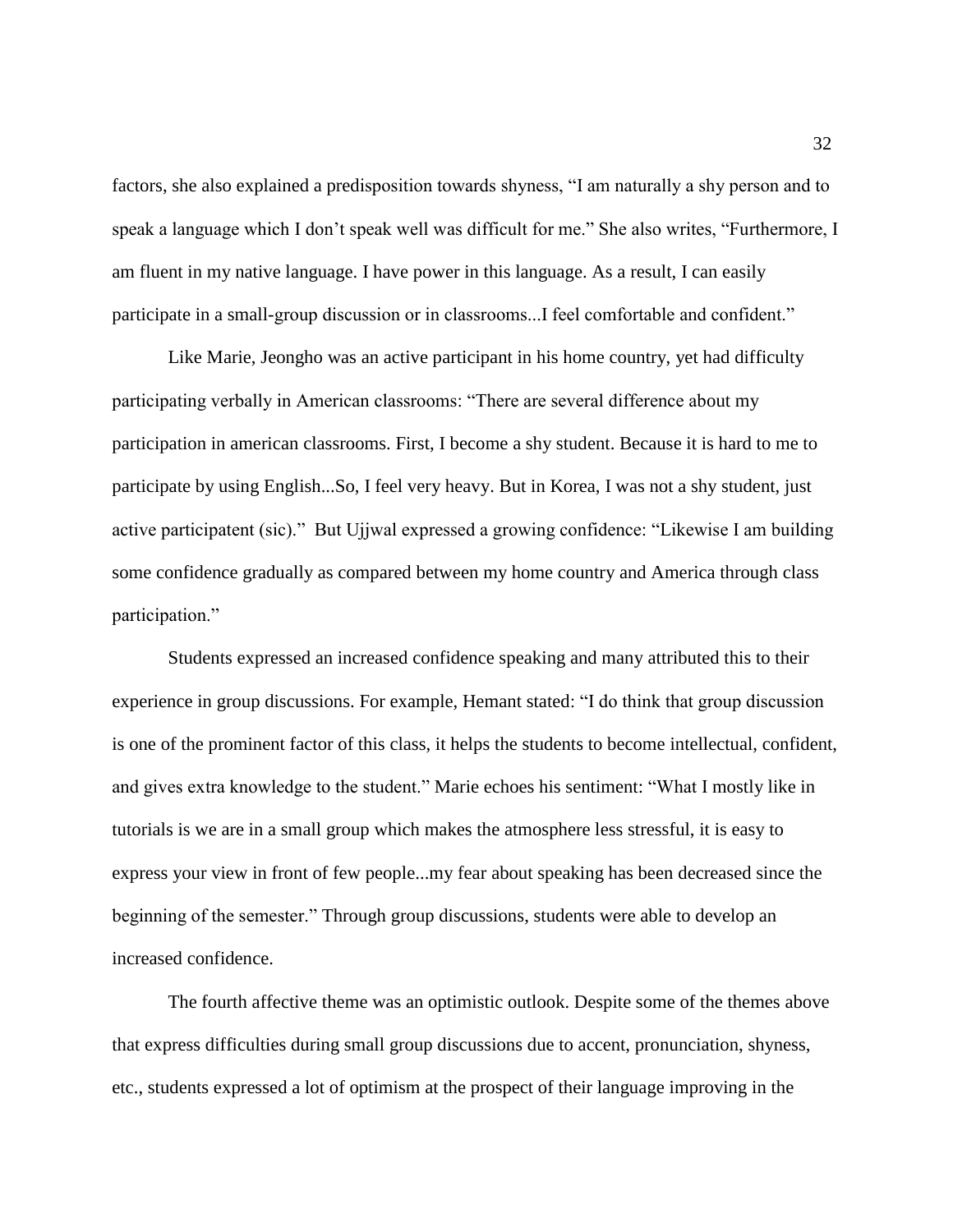dialogue journals. Student indicated that they are likely to experience continued language development with hard work and persistence. Marie said,

"However, when I came to study here in United States, I was decided to manage my fear and stress. I considered speaking English as my challenge. When I started Intensive English classes with lot of international students, I discovered that I had not a too bad accent as I thought. It gave me strength and courage to speak and improve my English. Over time I feel comfortable and confident speaking with other people."

Here, Marie discusses how she took the challenge of learning English upon herself and her fears and self-doubts diminished as a result of her continued effort. Similarly, Ryo stated, "Sometimes the classes are prety (sic) tough for me because of a lot of speaking and listening in English, but I'm sure my English is gradually improving...therefore I would like to keep the motivation to the classes from now on." Both of these sample quotations from students illustrate how challenges, confidence, and student motivation interact in the language classroom.

Metecognitively, students expressed a preference for small group discussions. In the questionnaire, in response to the question, "Which discussion formats do you think help you talk in class?" a number of students indicated a preference for small group discussions at the beginning of the semester but many more did so at the end of the semester. At the beginning of the semester, Ryo said, "Small group is better for me. I can talk a lot when I'm in a small group compared with a whole class." And at the end of the semester many students echoed Marie's statement from above, "tutorials help me a lot to feel more comfortable and confident." She also said, "Whole class and small group are important. However, It is easy and comfortable to speak in a small group." At the beginning of the semester, Hussain expressed that he had no preference for whole class, small group, or online discussions, but at the end he preferred small group work "because we can ask each one." And Ujjwal said at the end of the semester, "I think small group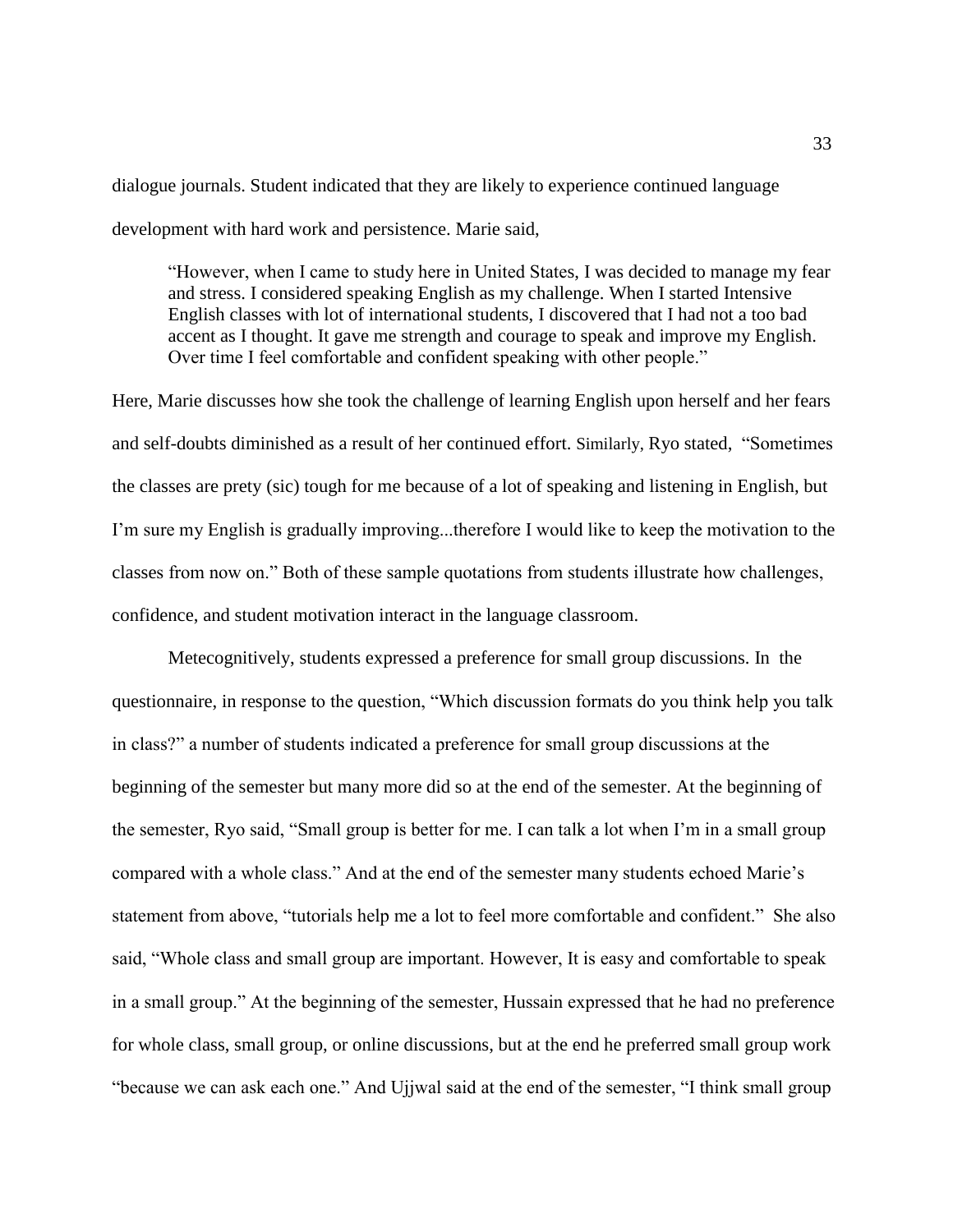formats can help me talk in class. Handling pressure among small group is easier and convenient than being with the whole class." This is very similar to the findings in Lee's (2009) research with Korean graduate students. All of Lee's participants but one said that they, "felt more comfortable in small group discussions than in the whole class formats" (p. 152).

The next metacognitive theme was the importance of listening. Students emphasized the importance of listening in the stimulated recall task. Mojo explained multiple times during stimulated recall that listening was his first priority: "I'm trying to listen to what his idea at the time." He also said, "I'm trying to focus on listening to what she's trying to say, because if I don't get any part of what he says then it doesn't make sense." And Mojo's behavior is very similar even in his own country and first language: "Most of the time in my country in group discussion I always try listening. If I can get what his point, I'm trying to listen and understand what he trying to say to me. What he trying to explain about the topic. What he trying to discussion." Hemant's comment illustrates the reason for a focus on listening: "At that time, I am listening to both people. I understand by listening to sentence what he speak, but not clearly." He stressed the importance of listening due to the fact that it was difficult for him to understand some components of his group members' speech. Another student took another perspective on the importance of listening, reminding us that there are two sides to the listening coin. Alex explained that he felt everyone participated more when they could listen to him: "Everyone is participating and they are listening to my views. It feels good for me. They were listening to me."

The final metacognitive theme was cultural exchange and differences. In the discussion journal, students explained that one major benefit of small group discussions was the ability to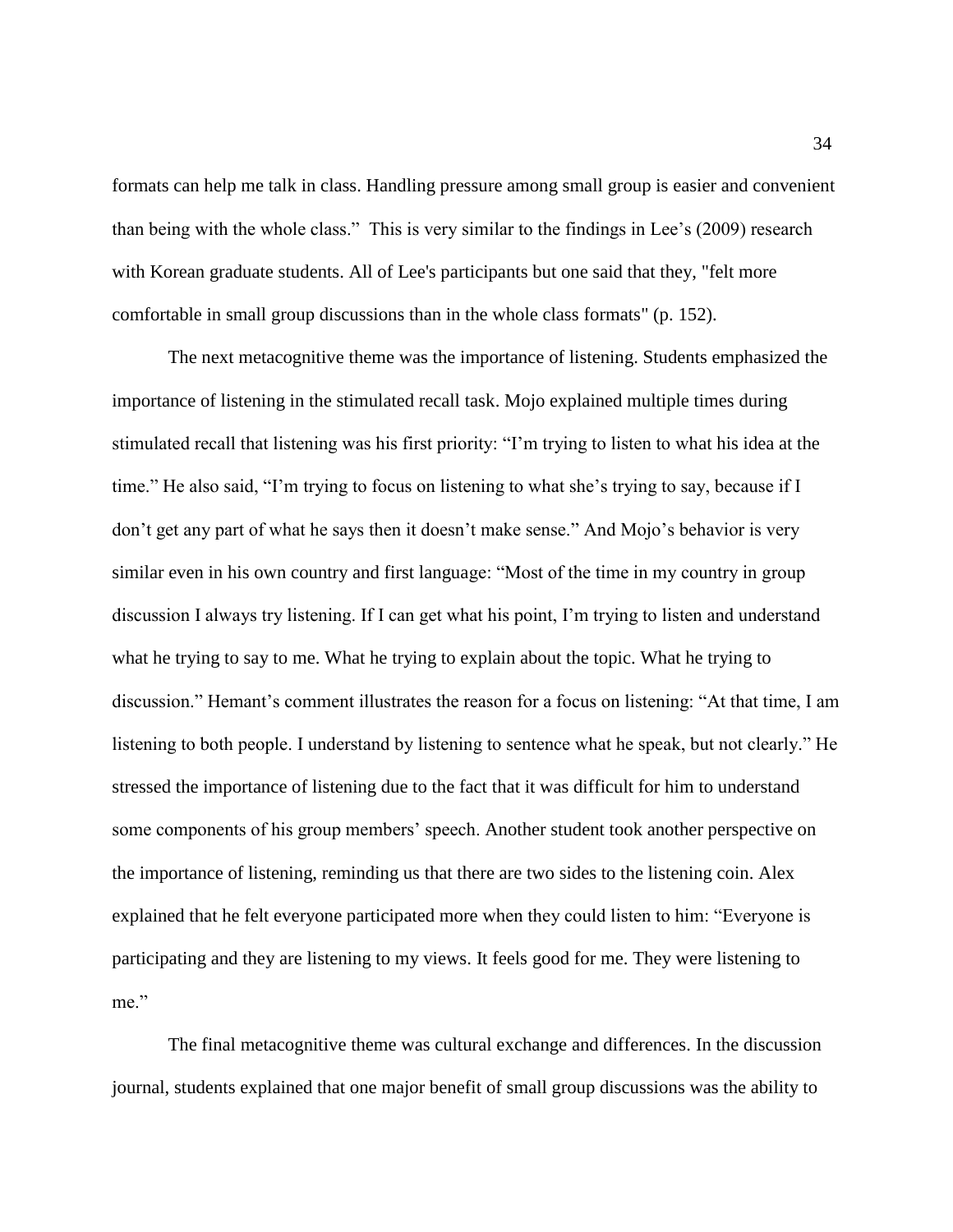undergo intercultural exchange. Wayne explained, "I love learning new things from all different people representing different countries." He continued in another entry, "...we can look at something deeply like religion or beliefs or how do people behave with their family members. These type of topics can lead us to see other perspective and theories." Hemant stated, "From group participation we can learn about cultural exchange...In group discussion there is organization of different student of different country which is one of the interesting one. We learn about different culture and tradition of different country by each other."

Another aspect of the cultural component was that cultural differences caused some difficulties in group discussions. Some students were not familiar with group discussions or oral participation in general, and this was a part of the academic discourse socialization as well, as in Alex's case: "While I was back in Nepal, I didn't use to have group discussions. I regret that now because having group discussion is pretty awesome thing to do because it will allow us to know the different views of different people."

Two students from Asia, Ryo and Jay, explained that group discussions were quite new for them because of academic culture in their home countries. Ryo said, "We just take notes and listen what teacher said in class in Japan, we often hesitate to speak our own opinion to the class. Because it's our culture that we feel ashamed to make mistake in front of many people." And Jay added, "...I was not familiar with speaking because the most Korean study reading, listening, and writing for exams to get a good score...In fact, the reason why I come in the United States is to do these activities which let me speak in English." Marie also gave a particularly enlightening comment about how the cultural differences both benefitted and hindered group discussions. She said: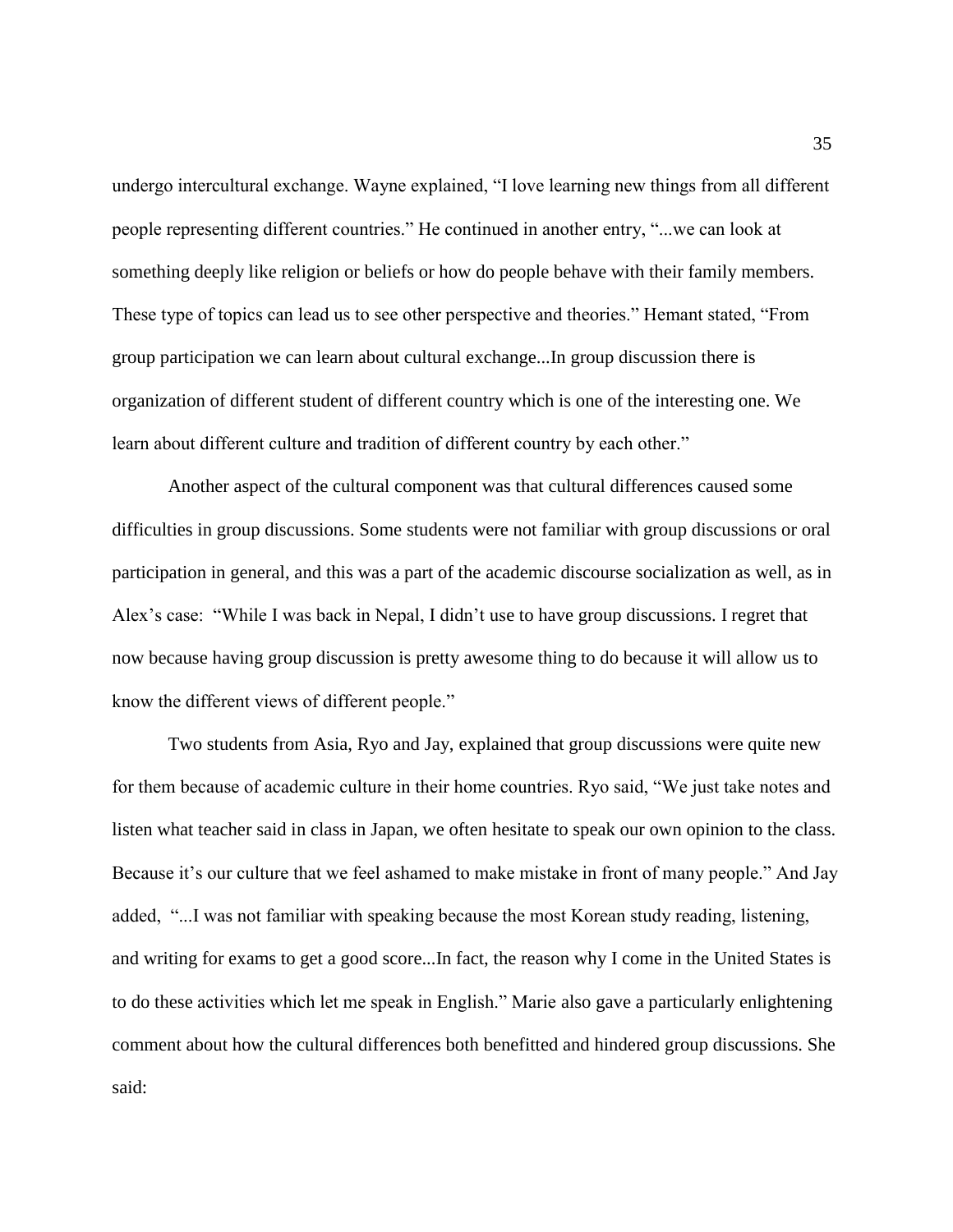"First of all, the culture is different...Even if we have the same subject, the way of the discussion is conducted is different because of the significant cultural and social differences. We have different way of thinking. Based on my own experience, I could say that college American education is based on the critical thinking."

The importance of critical thinking and the differences between discussion styles because of culture and academic discourse expectations are evident to students.

The first linguistic theme was the inability to understand group members due to accent and pronunciation. During stimulated recall, students commented that they were unable to understand each other's speech due to vocabulary, accent, pronunciation, or other unknown reasons. Paula repeated twice, "I can't understand his point. I can't get the point." Mojo commented, "To be honestly, I just don't understand...sometimes it's difficult because of the accent." Later in the stimulated recall interview he said, "I'm trying to understand everything about what he say. It's important for me because if I don't understand any of his idea it's a little bit rude for the other partner."

About half of the time, someone called out a specific person that they could not understand, leading to the belief that it may have been a specific language feature that was causing them difficulty. Hemant said, "When Mojo speaks, I can't understand him because he speaks...why, I don't know." Both Jeongho and Jay were from the same language background, and commented that they had difficulty understanding their Nepali group member. Jeongho said, "Already I didn't understand well Ujjwal voice and pronunciation. It's difficult for me because he uses some Arabic English so it's a little bit difficult for me to understand," and "I didn't understand something." Jay commented similarly: "Ujjwal's pronunciation is hard to understand"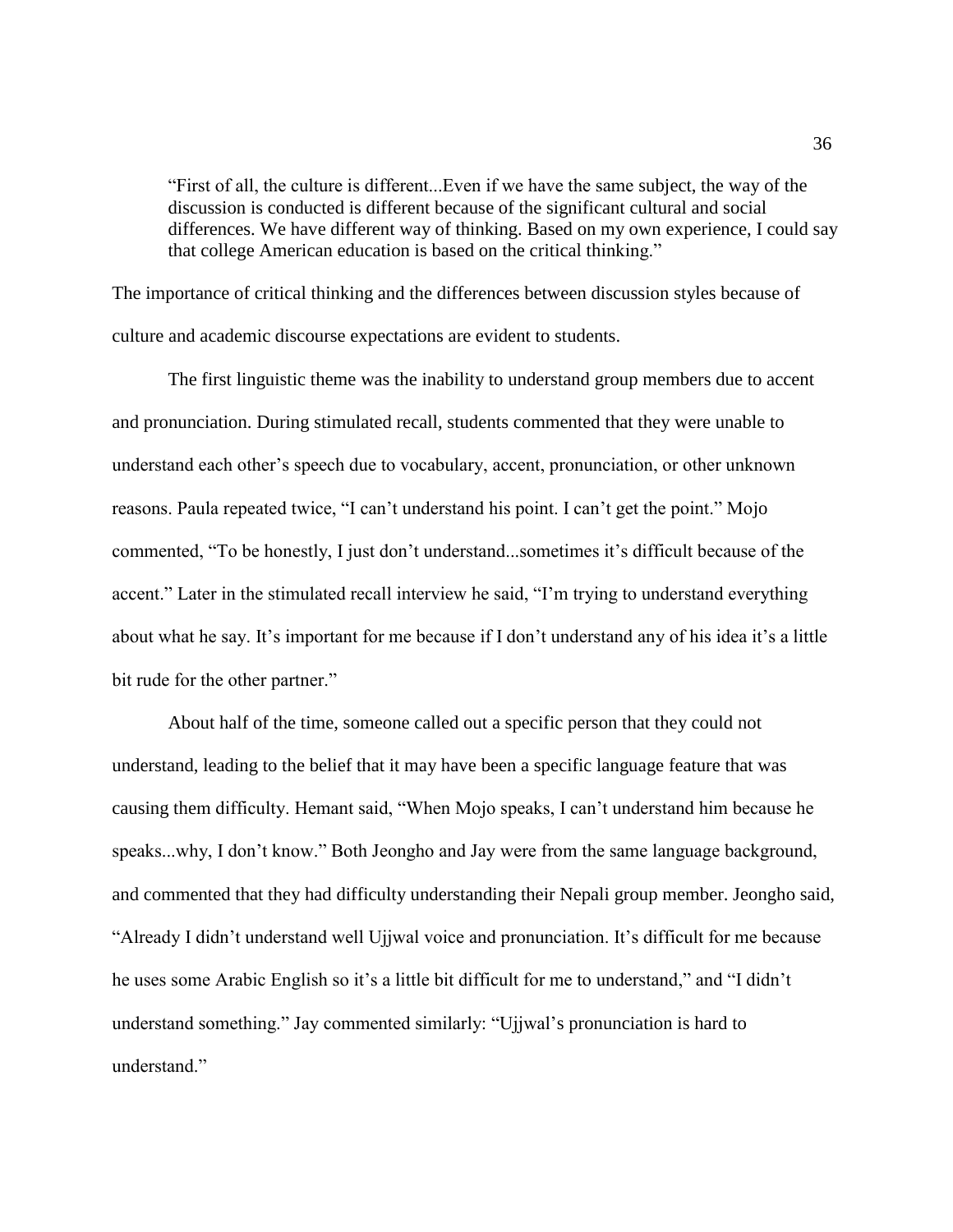In the discussion journals, this theme was also apparent Ryo said, "It also very hard to listen what they say because sometimes they have unique pronounce of their countries or they speak very fast." Marie explained that, "In classroom there is students from everywhere, which means that there is more accents in English." She also wrote, "During group discussions, it is more difficult and complex because all students have different accent. We have to focus heavily." Mojo explains, "The another [difficult thing] is their accent and pronunciation because I am not use to with their accent and back in my country we do not notice about pronunciation when we talk each other…" Students also pointed out their own goals of improving pronunciation in order to be understood. Wayne said, "I need to improve my pronunciation a little bit in order to be an excellent speaker," and Hemant said, "...the words some time I pronounce did not get perfect sounds which is my first problem…" It appears that pronunciation and accent are related to students' fears of being misunderstood.

The final linguistic theme was a lack of vocabulary. Students indicated in the discussion journal that their limited or lack of vocabulary words in English made it difficult for them to participate fully. Jeongho said, "The reason why participation with English is hard to me, I do not know many English words and expression so I can not express whole my opinion precisely." Marie explains how this can affect students' confidence: "We sometimes forget vocabulary words. Consequently, we are embarrassing and stressful in discussions…" Students had difficulty both drawing on known words, and also using new words. Paula says, "Also, at the middle of speaking my opinion, I sometimes cannot remember a specific word. It makes me very embarrassed and also makes my opinion look less persuasive." Both Marie & Paula said this was embarrassing. Ujjwal also found using incorrect vocabulary words to be a problem: "I may mix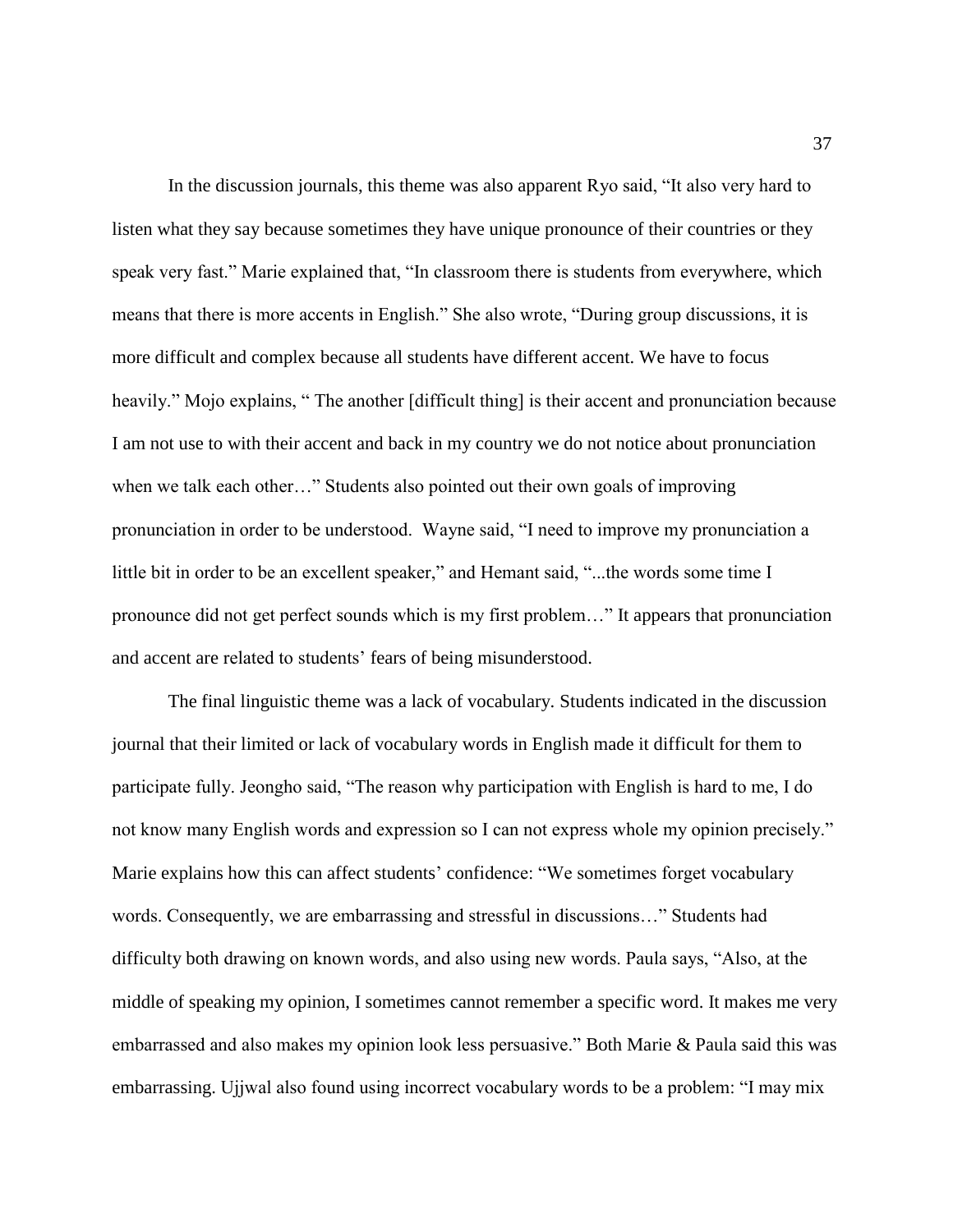or replace the words that I wanted to express," and Hemant had difficulty remembering and using newly acquired vocabulary words in discussion: "And there are other few difficulties I cannot use new words while speaking…" But students also took this as a learning opportunity to be exposed to new vocabulary words, as in Mojo's quote, "I always learn from other students about new vocabularies which I am not too much familiar or I am not to use this word or so on."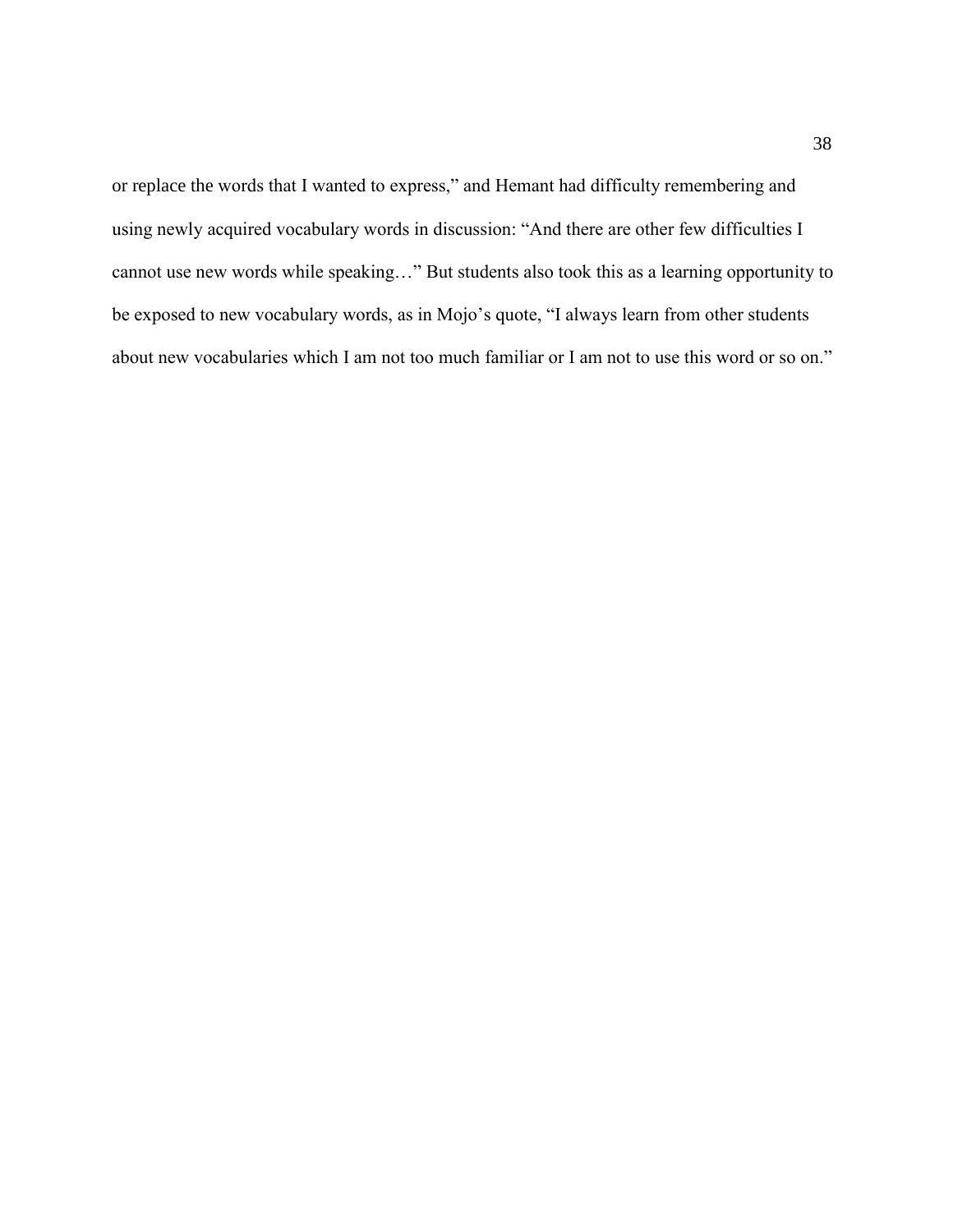#### **Chapter 5: DISCUSSION**

The purpose of the study is exploratory in nature and examines the patterns which emerged within the data set. While there were no specific patterns of expected results, the framework for the study and the concepts of identity and participation in small-group participation determined the relevant results which are reported here. The data were predicted to reveal insight about individuals' varying participation patterns and constructions of identity through the dialogue journals, questionnaires, observations, and stimulated recall. While individual qualitative data cannot always be generalized, data were examined for aggregate patterns. As Menard-Warwik (2004) explains, "Teachers need to be cautious in assuming that they have understood the reality of students' lives based on student narratives; they especially need to be cautious about generalizing the narrated experience of particular learners to entire cultural groups" (p. 309).

The data presented above provide insight into how international undergraduate students navigate academic discourse, particularly through oral participation in small group discussions. This research examines whether or not learners are able to become fully participating members of the communities of practice they wish to join.

The emergent themes were organized into three major categories: affective, metacognitive, and linguistic factors. Various researchers have examined whether or not teaching strategies to studies to deal with these categories is effective. Marian Rossiter (2003) conducted a study which examined training students to deal with the affective component in the ESL classroom using strategies. She compiled a list of affective consciousness-raising activities and training for 31 intermediate ESL students to complete, including training in relaxation,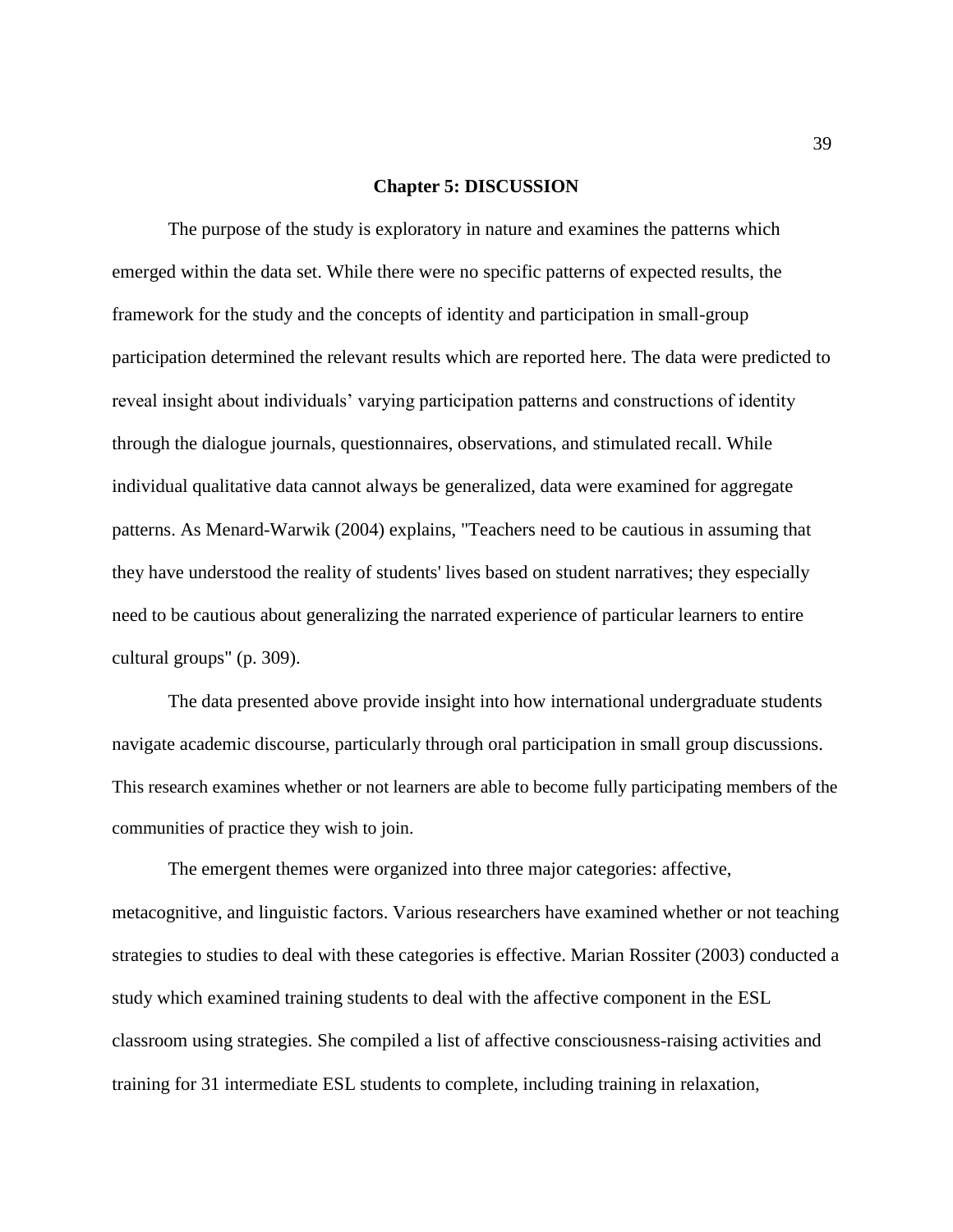visualization, positive self-talk, humor, risk-taking, and monitoring emotions. While the researcher did not find significant evidence to support the impact on performance or self-efficacy as reported by students, she recommends building group cohesion and a positive learning environment with a focus on language skills and content based on learners' needs and interests. It is important to note that researcher Wendy Lam (2009), who researched metacognitive strategy instruction, also found that ESL students were able to use metacognitive strategies as a preparation for group discussion tasks. She discusses the importance for teachers to raise learners' awareness of metacognitive strategies in order to prepare learners to cope with discussion tasks. She suggests that this will also help students' language improvement and task completion.

Regarding linguistic factors, Bonny Norton, in *Non-participation, imagined communities, and the language classroom* (2001), tells the stories of the reasons why some students do not participate in ESL classrooms. She found that all the learners, "drew sharp distinctions between language as a linguistic system and language as a social practice" (p. 168). This could be another explanation for the different emergent categories listed above, and why Lam emphasizes teaching language skills rather than affective strategies. Another important aspect of Norton's research is imagined communities, which she explains as a community of practice that transcends time and space, "to the imagined world outside of the classroom" (p. 164). The is certainly related to her other research and this research in the connection to students' continued construction of their identities. Norton states, "If we do not acknowledge the imagined communities of learners in our classrooms, we may exacerbate their non-participation. My research suggests that teachers might encourage learners to think of themselves as living in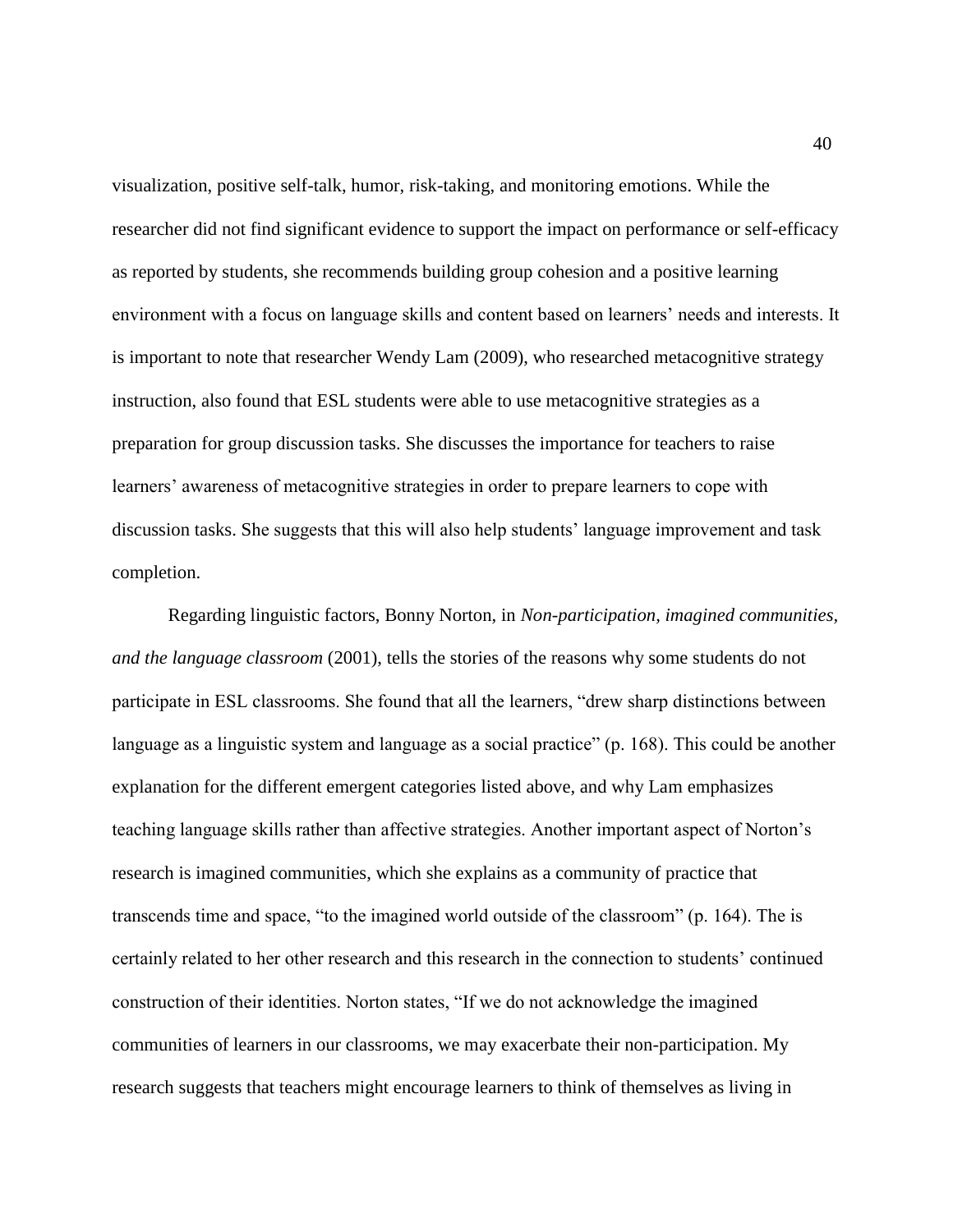multiple communities, including the classroom community, the target language community, and the imagined community" (p. 170). By empowering students to examine the multiple sites of their identity, students can begin to make sense of their changing sense of identity. In this section I will discuss the research questions and answer them in greater detail. The three research questions examined in this study are as follows:

- 1. What are the perspectives of university-level ESL learners regarding academic discourse socialization in small-group oral activities?
- 2. How do students relate their participation in small-group activities to their identities?
- 3. What are the changes that occur throughout the semester in relation to students' identities and academic discourse socialization?

In order to examine the first research question, students' perspectives about academic discourse socialization will be examined from the questionnaire, stimulated recall and the dialogue journal data. To review the concept of academic discourse socialization, Duff (2010) defines it as the process in which students who are new to an academic community become more competent in regards to both oral and written discourse. Morita (2009) adds that academic discourse socialization is a complex and dynamic process in which students must navigate identity, membership, power, and more. Academic discourse socialization answers the question, "How do students adjust to a new academic culture, drawing on their own identities and cultural backgrounds?" While research questions 2 & 3 more specifically address students' identities and cultures, this research question aims to discover how students perceive the process of gaining proficiency in American oral discourse.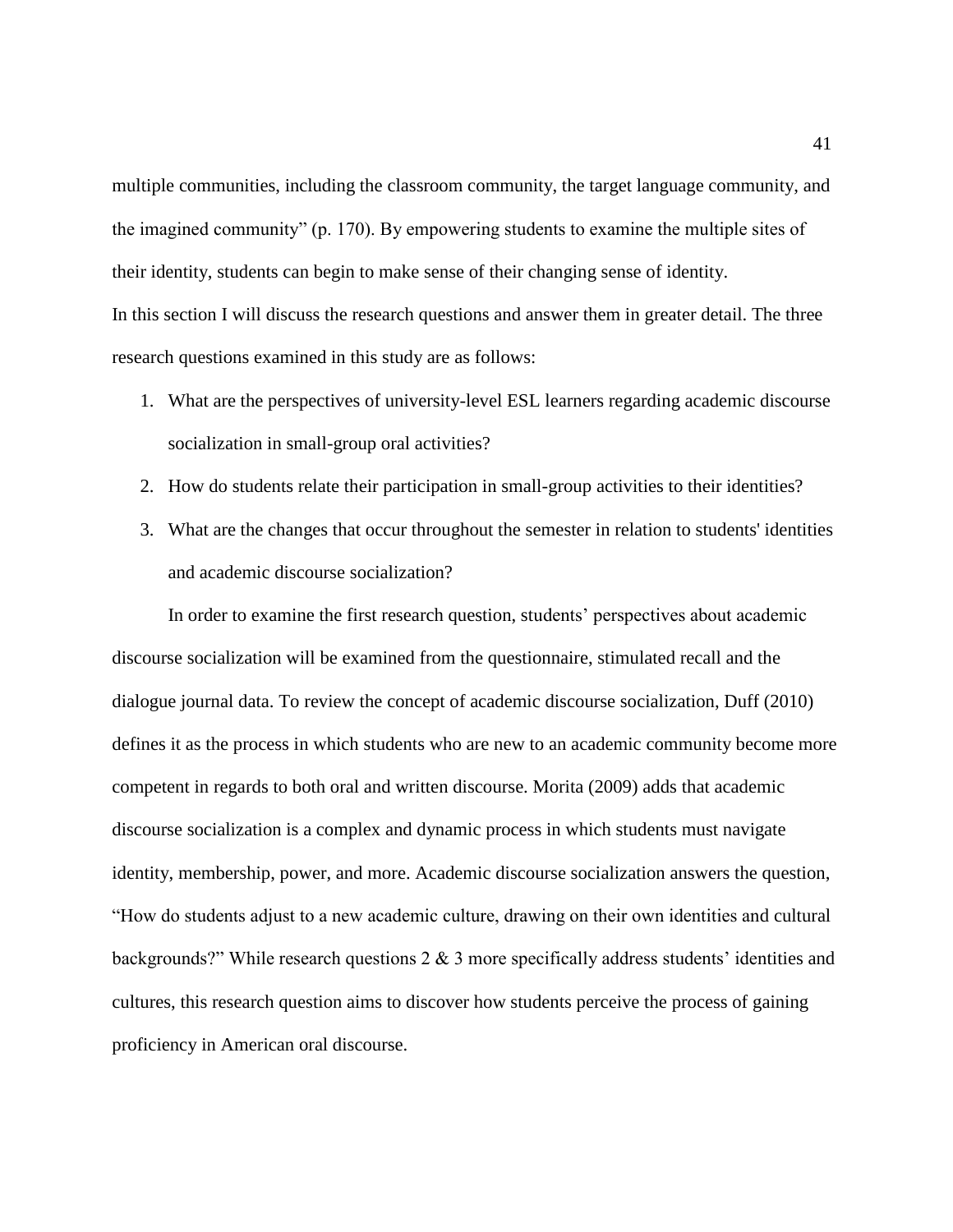First of all, the questionnaire indicated that students had an increased preference for small group discussions throughout the semester. Participants explained that this format helped them talk in class and increased their confidence, themes which also appeared in data outside the questionnaire. Students also tied in their perceptions about small group discussions and speaking in their home countries and cultures, noting the difficulties and differences they experienced. During stimulated recall, students across cultures said that they had little experience with group discussions, and even if they had experienced it, the format and focus of the discussions was different. Students learned throughout the semester that the focus of American group discussions was based on critical thinking, collaboration, and sharing opinions.

In the stimulated recall activity, students indicated the importance of listening as an academic strategy for success in group discussion. This was an unexpected result, as the focus of the study was on students' oral participation, but students identified listening as of the utmost importance to their success during group discussions in the Listening & Speaking for Academic Purposes tutorial. In order to speak, students realized that they must first be good listeners and understand what their group members were saying. The process of receptive oral discourse was also a focus of the dialogue journal. Students indicated linguistic difficulties understanding other students because of accent or pronunciation, and at the same time were afraid to make mistakes and be understood themselves. They found a lack of vocabulary to be a particular problem.

While academic discourse socialization focuses on *competence*, students expressed primarily that their *confidence* in speaking improved throughout the semester. In the end, students' indicated that academic discourse socialization was an ongoing process, and their continued perceived improvement could be attributed to their tendencies to see their own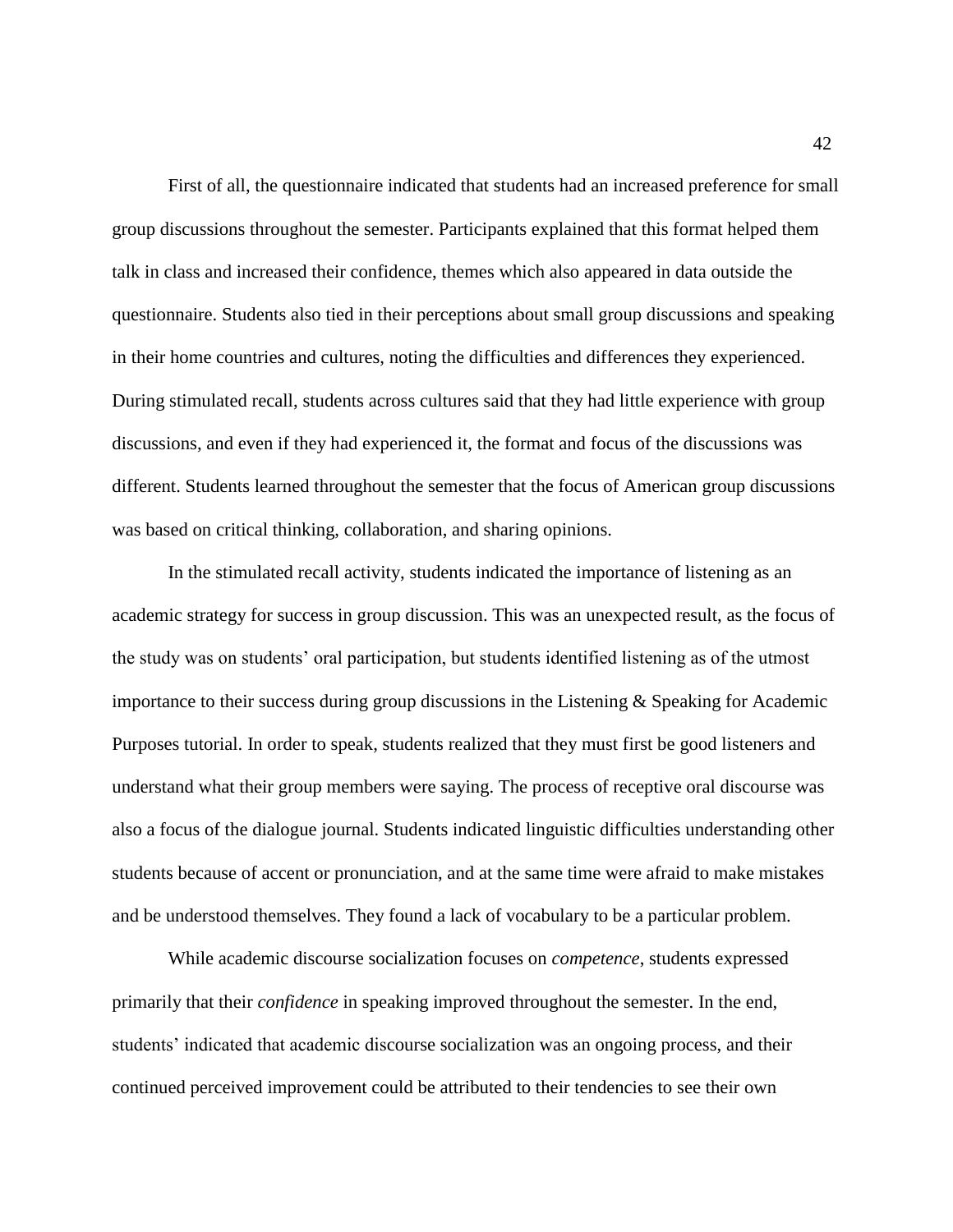academic discourse socialization from a mastery orientation, focusing on their own gradual learning to become comfortable, competent, and confident speaking. Many of these topics reinforce Morita's (2009) research on academic discourse socialization, in which participants reported linguistic, sociocultural, and psychological difficulties including limited English skills, cultural differences in classroom norms and critical thinking skills, and lack of confidence or a feeling of inferiority.

To answer research question to and determine how students related participation in small group activities to their identities, the themes related to identity which emerged during the questionnaire, stimulated recall and the dialogue journal are examined here. As discussed in the literature review, educational theorists within the critical tradition, including Freire, Giroux, and others, have emphasized that language teaching is related to power, in that gender, race, class, ethnicity, and other factors influence language learning. These constructs of power and freedom emerged in the stimulated recall in a variety of ways.

The questionnaire indicated that students were confronting their conceptualizations of self, such as "I am a funny guy" or "I am a shy and quiet person." Students discussed how these self concepts were changing as a result of difficulty or growth during group discussions. While the questionnaire did not indicate any themes related to any clear changes in identity, it did indicate that students were grappling with how their identities can be portrayed by communicating in a second language and if they could maintain their identities.

Marie was one student in particular who stood out as making significant connections between small group participation and identity. In the dialogue journal, she wrote, "I am fluent in my native language. I have power in this language. As a result, I can easily participate in a small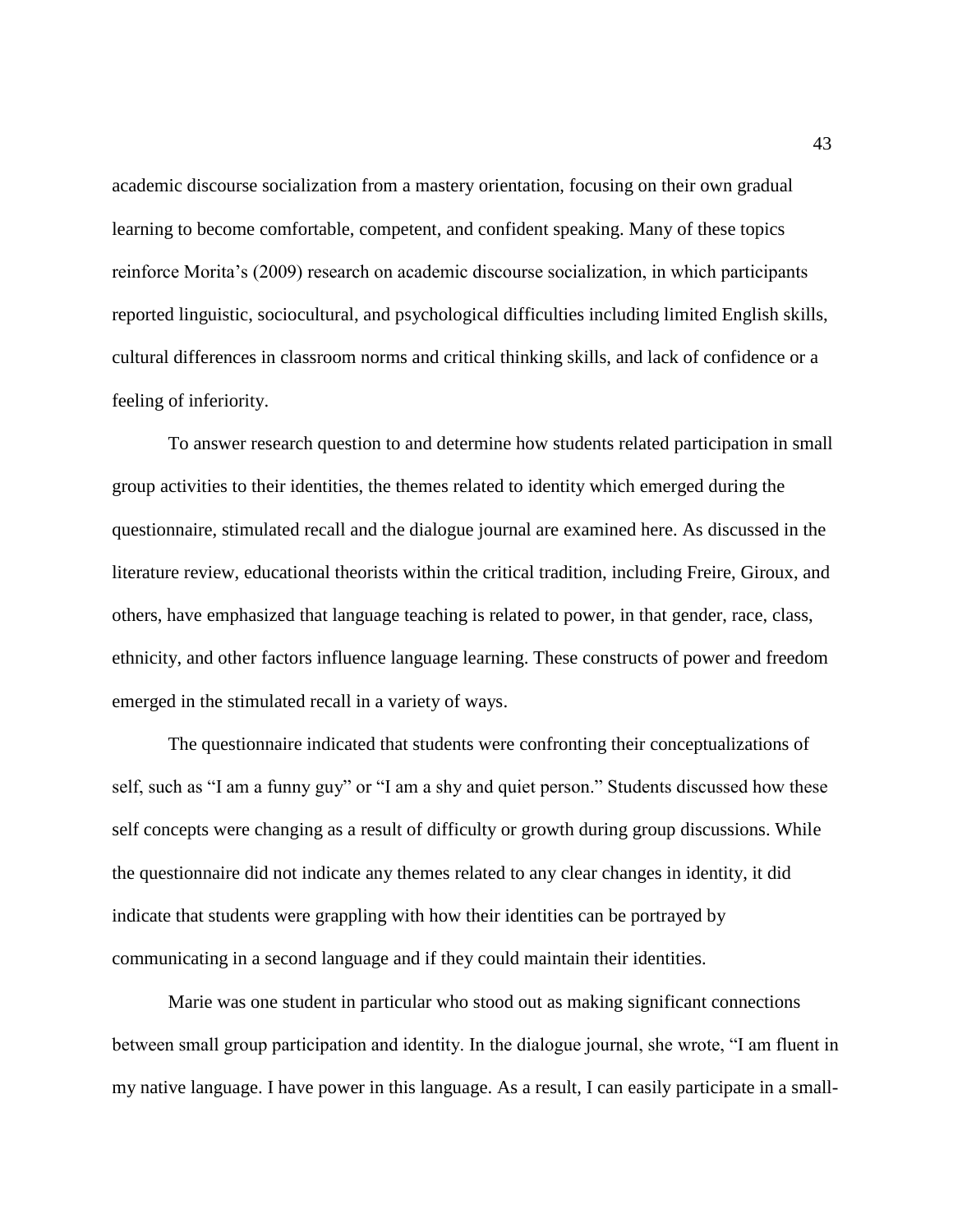group discussion or in classrooms...I feel comfortable and confident." The relationship between the power to speak or be heard and the mastery and ownership of language is apparent. There also seemed to be a cultural component to these students' shyness. Through her entries in the discussion journal, it stood out that Marie's cultural and gender identity influenced her verbal participation: "People in my country are very shy especially women. In my country women are very conservative and respectful. They don't talk loudly." In addition to those factors, she also explained a predisposition towards shyness, "I am naturally a shy person and to speak a language which I don't speak well was difficult for me." Both Paula and Ryo indicated that students from their cultures often experience anxiety about making mistakes which prevents them from freely expressing their opinions.

Wayne's comment during stimulated recall in conjunction with his group member, Ryo's, comments, illustrate the negotiation that occurs in groups for the "freedom to speak," Wayne said, "I was trying to give Ryo freedom to speak. I feel at that time that's Ryo's time because he didn't speak and he's a good speaker." By identifying this important concept, the freedom to speak, Wayne is drawing on notions of power and freedom in a small group discussion format. Why wouldn't Ryo feel free to speak? Ryo watched the same video as Wayne during stimulated recall, and stated, "I am wondering why I don't speak. But I think even in Japanese, I speak like this. I speak after I listen to what they say and thinking. I look for the timing to speak. Maybe I have to adapt English style conversation, but what I have to do, I don't know what I have to do." Ryo said that he was looking for the "timing to speak." Ryo's thought process illustrates a definite negotiation of identity and participation in academic discourse. He is wondering whether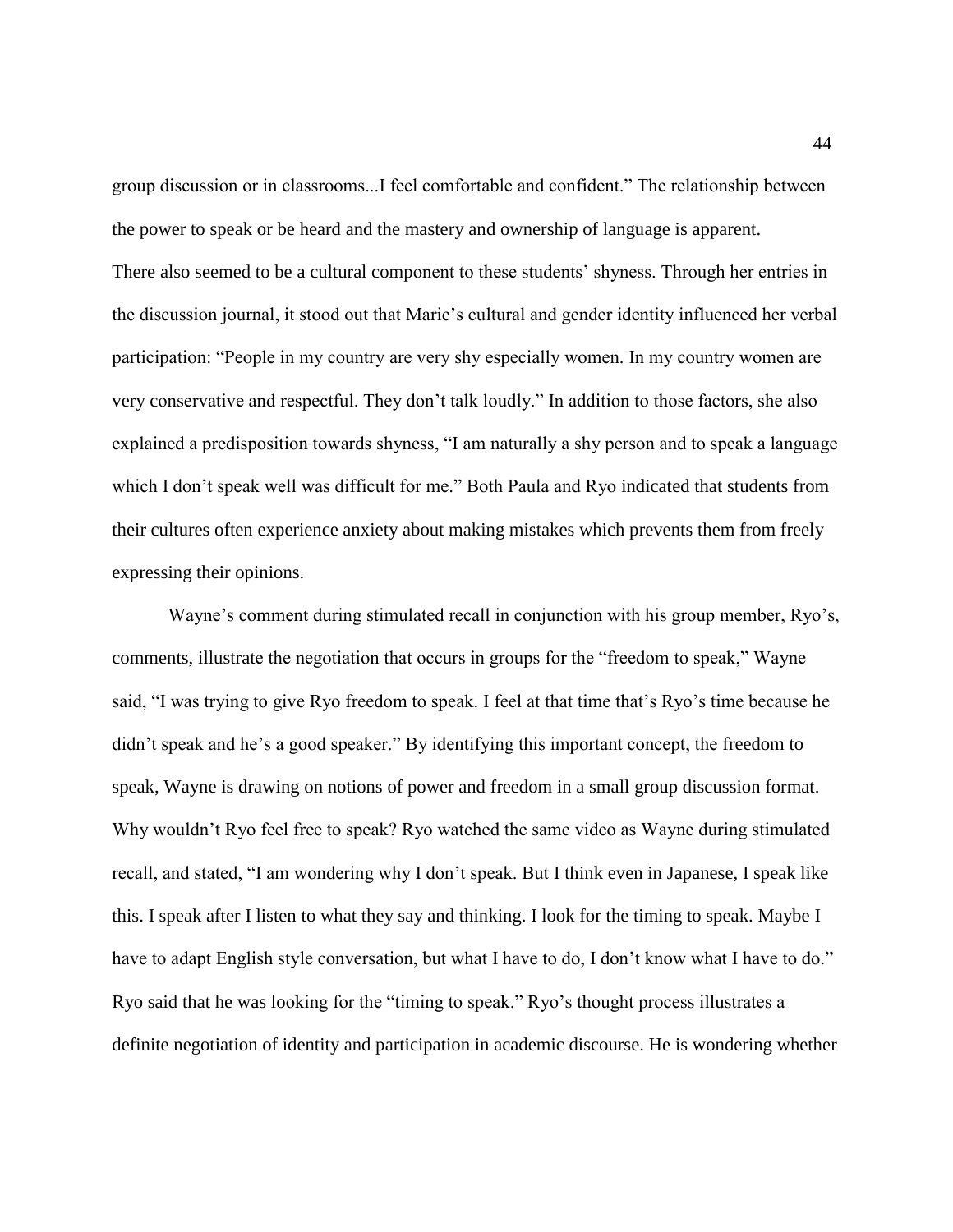he needs to adapt, but he is still left with questions about how he fits into the discussion. Academic discourse socialization takes time and reflection for students.

To answer the final research question, the changes that occurred in relation to students' identities and academic discourse socialization can be seen through the quantitative data and dialogue journal. When looking at the statistical analysis, students did not take a significantly different number of turns speaking from the beginning to the end of the semester, nor did they use significantly more academic speaking strategies. This does not necessarily mean that participants did not develop in regards to academic discourse socialization. If we look at the data from the other two qualitative methods, it would appear that the major changes that took place were more related to students' perceptions and attitudes than their performance.

The most major change students indicated in the dialogue journal was an overall increased confidence related to oral participation after initially reporting a great deal of shyness and anxiety. Students indicated decreased stress and anxiety about mistakes and being misunderstood by classmates after a semester of small group discussions. Students also began to understand the academic strategies necessary for oral participation, such as critical thinking, listening to group members and improving pronunciation and productive vocabulary. Students reported gradual improvements in their English ability. Finally, students kept an optimistic attitude about improving their English speaking ability despite fears or setbacks. This may be similar to the "self-motivating inner dialogue" as described by Cervatiuc (2009).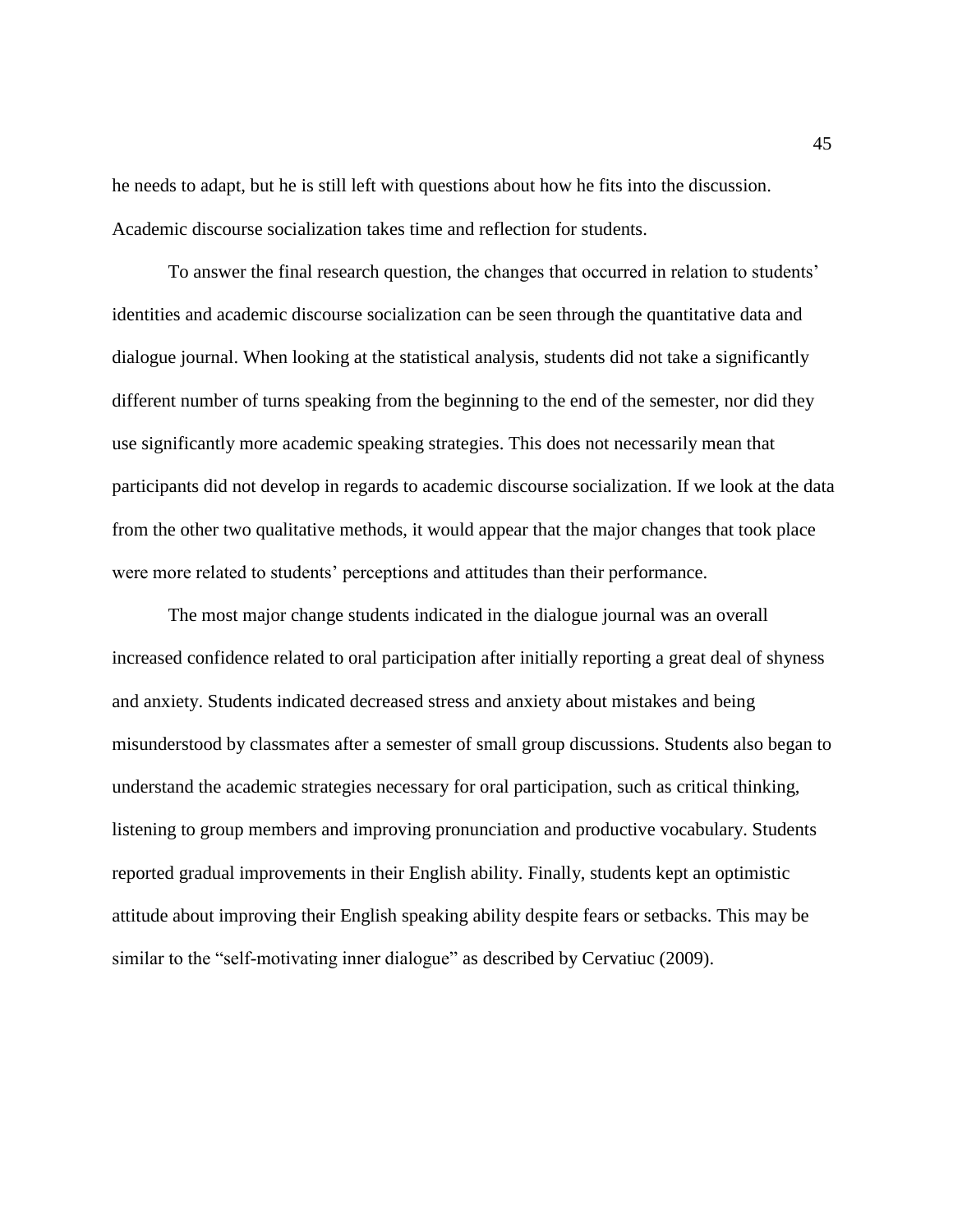#### **Chapter 6: CONCLUSION**

In this conclusion, findings, limitations, further research, and pedagogical implications are discussed. While the themes which emerged from each of the methods is discussed in detail above, it is also important to examine and compare the themes between data sets, especially those that appeared across the methodology, in order to determine the most significant findings of this research.

The first finding is related to the themes of listening and the ability to speak and be understood, which appeared in both stimulated recall and the discussion journal. Listening was identified as an important academic strategy in small group discussions, likely because students placed a high emphasis on understanding others and a fear of being understood. Alex explained that he felt everyone participated more when they could listen to him: "Everyone is participating and they are listening to my views. It feels good for me. They were listening to me." It is important to briefly highlight the importance of these themes in the research. Bourdieu states, "Competence is also the capacity to command a listener...hence the full definition of competence is the right to speech" (p. 648). While students like Alex felt an innate right to speech, others struggled with it. The concept of the "freedom to speak" was brought up by Wayne during stimulated recall, and Ryo was looking for the "timing to speak." Similarly, Marie linked power in her native language to her increased confidence.

The next finding was that changes occurred from the beginning to the end of the semester in regards to students' perceptions and attitudes as indicated in the stimulated recall, discussion journal, and questionnaire methods. Students self-reported an increase in confidence and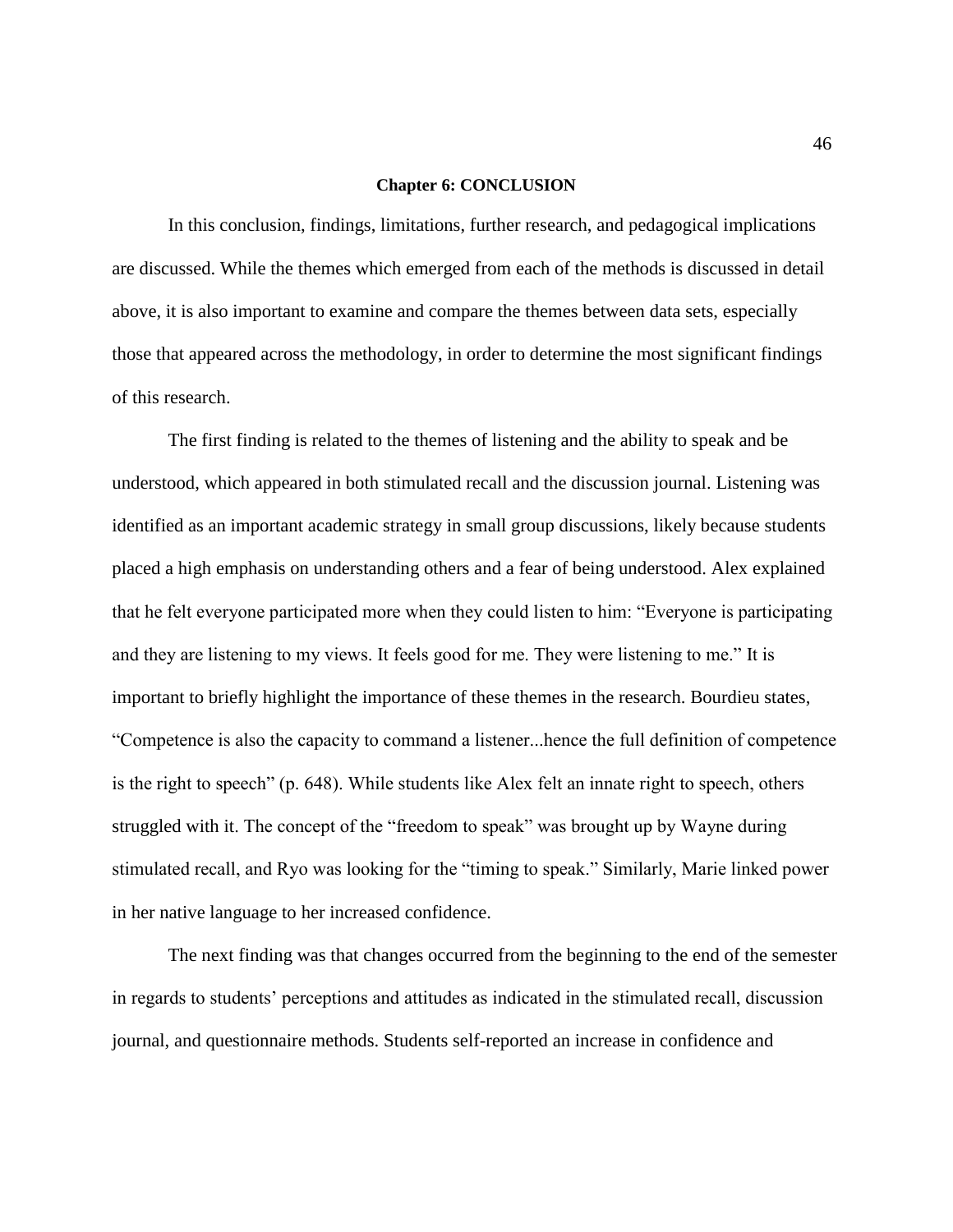perceived English ability despite initial anxiety. Changing identity appeared in the questionnaire and the discussion journal as linked with shyness.

The final finding was the importance of culture. Students commented on the process of socialization and the negotiation of their cultures with American academic discourse in small group discussions. In addition, they increasingly expressed a preference for small group discussions in the questionnaire, while explaining that the benefit of cultural exchange during small group discussions was interesting to them.

As for limitations, first of all, thematic analysis itself has come under some criticism. The data may be considered unreliable due to the level of interpretation conducted by the researcher. However, the themes that emerged were due to frequent and repeated comments given by students both orally and in writing, and in that regard could be said to speak for themselves. One component that brings strength to the research, the personal involvement by the researcher into the perceptions and participation patterns of participants, is also a limitation. As a participantobserver in the dialogue journal and occasionally in group discussions, it is possible that involvement may have skewed the data. However, because of students' limited use of the dialogue function of the journals, it is unlikely that any follow-up comments by the researcher impacted student responses. In addition, the researcher's role in the discussions was to support students and clarify questions about the prompts or language features. Still, the benefit of this research is the answers to the research question in the rich context of the classroom and the participants' inner worlds.

A secondary limitation is that the university students did not always attend every discussion session or complete every journal activity. First, students' attendance impacted the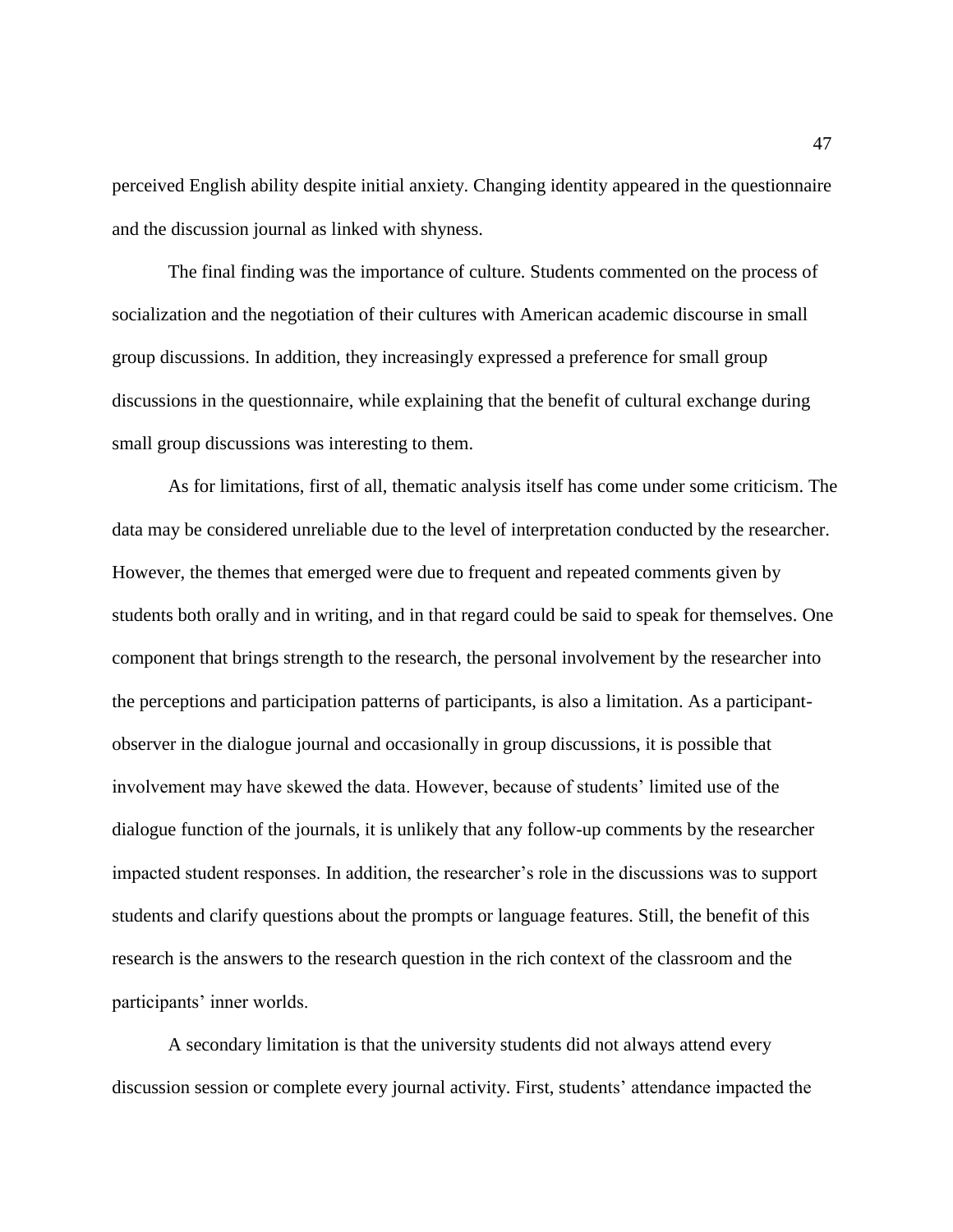ability to sample from the same topic during group discussions because some weeks there was only a pair of students. Still, data was compared from the beginning to the end of the 10 week tutorial. Secondly, while the discussion journal aimed to foster more back-and-forth communication between the researcher and the participants, lack of student involvement led to a minimal number of real discussions. While the researcher did ask follow-up questions and give comments, she rarely received follow-up responses from students. Students' limited discussion journal responses may have been due to the lack of a requirement in their assignment. The discussion during stimulated recall was more productive than the discussion journal because of the interview-like format and the natural conversational demand of an immediate response. Still, stimulated recall questions were all very general, like "What were you thinking there?" Responding to comments digitally may be less natural for students, despite the prevalence of texting, e-mail, and other digital forms of communication. The discussion journal could have yielded stronger results if students could access a computer lab in class and were given time in class to respond, but this was just not possible due to the limited resources in the building. In addition, the questionnaire was only used for emergent responses for the students who completed it during both the pre- and post- semester.

Another limitation is the lack of thorough quantitative data. If the quantitative counts were planned in advance, it could have yielded more data, but the fact is that this study employed primarily a qualitative, emergent design. This was intentional in order to most thoroughly answer the research questions to find out about students' attitude changes and perceptions, not necessarily the quantitative academic changes.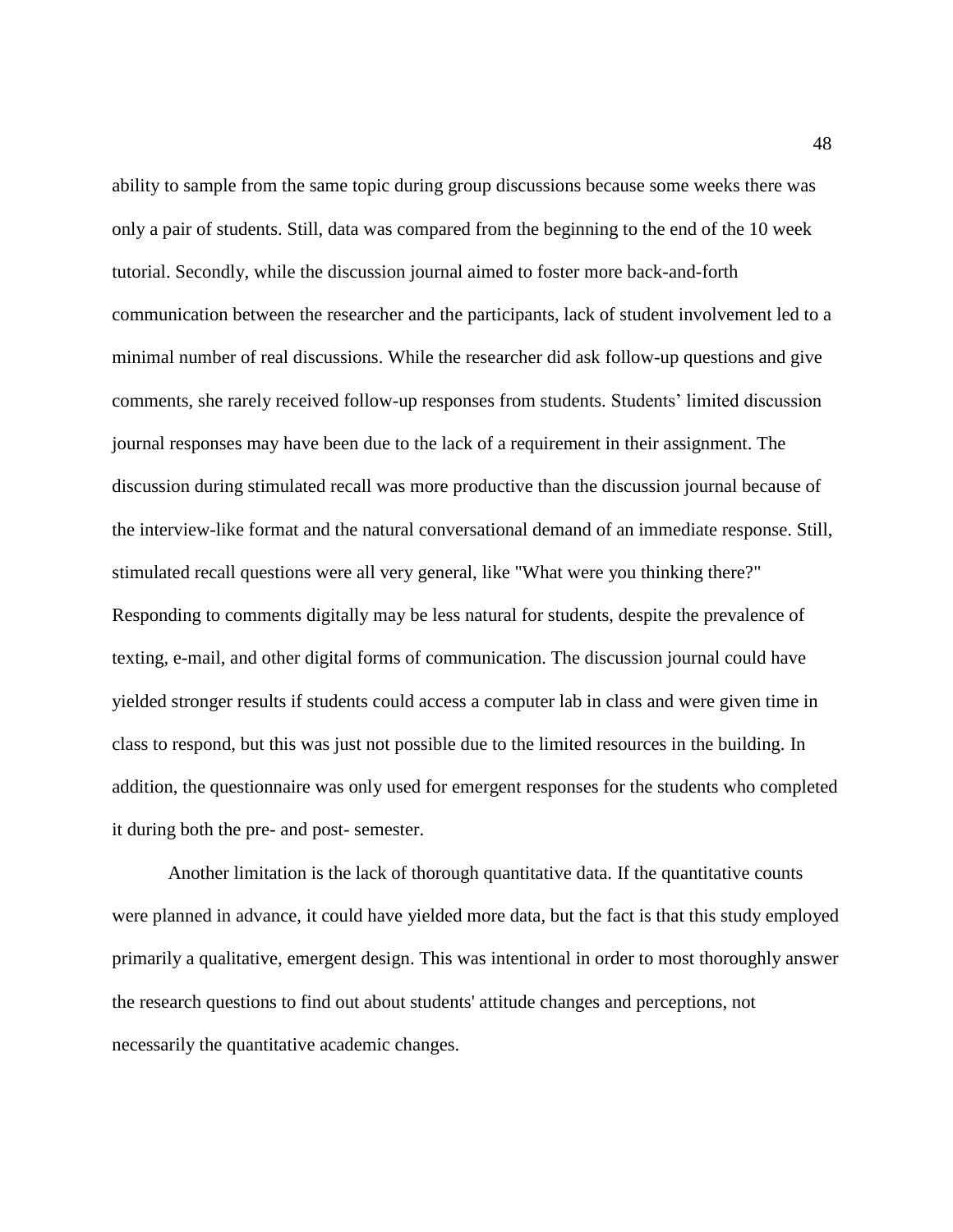One final limitation may be the impact of video-recording of group discussions on students' participation. However, to minimize this effect, students were exposed to the camera during the first tutorial session before data was collected. Students themselves admitted in the dialogue journal that they became comfortable around the video camera.

Further research could still be conducted. The results serve as a contextual example of one classroom of students negotiating their identity and participation in an academic setting. Furthermore, this can be seen as a hypothesis-generating study. The data reveal information and patterns to generate further hypotheses about the interplay of identity, participation, and academic discourse socialization.

Additional research should be conducted both qualitatively and quantitatively to examine the reasons behind students' initial lack of confidence, the factors which contribute to growing confidence, and focused shifts in identity. Both quantitative research as well as qualitative indepth case studies and ethnographies could provide further insight into this topic. While the data seemed to emerge regardless of country of origin or amount of time spent in the United States, further research could also examine whether additional factors may affect how students become socialized into academic discourse. One specific area for future research would be that while this study looked at the frequency counts of turns, it did not include the duration of utterances, which could potentially reveal additional insight into this topic. Additional research could also repeat this study examining participation between international students and non-international students, which is the classroom condition in most mainstream university classes outside of EAP.

The pedagogical implications may be applied in any ESL classroom with learners from various cultural backgrounds. Participants' perceptions about participation and identity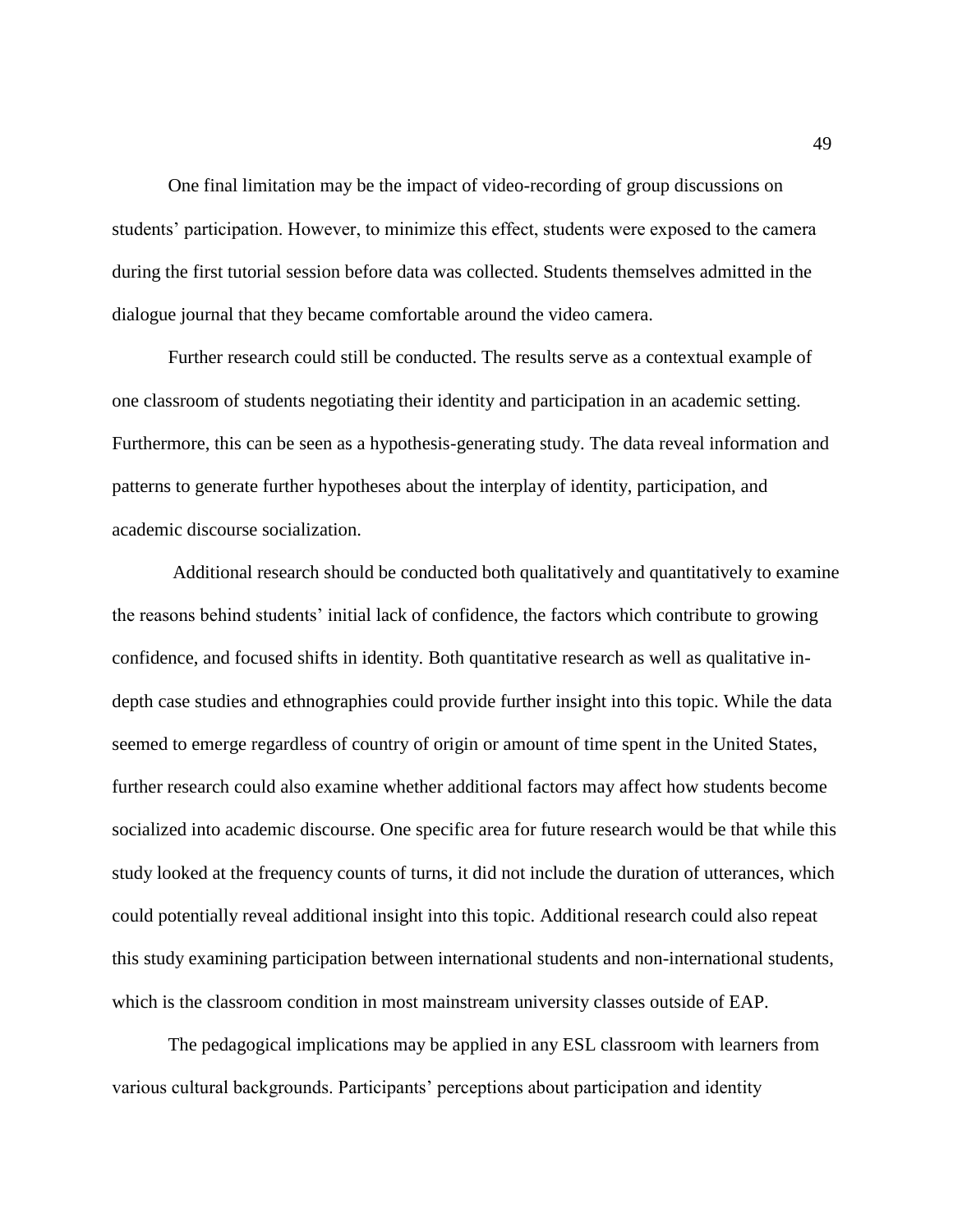throughout this process provide insight for language teachers and second language learners. Specifically, teachers in English for Academic Purposes programs will benefit from understanding more about students' identities and their relationship to participation and academic socialization.

One question that frequently came up in conversations with colleagues as mentioned in the introduction was: How can an instructor aid students' participation? Based on this data, focusing on classroom discourse skills such as critical thinking, listening, etc. can help students function in university classrooms. The research illuminated the power of small group discussions for developing students' confidence. It also gave some merit to the use of journals for students to help students reflect upon the process of learning about and adjusting to academic discourse.

In addition, the significance of the study reveals insight into learners' perspectives about participation as related to their identities, insight which can be considered as significant for all learners. Students gained a recognition of the strategies needed for academic speaking tasks such as listening, pronunciation, and vocabulary, and this likely increased their motivation and buy-in for class work related to these aspects.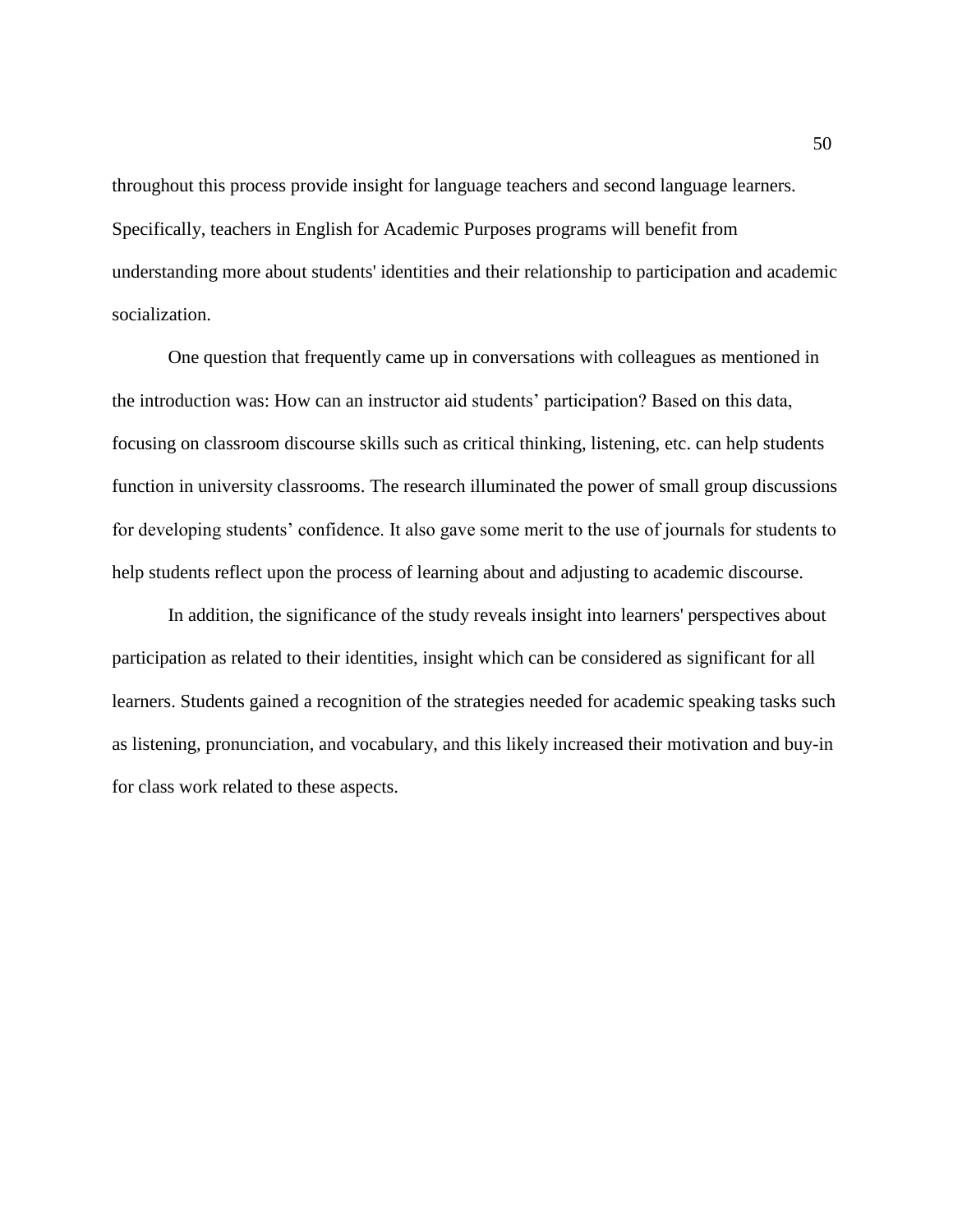#### References

Barnawi, O. Z. (2009). The construction of identity in L2 academic classroom community: A small scale study of two Saudi MA in TESOL students at North American university. *Journal of Language and Linguistic Studies*, *5*(2), 62-84.

Bell, J. (2002). Narrative inquiry: More than just telling stories. *TESOL Quarterly*, (2). 207.

- Bourdieu, P. (1977). The economics of linguistic exchanges. *Social Science Information (Information Sur Les Sciences Sociales)*, *16*(6), 645.
- Canagarajah, A. S. (1996). From critical research practice to critical research reporting. *TESOL Quarterly*, (2). 321.
- Cervatiuc, A. (2009). Identity, good language learning, and adult immigrants in Canada. *Journal of Language, Identity & Education*, *8*(4), 254-271.
- Chen, R., & Hird, B. (2006). Group work in the EFL classroom in China: A closer look. *RELC Journal*, 37(1), 91-103. doi:10.1177/0033688206063476
- Collier, M. J. (2005). Theorizing cultural identifications. *Theorizing about Intercultural Communication* (pp. 235-256). Thousand Oaks: Sage Publications.
- Creswell, J. W. (2007). *Qualitative inquiry and research design: Choosing among five approaches (2nd ed.)*. Thousand Oaks, CA, US: Sage Publications, Inc.
- Duff, P. A. (2007). Second language socialization as sociocultural theory: Insights and Issues. *Language Teaching: The International Research Resource for Language Professionals*, *40*(4), 309-319.
- Duff, P. (2008). *Language socialization, participation and identity: Ethnographic approaches.* Springer.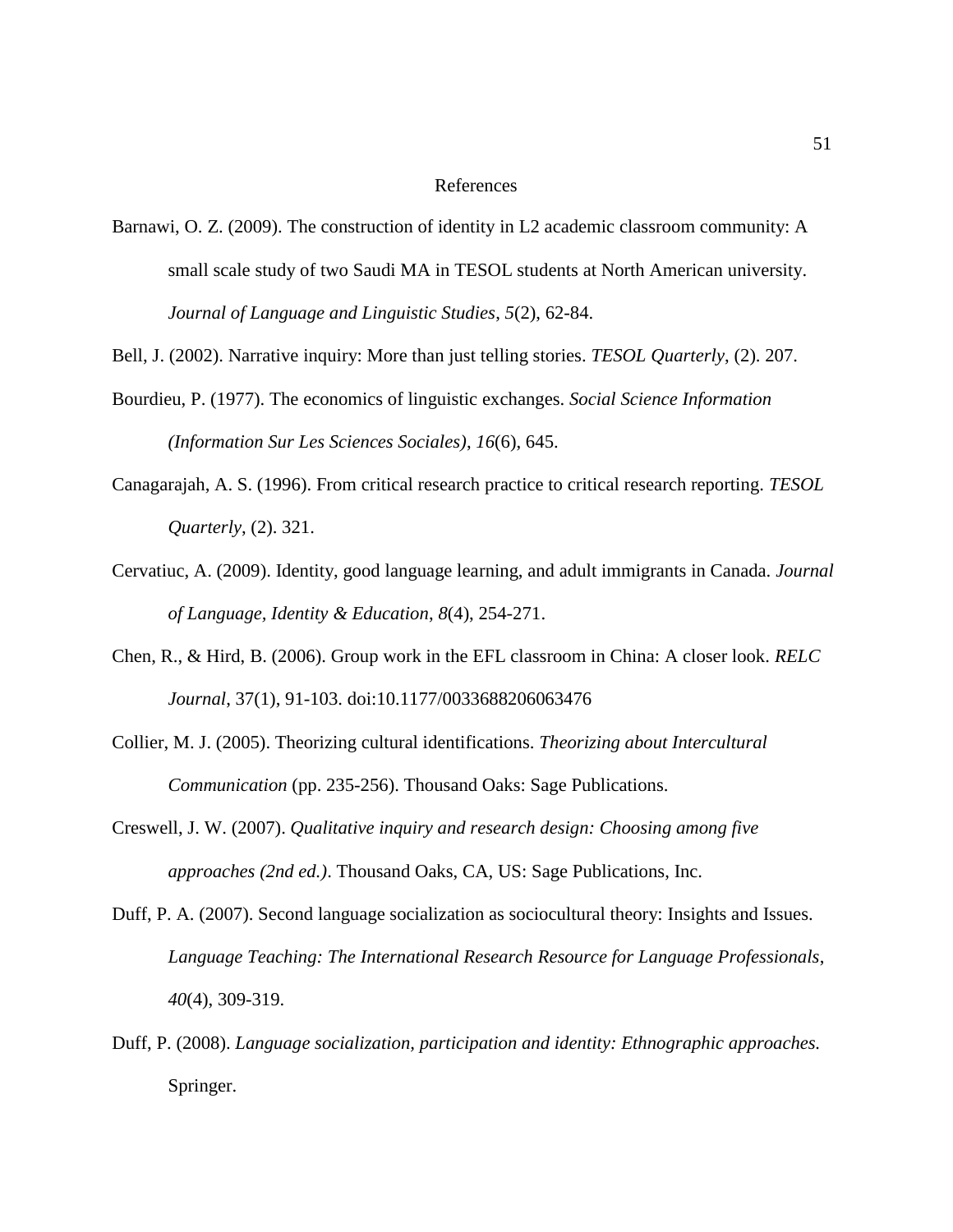- Duff, P. A. (2010). Language socialization into academic discourse communities. *Annual Review of Applied Linguistics*, *30*, 169-192.
- Frazier, L., & Leeming, S. (2007). *Lecture ready 3: Strategies for academic listening, notetaking, and discussion*. New York: Oxford University.

Freire, P. (2000). *Pedagogy of the oppressed*. New York: Continuum, c2000.

- Giroux, H. (2010, October 17). Lessons from Paulo Freire. *The Chronicle of Higher Education*, 1-4. Retrieved September 20, 2014.
- Hansen, J. G., & Liu, J. (1997). Social identity and language: Theoretical and methodological issues. *TESOL Quarterly*, (3). 567.
- Haugh, M. (2008). The discursive negotiation of international student identities. *Discourse: Studies in the Cultural Politics of Education*, *29*(2), 207-222.
- Ho, M. (2011). Academic discourse socialization through small-group discussions. *System: An International Journal of Educational Technology and Applied Linguistics*, *39*(4), 437- 450.
- Kanno, Y. (2003). Negotiating bilingual and bicultural identities : Japanese returnees betwixt two worlds. Mahwah, N.J. : L. Erlbaum, 2003.
- Kim, M., Aune, K., Kim, H., Hunter, J. E., & Kim, J. S. (2001). The effect of culture and selfconstruals on predispositions toward verbal communication. *Human Communication Research, 27*(3), 382-408.
- Kim, M., Tasaki, K., Kim, I., & Lee, H. (2007). The influence of social status on communication predispositions: focusing on independent and interdependent self-construals. *Journal of Asian Pacific Communication, 17*(2), 303-329.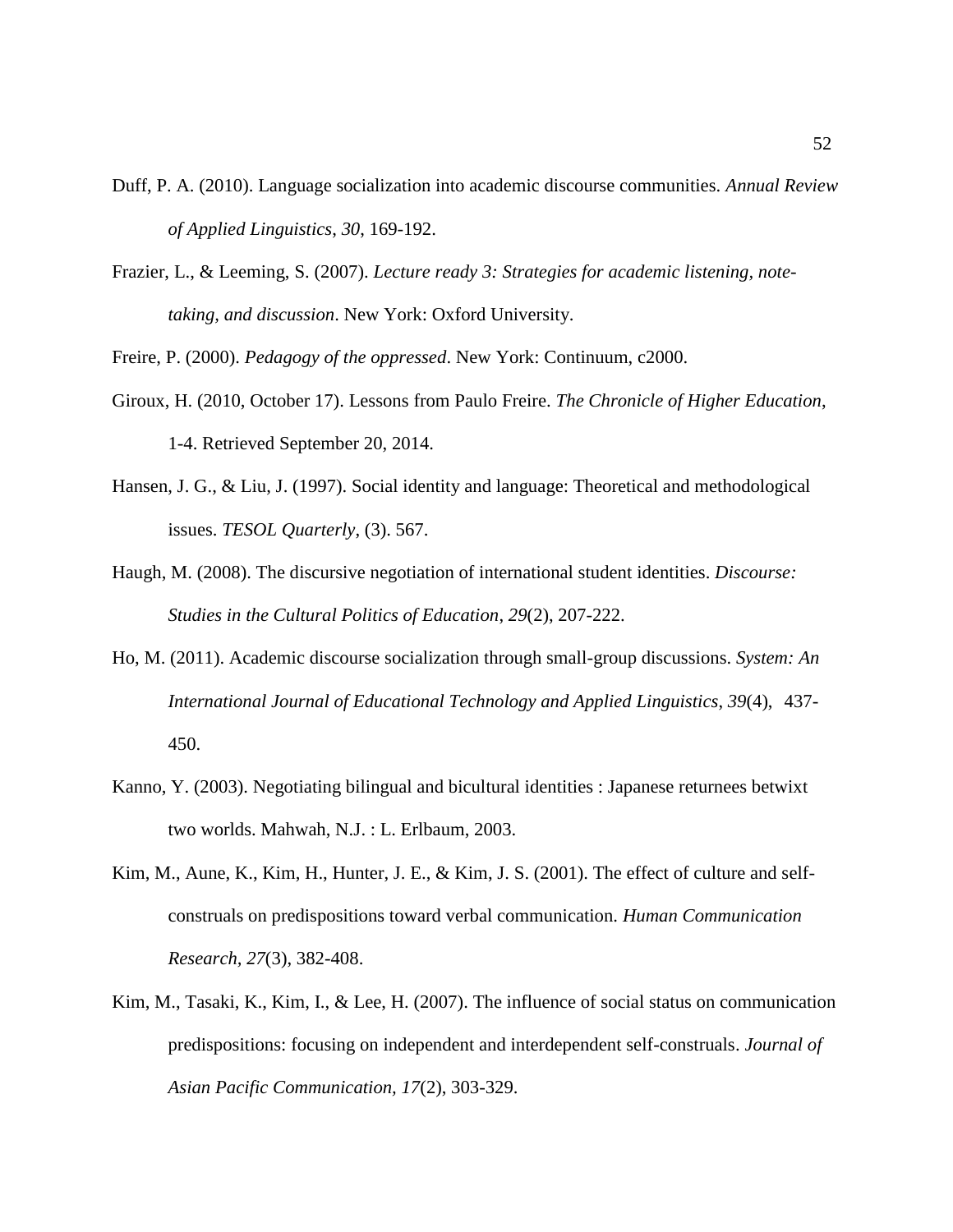- Kincheloe, J., McLaren, P., & Steinberg, S. (2011). Critical pedagogy and qualitative research: Moving to the bricolage. In *The Sage Handbook of Qualitative Research* (4th ed.). Thousand Oaks: Sage.
- Lam, Wendy Y. K. (2009). Examining the effects of metacognitive strategy instruction on ESL group Discussions: A synthesis of approaches. *Language Teaching Research* 13(2), 129- 150.
- Lave, J., & Wenger, E. (1991). *Situated learning: Legitimate peripheral participation*. New York, NY, US: Cambridge University Press
- Lazaraton, A. (2002). *A qualitative approach to the validation of oral language tests*. Cambridge, England: Cambridge UP.
- Lee, G. (2009). Speaking up: Six Korean students' oral participation in class discussions in US graduate seminars. *English for Specific Purposes, 28*(3), 142-156.
- Mackey, A., & Gass, S. M. (2005). *Second language research: methodology and design*. Mahwah, N.J.: Lawrence Erlbaum.
- Menard-Warwick, J. (2004). "I always had the desire to progress a little": Gendered narratives of immigrant language learners. *Journal Of Language, Identity, And Education*, 3(4), 295- 311.
- Miller, J. (1999). Becoming audible: social identity and second language use. *Journal Of Intercultural Studies*, (2).
- Morita, N. (2000). Discourse socialization through oral classroom activities in a TESL graduate program. *TESOL Quarterly*, (2). 279.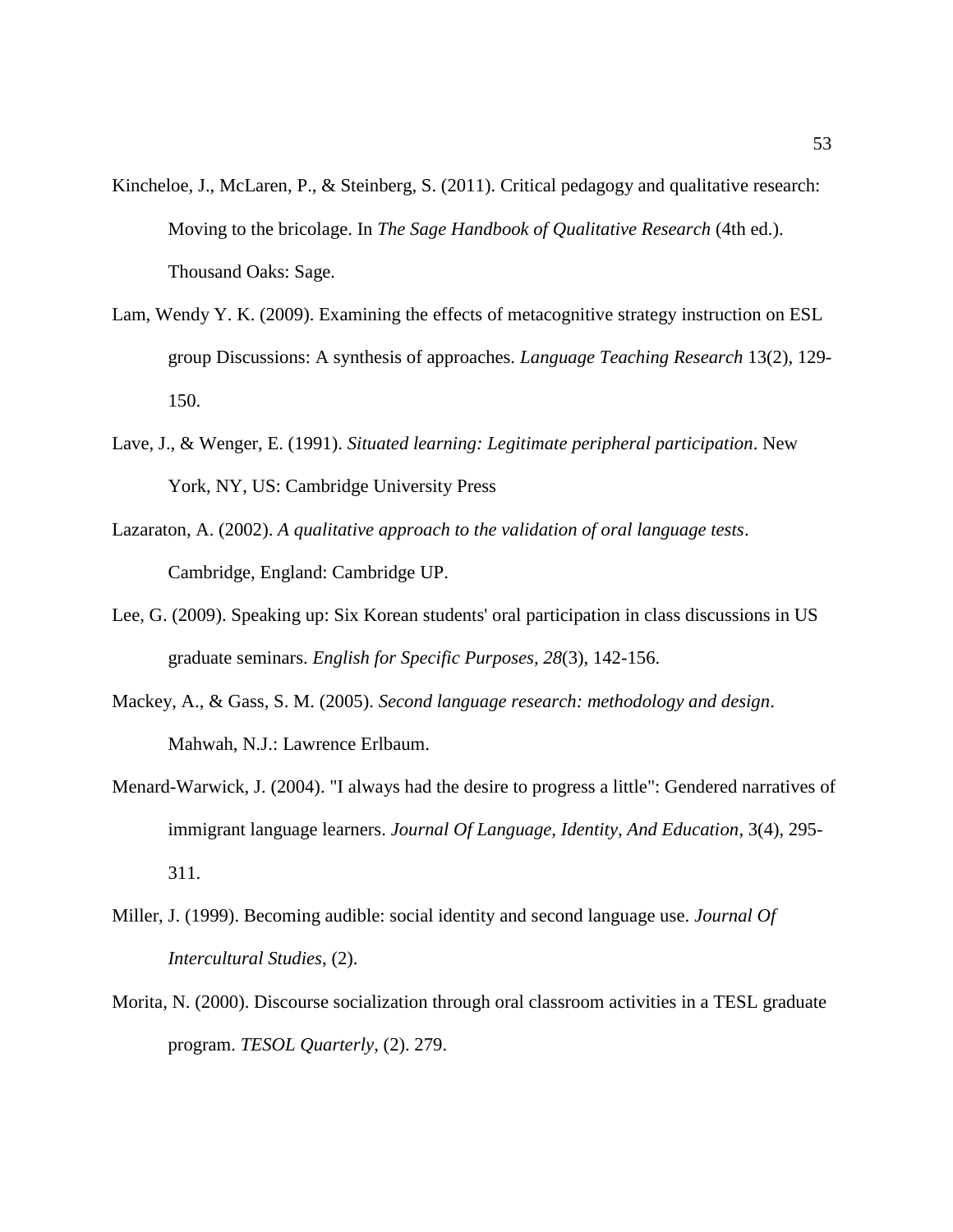- Morita, N. (2004). Negotiating participation and identity in second language academic communities. *TESOL Quarterly*, (4). 573.
- Morita, N. (2009). Language, culture, gender, and academic socialization. *Language & Education: An International Journal, 23*(5), 443-460.
- Norton, B. (2000). *Identity and language learning: Gender, ethnicity and educational change*. Harlow, England: Longman.
- Norton, B. (2001). Non-Participation, Imagined Communities, and the Language Classroom. In X. i. Bonch-Bruevich, W. i. Crawford, J. i. Hellermann, C. i. Higgins, H. i. Nguyen (Eds.), *The Past, Present, and Future of Second Language Research* (pp. 167-180). Somerville, MA: Cascadilla.
- Norton-Peirce, B. (1995). Social identity, investment, and language learning. *TESOL Quarterly*, (1). 9.
- Ochs, E. (1988) *Culture and language development: Language acquisition and language socialization in a Samoan village.* Cambridge: Cambridge University Press.
- Peyton, J., & Staton, J. (1991). *Writing our lives : Reflections on dialogue journal writing with adults learning English.* Englewood Cliffs, N.J. : Prentice Hall Regents, 1991.
- Rossiter, M. J. (2003). The effects of affective strategy training in the ESL classroom. *Tesl-Ej*, *7*(2).
- Vishwanathan, M. R. (2014). Group discussion in an ESL classroom: A social-cultural perspective. *Language in India*, 14(11), 246-252.

Vygotsky, L. (1978). *Mind in society.* Cambridge: Harvard University Press.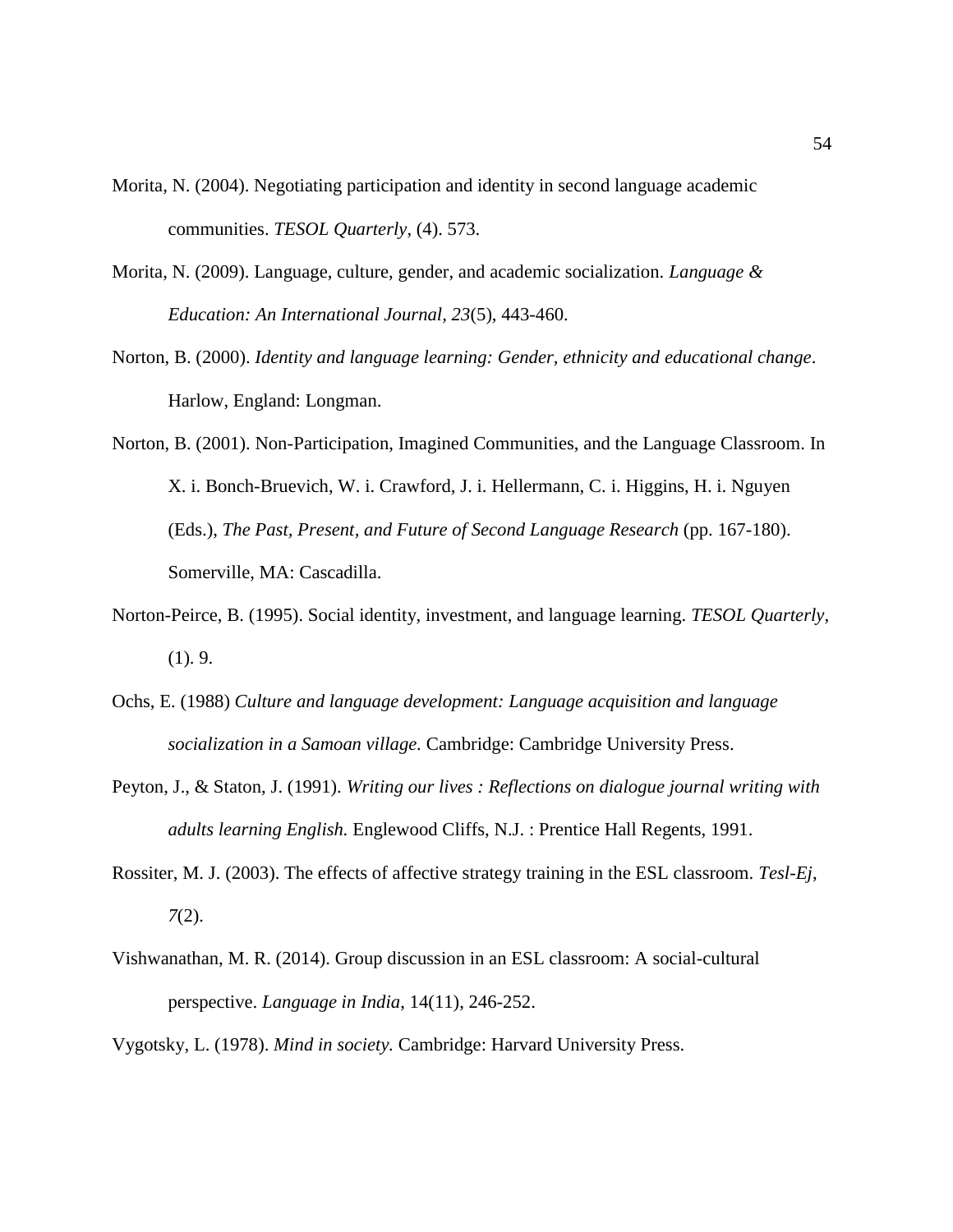Zheng, X. X. (2010). Re-interpreting silence: Chinese international students' verbal participation in U.S. universities. *International Journal of Learning, 17(*5), 451-464.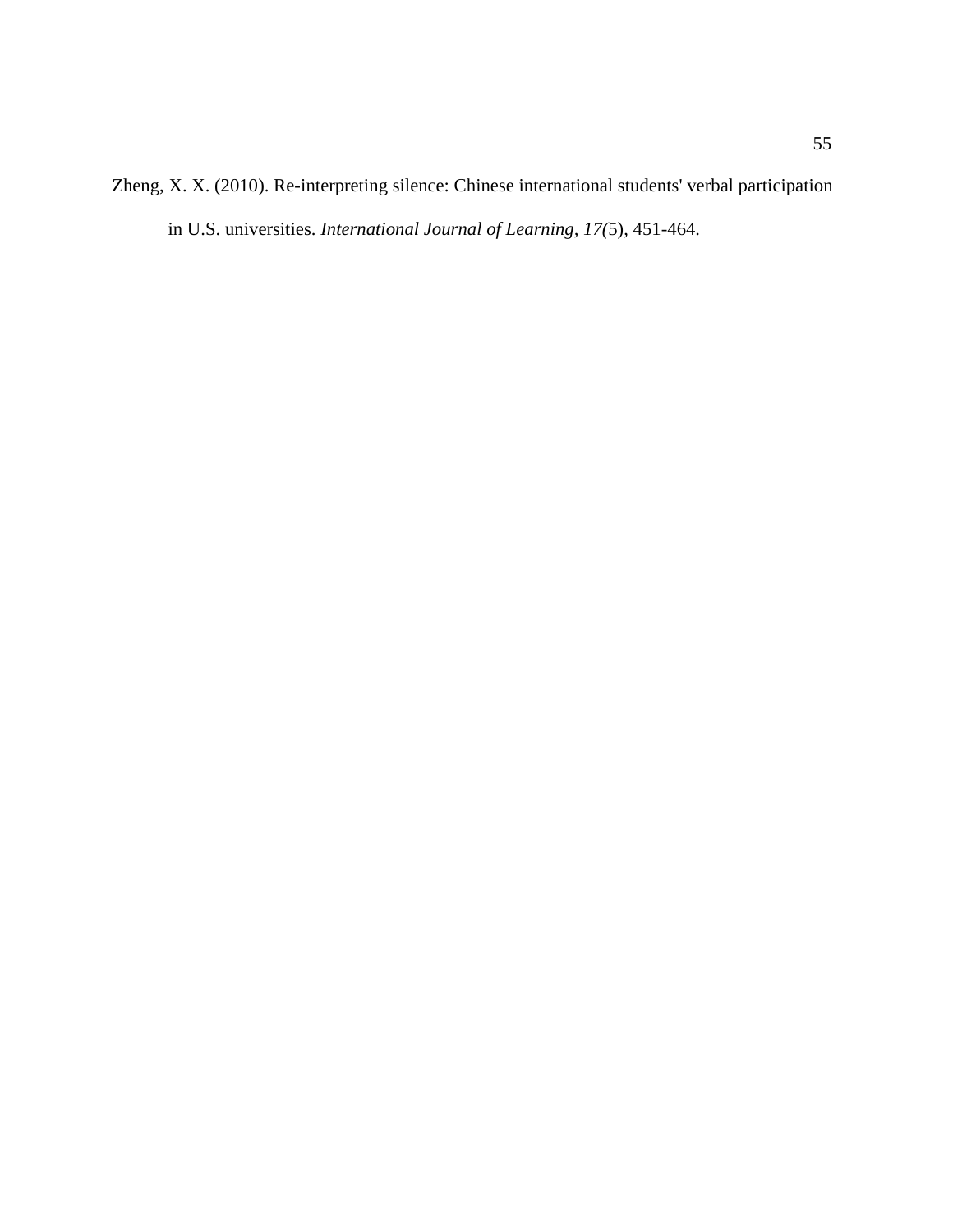**Appendix A: INFORMED CONSENT**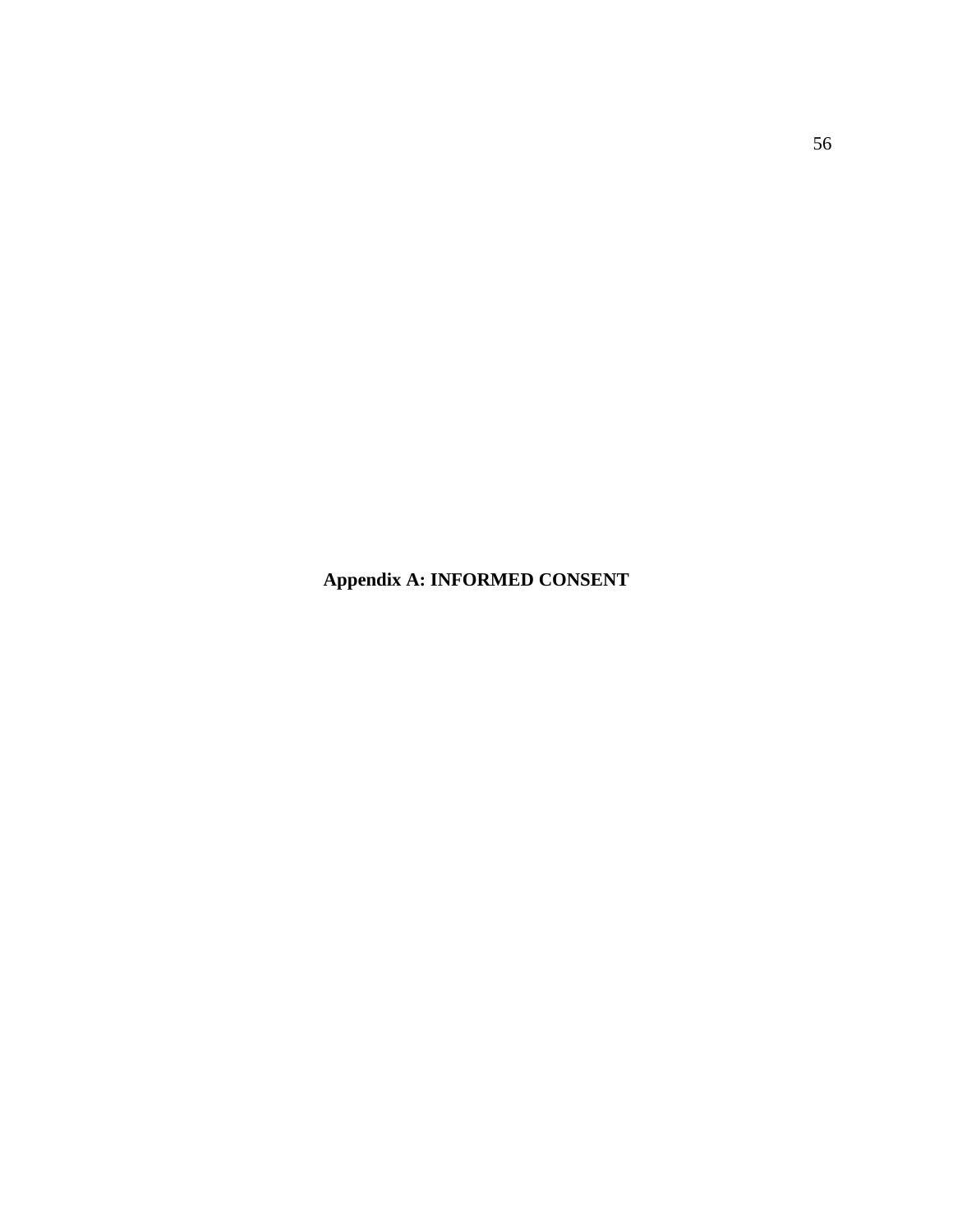**Title:** Academic Discourse Socialization through Oral Practices: The Negotiation of Participation and Identity amongst University ESL Learners **Primary Investigator:** Rebekah Holmes **E-mail:** hore1301@stcloudstate.edu **Telephone:** 612-203-1972

#### **Introduction**

You are invited to participate in a research study about the relationship between identity and participation amongst university-level ESL students. You were selected as a possible participant because you are a student in Mrs. Holmes' College ESL course in the spring of 2015. This research project is being conducted by Rebekah Holmes to satisfy the requirements of a Master's Degree in Teaching English as a Second Language program at Saint Cloud State University.

#### **Background Information and Purpose**

The purpose of this study is to gather information about what students think about class participation and how they participate in small-group discussions. The study will examine how students' backgrounds and identities are related to their participation in small-group work in the academic setting.

#### **Procedures**

If you decide to participate, you will give permission for Mrs. Holmes to use your data from an online journal and your small-group discussions in tutorials. If you decide not to participate, you will still complete these activities, but your information will not be used for research.

The first activity is online journaling, which will use a free website called Penzu. You will write about a topic and the instructor will respond to your journal entry. Included in this journaling will be a questionnaire at the beginning and end of the semester. This questionnaire will ask you to share your thoughts and feelings about participation and questions related to your identity.

The second activity is small-group meetings of 3 students which will meet 10 times throughout the semester outside of class time. These group meetings will be 1 hour in length and will cover activities in the class textbook. These meetings will be video recorded for use by the researcher and you will view the video with the researcher and comment on your participation. Your comments will be audio-recorded. These files only and kept on the University's secure digital filespace and in a locked private office in the researcher's home on DVD. These meetings will meet your requirement for tutorials in the class. If you decide not to participate in the study, you will follow the regular College ESL procedure for tutorials.

#### **Risks**

The utmost attention will be paid to confidentiality. Your writing samples and audio and videos of small group meetings will be seen by only the researcher and her advisor. In addition, this study will ask to you discuss your cultural background and identity and you may experience some feelings of discomfort depending on your background. Subjects may withdraw at any time if they experience discomfort and their grade will not be affected.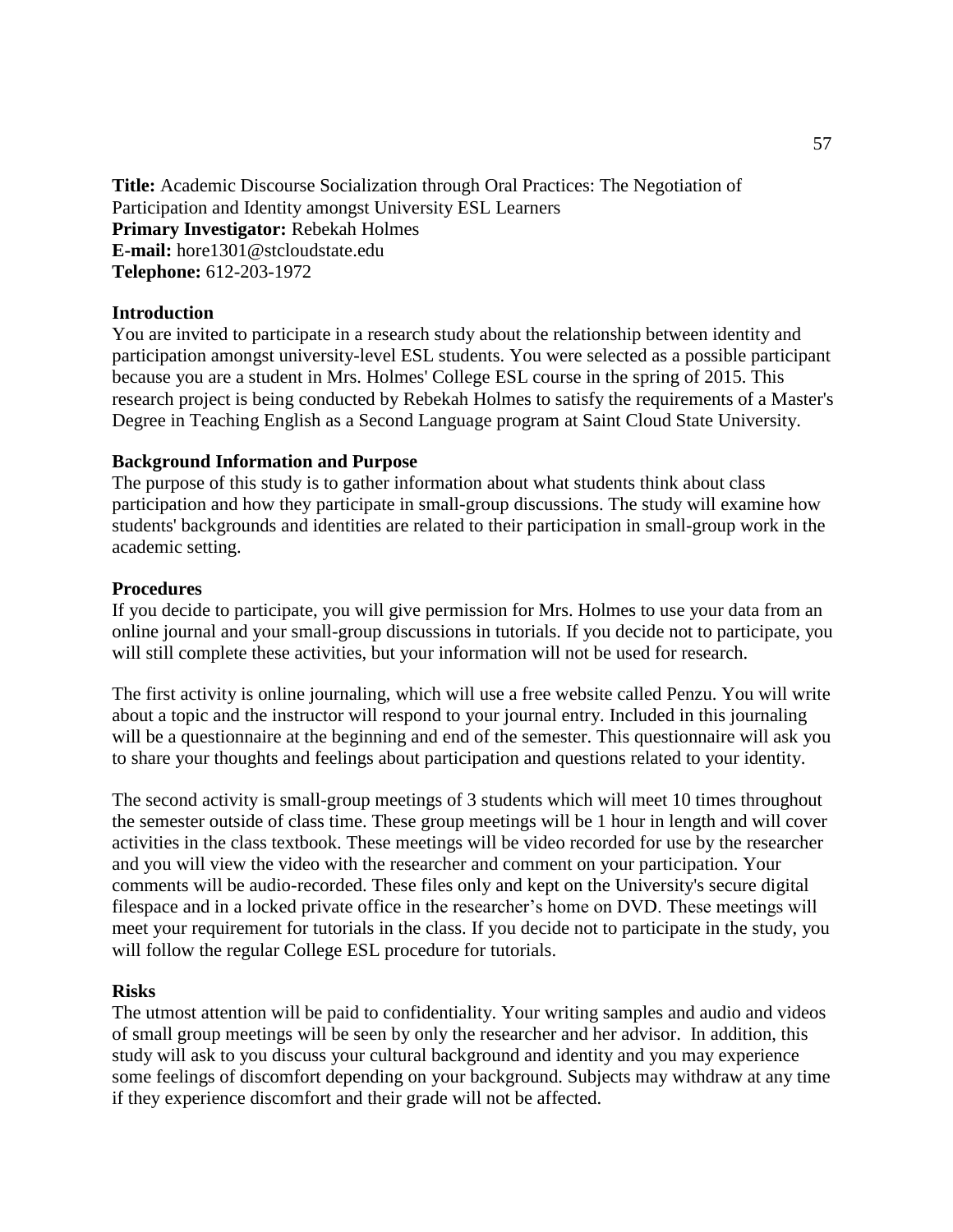#### **Benefits**

The results of this study will benefit future students and classrooms. This study will help to gain an understanding of international students' identities and participation in American academic classrooms.

## **Confidentiality**

The confidentiality of the information gathered during your participation in this study will be maintained. You will not be identified by your name in any published material. The data will be reported in aggregate and pseudonyms will be used as well as no more than 1-2 identifiers will be used in the thesis. There is a possibility that you may be identifiable by your comments in the published research. You will have an opportunity to review the text and withdraw comments prior to publication. All data will be kept in a file cabinet in a locked office and digital data will be secured on the University filespace, then deleted after field notes are taken or when this thesis is complete. Data from this study will be used only for research in this thesis project.

#### **Research Results**

Upon completion, this thesis will be placed on file at St. Cloud State University's Learning Resources Center. In addition, students can contact Mrs. Holmes for a copy of the study results.

### **Contact Information**

If you have questions right now, please ask. If you have additional questions later, you may contact me at 612-203-1972 or hore1301@stcloudstate.edu or my adviser, Dr. Kim, at ckim@stcloudstate.edu. You will be given a copy of this form for your records.

#### **Voluntary Participation/Withdrawal**

Your participation is this study is voluntary. Your decision whether or not to participate will not affect your current or future relations with St. Cloud State University, the researcher, the College ESL Program. If you decide to participate, you are free to withdraw at any time without penalty.

#### **Acceptance to Participate**

Your signature indicates that you are at least 18 years of age, you have read the information provided above, and you have consent to participate. You may withdraw from the study at any time without penalty after signing this form.

#### **Subject Name** (Printed)\_\_\_\_\_\_\_\_\_\_\_\_\_\_\_\_\_\_\_\_\_\_\_\_\_\_\_\_\_\_\_\_\_\_\_\_\_\_\_\_\_\_\_\_\_\_\_\_\_\_\_\_\_\_\_\_\_\_

Subject Signature

Date\_\_\_\_\_\_\_\_\_\_\_\_\_\_\_\_\_\_\_\_\_\_\_\_\_\_\_\_\_\_\_\_\_\_\_\_\_\_\_\_\_\_\_\_\_\_\_\_\_\_\_\_\_\_\_\_\_\_\_\_\_\_\_\_\_\_\_\_\_\_\_\_\_\_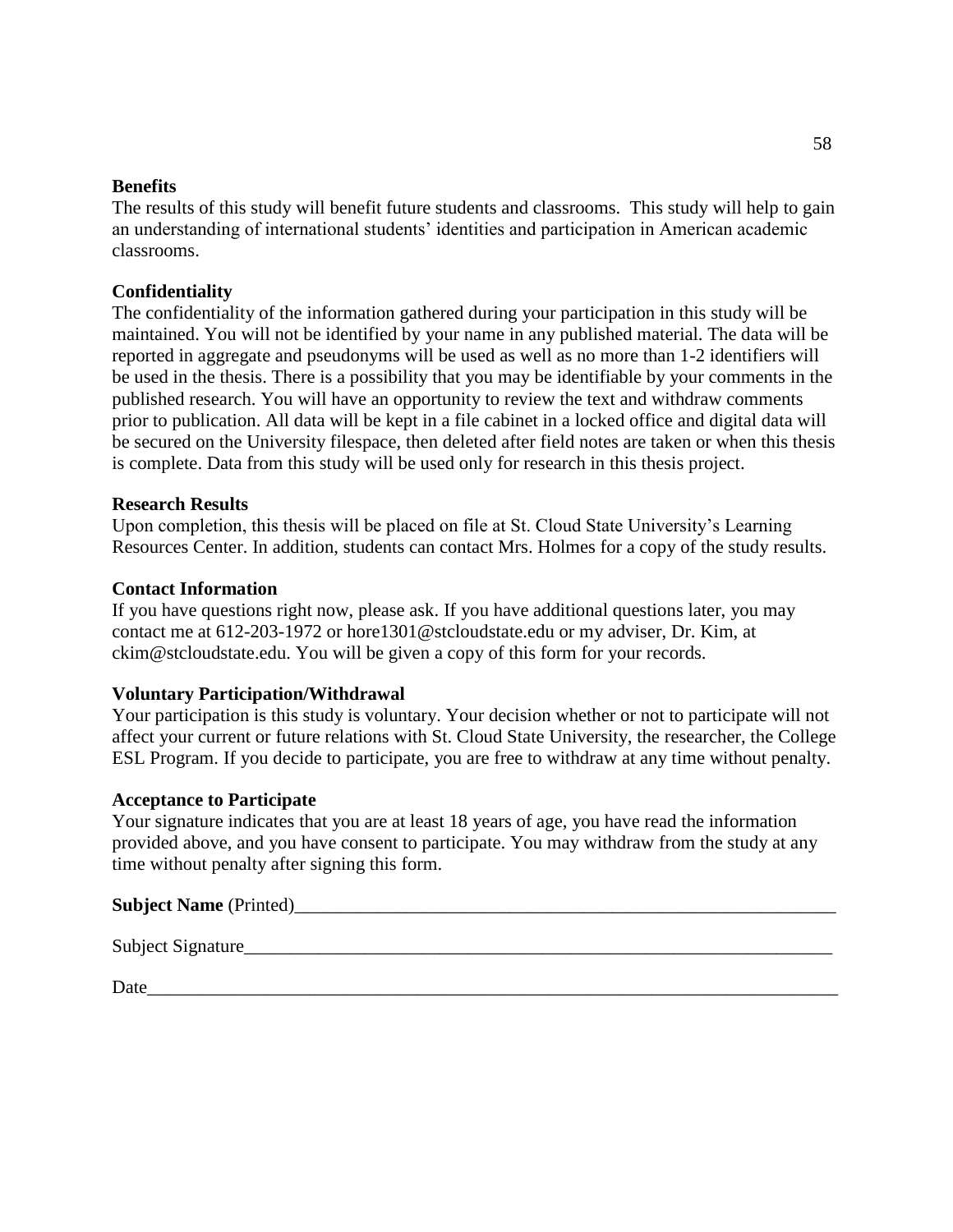**Appendix B: PENZU JOURNAL ASSIGNMENT**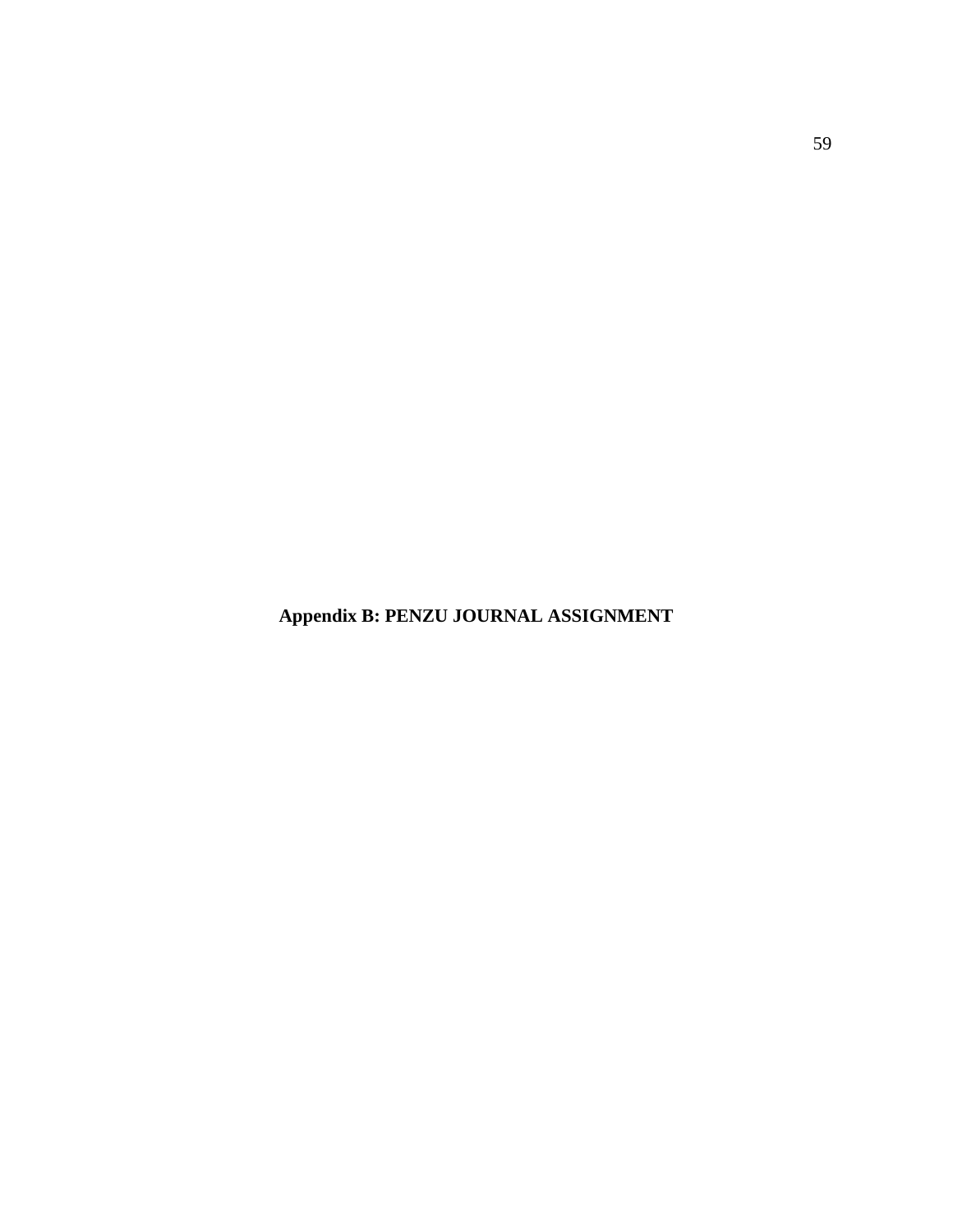You will be participating in a continuing, private, written conversation with the teacher. This is an opportunity to reflect upon your experiences as a language learner with a focus on listening and speaking, participation, and small group discussions.

Please complete one journal each week using the website "Penzu" according to the table below. Journals should be at least 200 words in length.

| <b>Wednesday, January 21</b>  | <b>Journal 1 Due</b>  | Topic: Questions about you |
|-------------------------------|-----------------------|----------------------------|
| <b>Wednesday, January 28</b>  | <b>Journal 2 Due</b>  | Topic: Journaling          |
| <b>Wednesday, February 4</b>  | <b>Journal 3 Due</b>  | Choose from list           |
| <b>Wednesday, February 11</b> | <b>Journal 4 Due</b>  | Choose from list           |
| <b>Wednesday, February 18</b> | <b>Journal 5 Due</b>  | Choose from list           |
| <b>Wednesday, February 25</b> | <b>Journal 6 Due</b>  | Choose from list           |
| <b>Wednesday, March 4</b>     | <b>Journal 7 Due</b>  | Choose from list           |
| <b>Wednesday, March 18</b>    | <b>Journal 8 Due</b>  | Choose from list           |
| <b>Wednesday, March 25</b>    | <b>Journal 9 Due</b>  | Choose from list           |
| <b>Wednesday, April 1</b>     | <b>Journal 10 Due</b> | Topic: Questions about you |

## **Due Dates & Topics**

To sign up, go to the following website:<https://classic.penzu.com/l/jg/BA0B9>

| penzu               |                                                             | Help   Log In<br>Log In                                                      |
|---------------------|-------------------------------------------------------------|------------------------------------------------------------------------------|
| Email:<br>Password: | <b>Email or Username</b><br>Remember Me   Forgot?<br>Log In | If you don't have a Penzu at Jount,<br>$minute - and it's entity$<br>Sign Up |
|                     |                                                             | $\leftarrow$ Home                                                            |

Click "Sign Up!" then enter your information including your school e-mail address.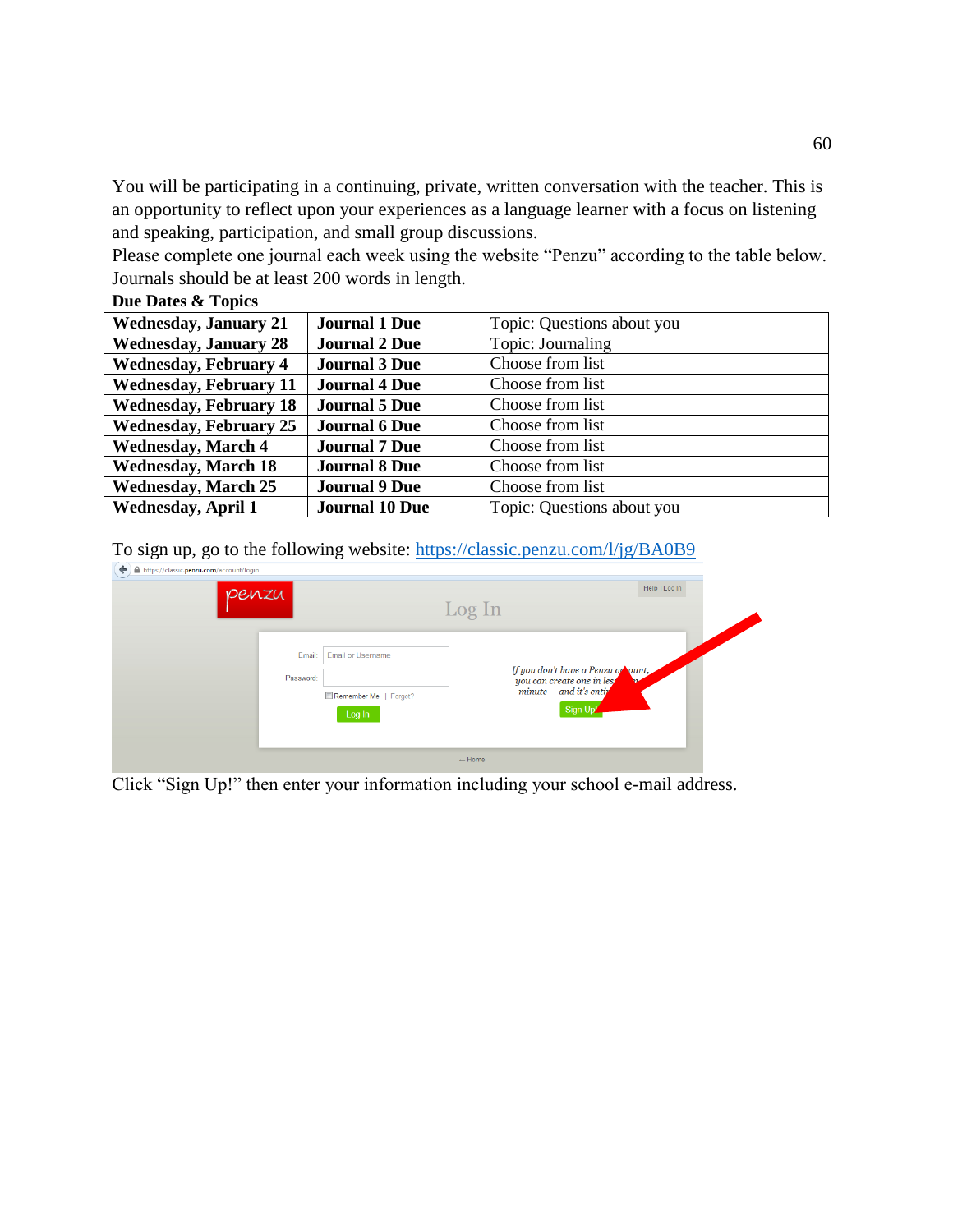| penzu | Free Sign-Up                                                                     | Help   Log In |
|-------|----------------------------------------------------------------------------------|---------------|
|       | Create your free journal in seconds!                                             |               |
|       | $\overline{\phantom{a}}$<br>$\overline{\phantom{a}}$<br>A<br><b>First Name</b>   |               |
|       | Last Name<br>Email                                                               |               |
|       | <b>Confirm Email</b>                                                             |               |
|       | Password                                                                         |               |
|       | Retype Password<br>Il I agree to the Terms of Use and Privacy Policy.            |               |
|       | <b>Submit</b>                                                                    |               |
|       | Under 13 years old? Signup here!<br>Are you a teacher? Get Penzu Classroom here! |               |

To access your journal after signing up, go to the website https://classic.penzu.com. Log in with your e-mail address and password and click on Mrs. Holmes Class page. Here you will find your journal assignments.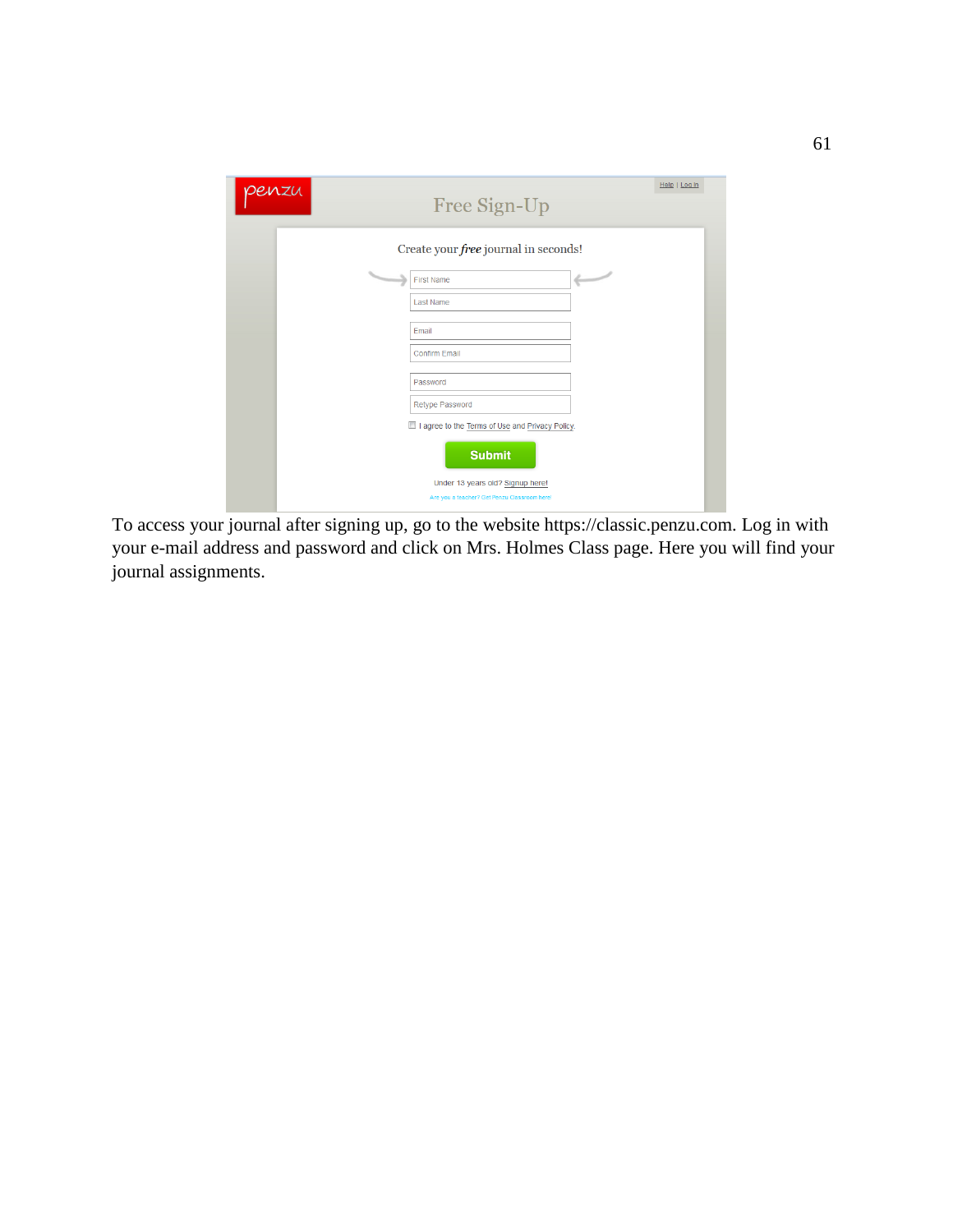**Appendix C: DIALOGUE JOURNAL QUESTIONS**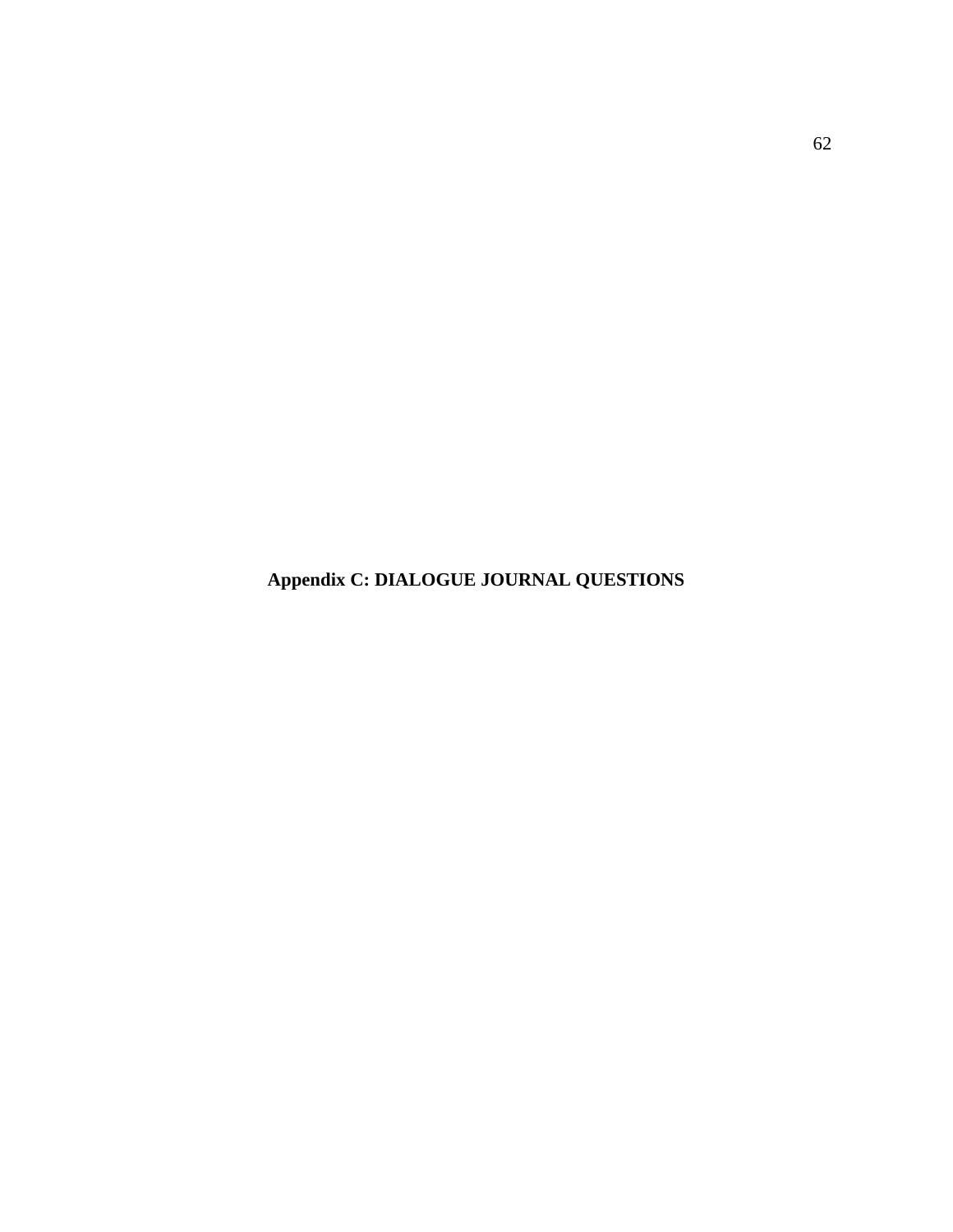**Directions: You will be participating in a continuing, private, written conversation with the teacher. This is an opportunity to reflect upon your experiences as a language learner with a focus on listening and speaking. Please complete one journal each week using the website "Penzu." You will be instructed on how to use this website. Journals should be at least 200 words in length.**

- What does the word "journaling" mean to you? Have you ever written a journal before? If so, in what context? What purposes are journals used for in your country? How do you feel about talking about personal topics in writing? How do you usually share your thoughts and feelings and with whom?
- What are the differences in group participation between your home country and the US?
- What do you think you'll learn from group participation?
- Describe typical class participation in your home country.
- What is easy and difficult for you when speaking English? Think about class, group discussions, and outside of class.
- What strategies do you know and use when participating in classroom and group discussions?
- Describe any situation when you participated in a small-group discussion.
- How does your participation differ in your home country and native language compared to in American classrooms using English?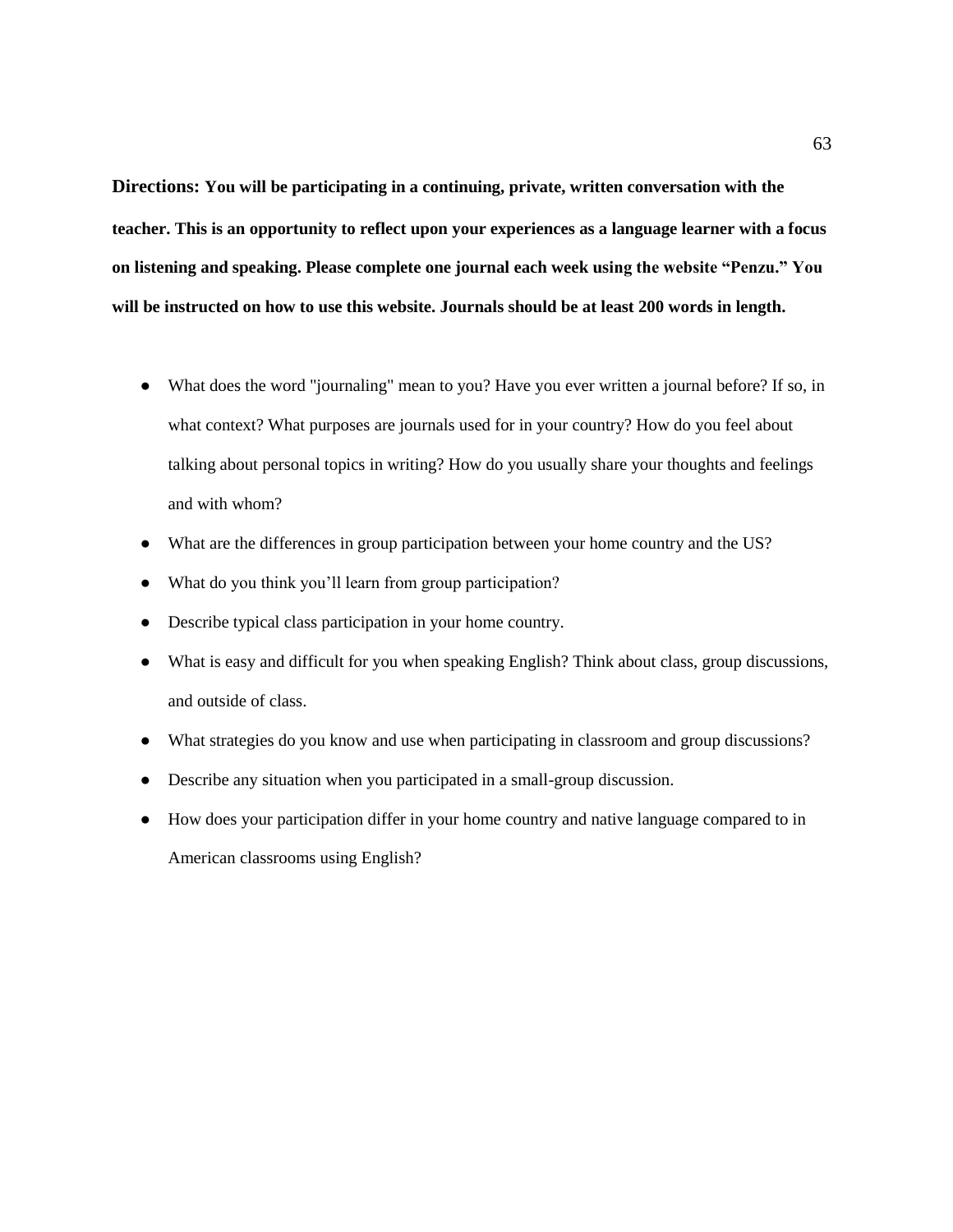**Appendix D: QUESTIONNAIRE**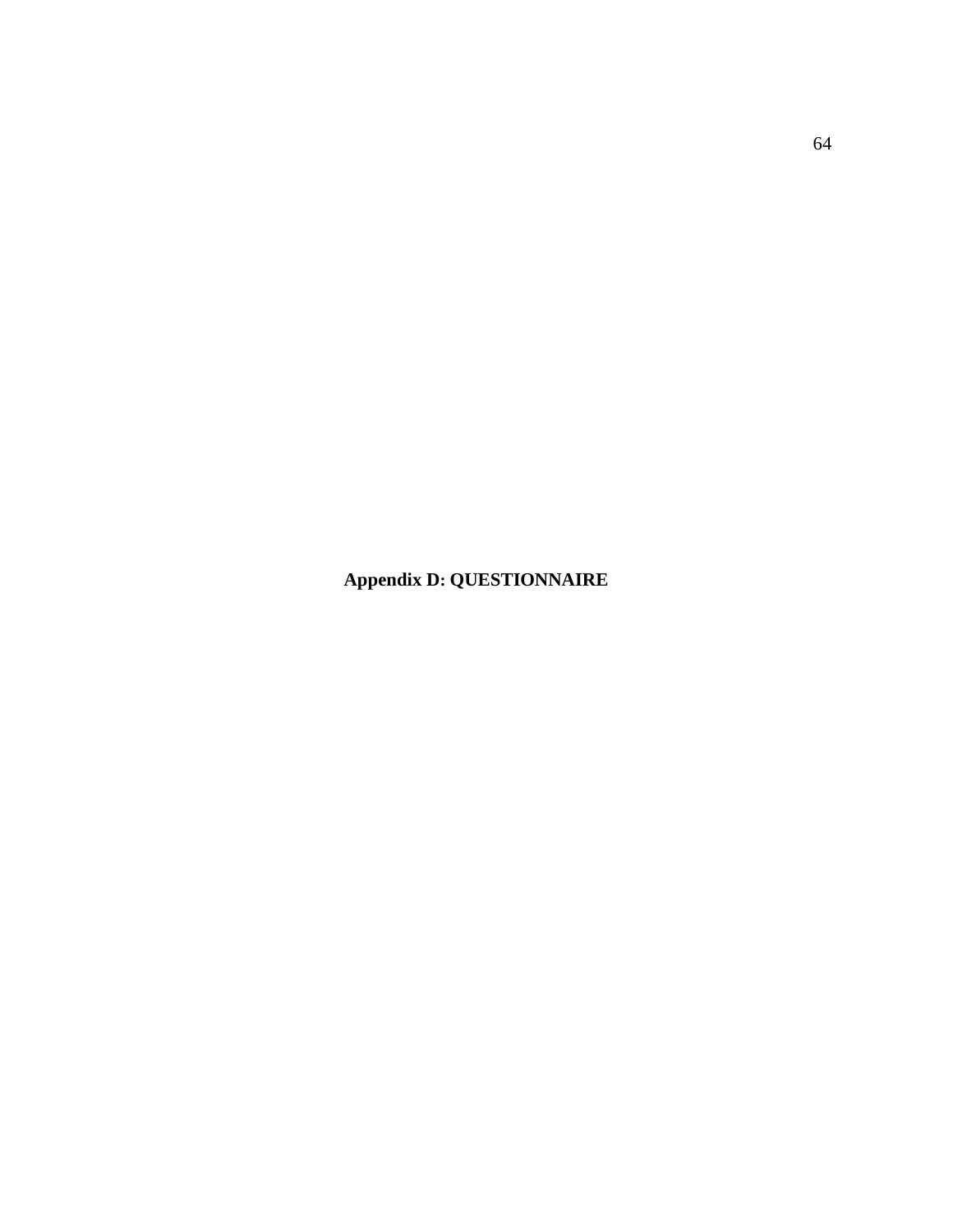Pre- and Post- Questionnaire [adapted from from Zheng (2010) and Lee (2009)]:

- Name:
- Home country:
- First language:
- How long have you been studying English?
- How long have you been in the US?
- Have you taken any other classes in the US?
- What is your major?
- How do you describe yourself?
- How did you learn to adapt to American culture/language?
- What factors do you consider important to class discussion?
- Do you participate in class verbally? When and how? Why or why not?
- How do you feel when you talk in class?
- What discussion formats (whole class, small group, or online) do you think help you talk in class? Why?
- How do you feel about group work?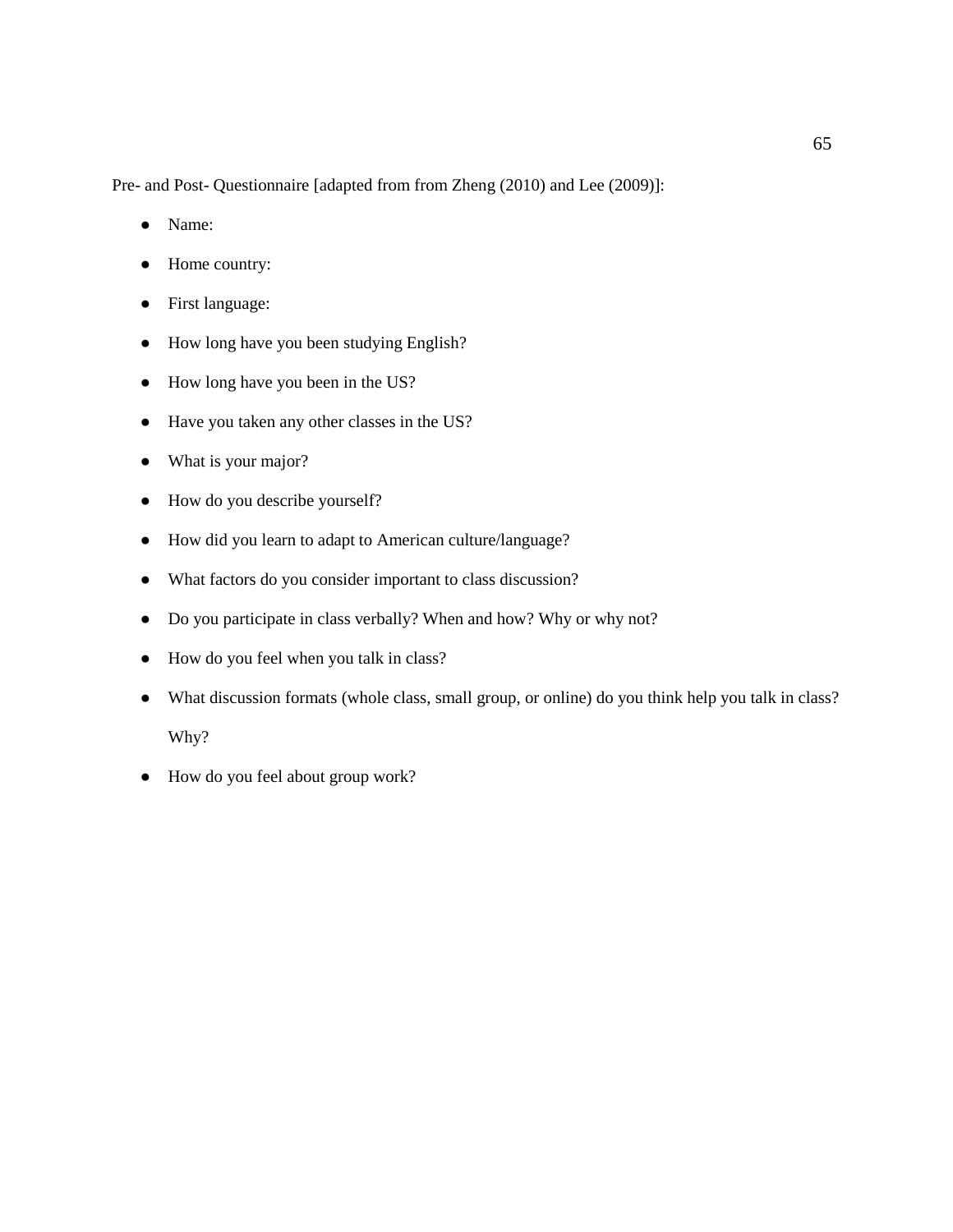**Appendix E: GROUP DISCUSSION PROMPTS**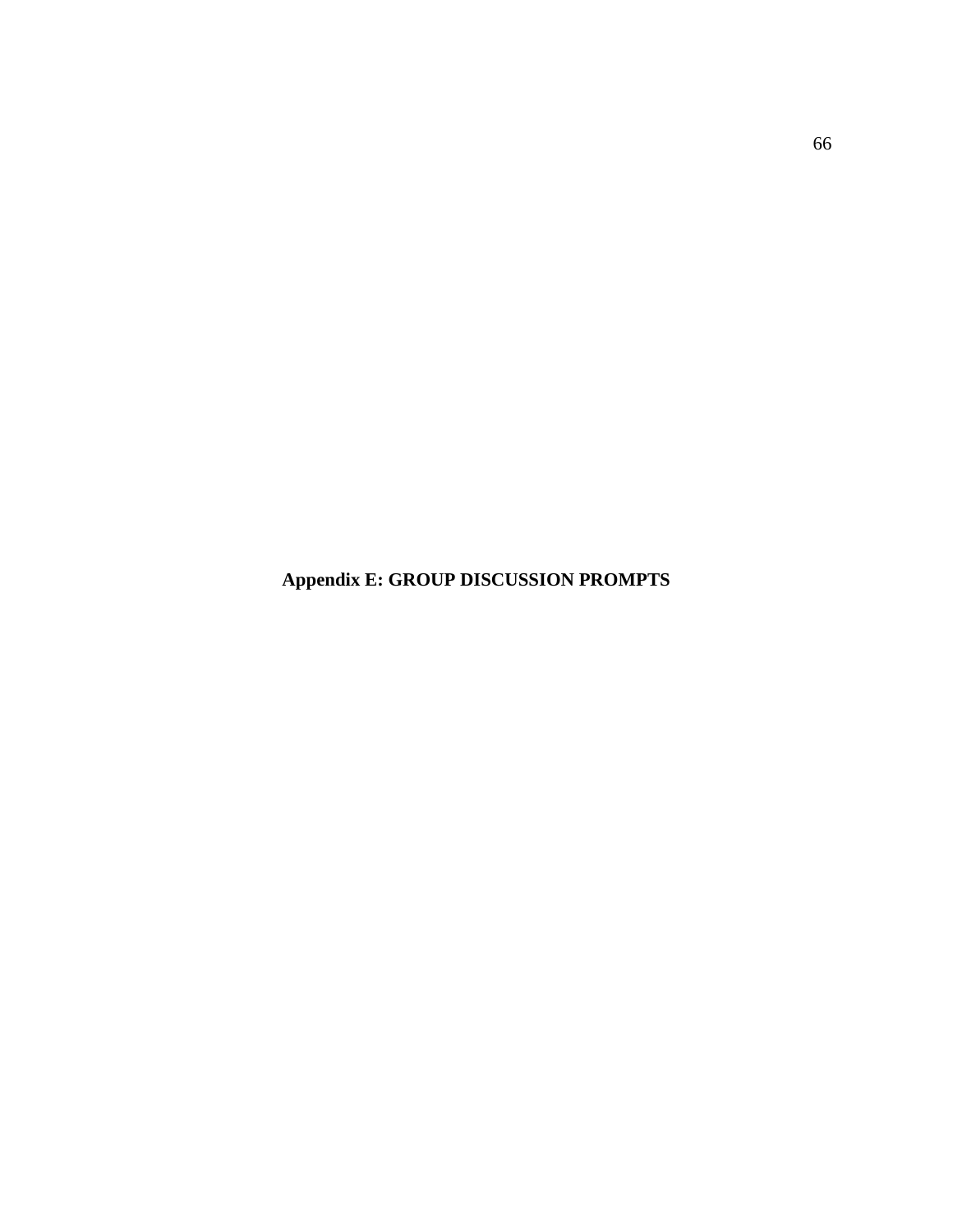## **Week 1: Collaborative Introductory Assignment**

**First, as a group, please talk about group discussions. Here are some guiding questions. You can talk about any of these questions.**

- What are your experiences in group discussions in English? What activities have you done in small groups?
- What are some strengths that you bring to the group?
- What are some difficulties or problems in group discussions?
- What can you do to prevent those problems?

## **Now, as a group, please make a list of the three most important strategies to use during group discussion.**

## **Week 2: p 10**

**Talk about some specific television ads that you like. Explain why you like them.**

## **Possible Ideas**

The ads for this product always use good music.

The ads are for products that I am interested in.

My favorite celebrity is in the ads.

# **Week 3: p 23**

## **Think of a business you have worked in or would like to work in.**

- What kind of business is it?
- What kind of work did/would you do?
- How would you describe the work environment (office, retail store, etc.)?
- How would you describe your co-workers?
- In what ways could your ethics be tested in this business? Use your imagination, and think of some possible examples.

# **Week 4: p. 37**

# **Consider the following media activities: Watching video, Listening to music, and Reading**

- How have these media activities changed in the last few decades?
- What devices do people normally use to do these activities?
- Which media activity is the most entertaining for you? Why?
- Which media activity is the most informative/educational? Why?

## **Week 5: p. 51**

**What role does music play in your daily life? Where, how, and when do you usually listen to music? During which activities are you most likely to listen to music?**

**Do you have a song that you associate with a particular event in your life? What song is it, and why does it remind you of that event?**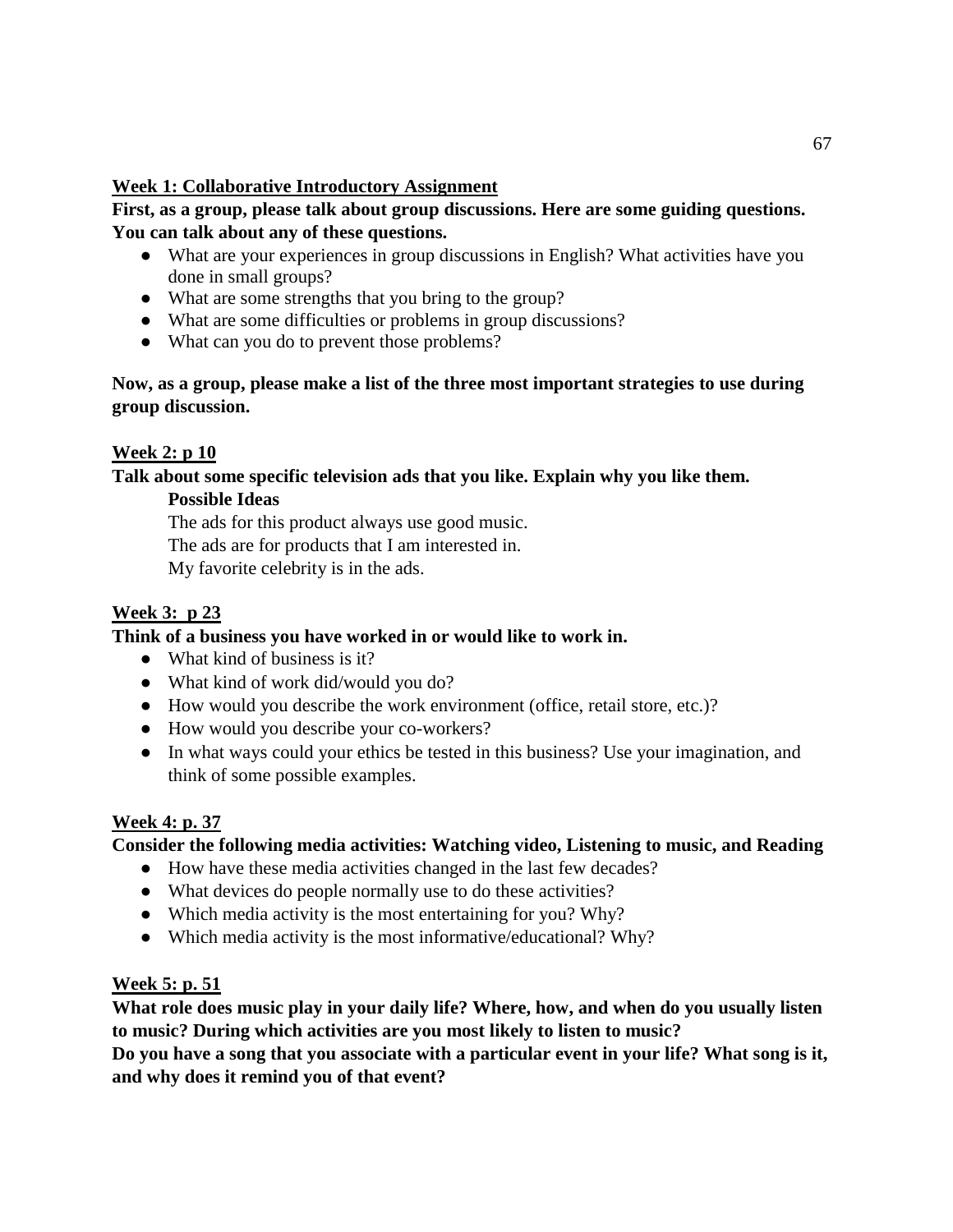## **Week 6: p. 63**

## **What do you think are the three most important considerations when choosing a medical treatment? Use the list below or come up with your own ideas.**

- It is scientifically proven to work.
- It has few known side effects.
- It is affordable.
- It has helped people you know.
- You understand how it works.
- Your doctor recommends it.
- It is the most common treatment for your condition.
- It has made you feel better before.
- IT is natural (doesn't involve using chemical medicines).
- $\bullet$  Other:

## **Week 7: p. 74**

**Imagine that you work for a company that sells robots and intelligent machines. You are on a design team that needs to develop and market a new robot or intelligent machine. What would your machine be like? Consider these questions:**

- What will it look and sound like?
- What will it be able to do?
- Who will be able to use it?
- Who is the target market?
- How much will it cost?
- How will you advertise it?
- Where will you advertise it?

**Discuss your different opinions and work together to reach a consensus on what the machine will be like and how it will be sold.** 

## **Week 8: p. 75**

- **1. What are the three most significant tasks or activities that a machine could never do better than a human?**
- **2. What are the three most significant tasks or activities currently done by humans that should be done only by machines?**

#### **Week 9: p. 89**

- **1. How would you describe the ideal family? This about the following aspects of a family:**
- Family size
- Sibling relationships
- Parent/child relationships
- Roles and responsibilities of family members